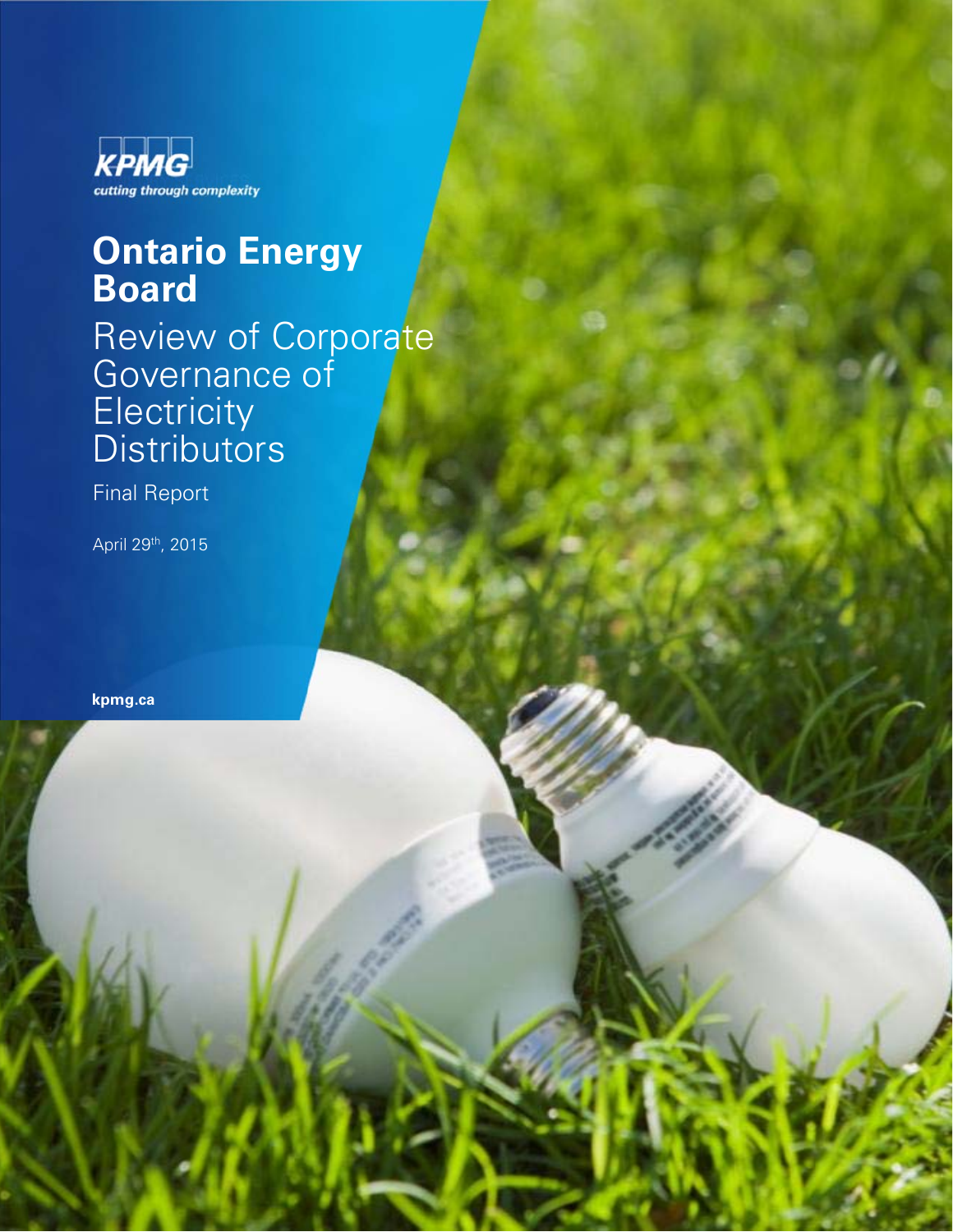# Table of Contents

### **Contents**

| <b>Executive Summary</b>                                                                                                                                                                    | 4  |                |
|---------------------------------------------------------------------------------------------------------------------------------------------------------------------------------------------|----|----------------|
| <b>Jurisdictional Regulatory Research Conclusions</b>                                                                                                                                       | 4  |                |
| <b>LDC Research Conclusions</b><br>The LDC Corporate Governance Landscape<br>Corporate Governance Regulatory Guidelines & Filing Requirements<br>Municipal Shareholder Board Representation | 5  | 5<br>6<br>6    |
| Recommendations<br>Corporate Governance Guidelines & Filing Requirements<br>Municipal Shareholder Board Representation                                                                      | 7  | 7<br>9         |
| Context for the Research and Requirements of the Ontario Energy Board                                                                                                                       | 10 |                |
| <b>Project Background</b>                                                                                                                                                                   | 10 |                |
| <b>Project Objectives</b>                                                                                                                                                                   | 10 |                |
| <b>Our Approach and Methodology</b>                                                                                                                                                         | 12 |                |
| <b>Corporate Governance Leading Practices</b><br>Shareholder<br><b>Board of Directors</b><br>Management                                                                                     | 12 | 12<br>12<br>13 |
| <b>Corporate Governance Evaluation Criteria</b><br>Shareholder<br><b>Board of Directors</b><br>Management                                                                                   | 14 | 14<br>14<br>15 |
| <b>Jurisdictional Regulatory Entities - Research Method</b>                                                                                                                                 | 15 |                |
| <b>Ontario Electricity Distributors - Research Method</b>                                                                                                                                   | 16 |                |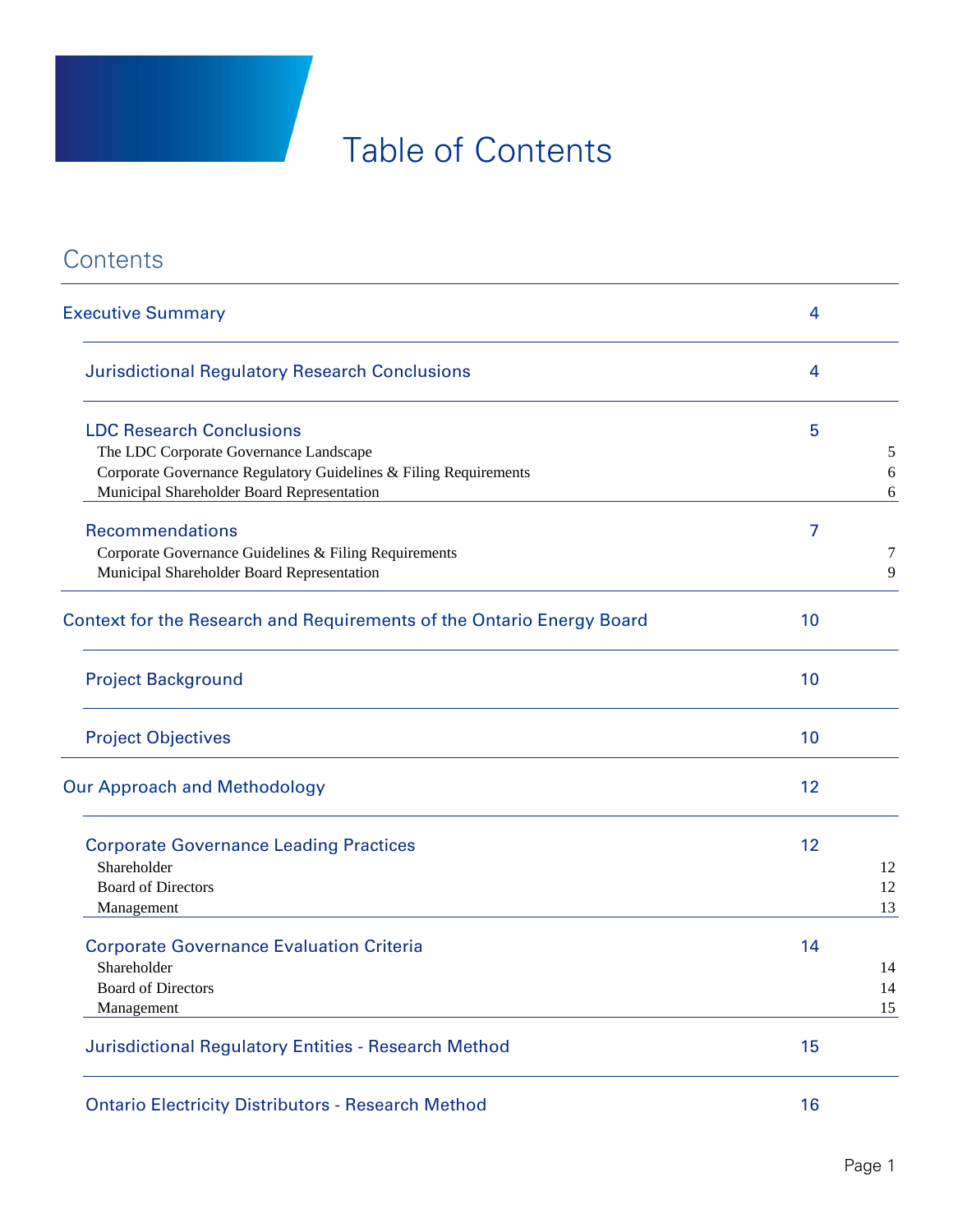| <b>Jurisdictional Research</b>                                    | 17     |
|-------------------------------------------------------------------|--------|
| <b>Objectives</b>                                                 | 17     |
| <b>Summary of Findings</b>                                        | 17     |
| <b>Entities in Energy Regulation</b>                              | 18     |
| Australian Energy Regulator (AER)                                 | 18     |
| Federal Energy Regulatory Commission (FERC)                       | 19     |
| Office of Gas and Electricity Markets (Ofgem)                     | 21     |
| <b>Entities in Financial Services &amp; Securities Regulation</b> | 22     |
| Office of the Superintendent of Financial Institutions (OFSI)     | 23     |
| Ontario Securities Commission (OSC)                               | 26     |
| Securities and Exchange Commission (SEC)                          | $27\,$ |
|                                                                   |        |
| <b>Relevance and Applicability</b>                                | 28     |
| <b>Conclusions</b>                                                | 32     |
| <b>LDC Research</b>                                               | 34     |
| <b>Objectives</b>                                                 | 34     |
| <b>Summary of Findings</b>                                        | 35     |
| Management of the Board of Directors                              | 35     |
| Committees                                                        | 36     |
| Governance of Director Behaviour                                  | 36     |
| <b>Key Processes</b>                                              | 36     |
| <b>Summary of LDC Interview Findings</b>                          | 38     |
| <b>Board Composition</b>                                          | 38     |
| <b>Board Structure</b>                                            | 39     |
| <b>Board Education, Development &amp; Succession</b>              | 40     |

Page 2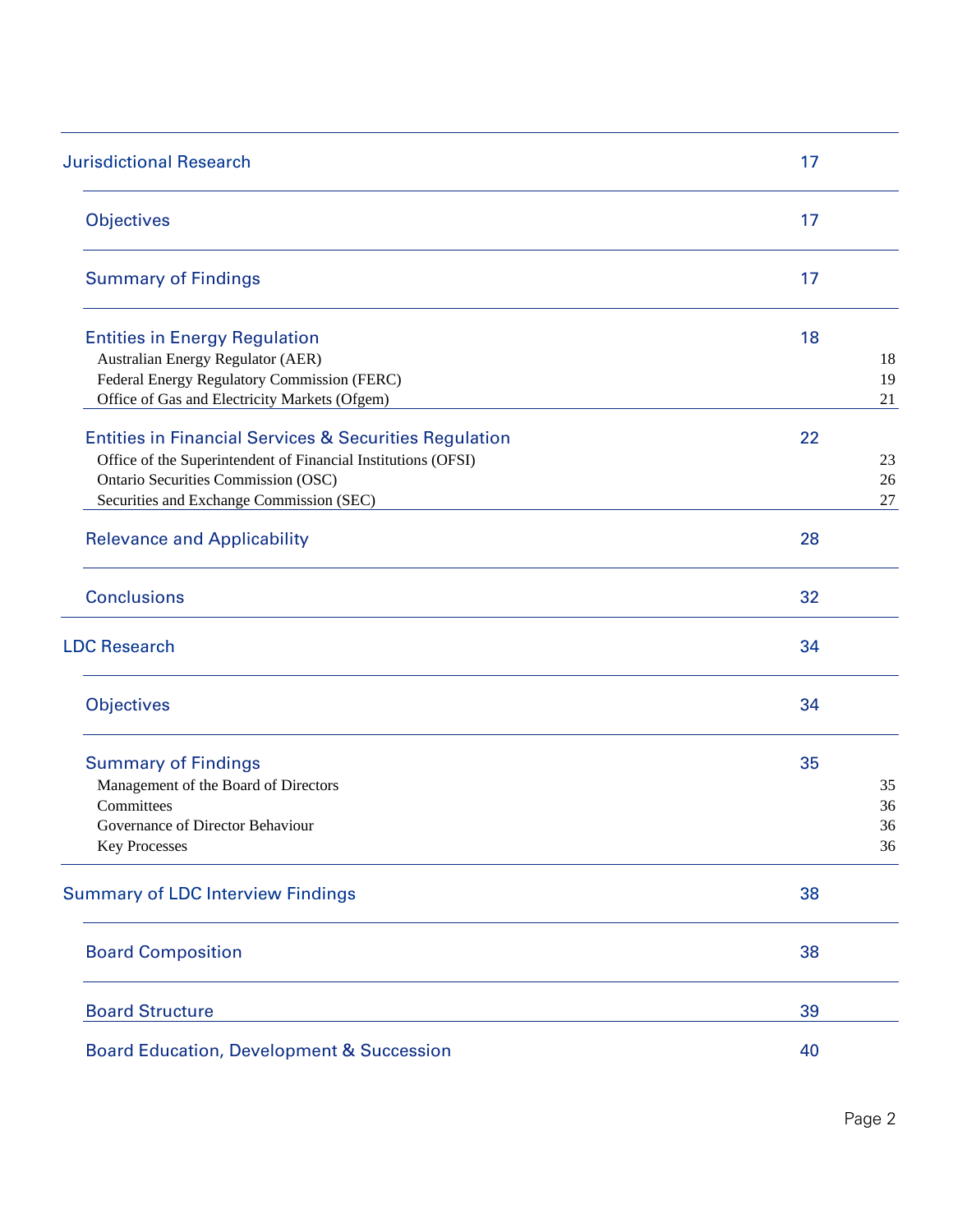| <b>Risk-based Strategic Planning</b>                             | 41 |    |
|------------------------------------------------------------------|----|----|
| <b>Conclusions</b>                                               | 42 |    |
| The LDC Corporate Governance Landscape                           |    | 42 |
| Corporate Governance Regulatory Guidelines & Filing Requirements |    | 43 |
| Municipal Shareholder Board Representation                       |    | 43 |
| <b>Recommendations</b>                                           | 44 |    |
| <b>Corporate Governance Guidelines &amp; Filing Requirements</b> | 44 |    |
| <b>Municipal Shareholder Board Representation</b>                | 46 |    |
| Appendix                                                         | 47 |    |
| <b>Appendix 1.1: Terms and Definitions</b>                       | 47 |    |
| <b>Disclaimer</b>                                                | 48 |    |
| <b>Selected Sources</b>                                          | 49 |    |
|                                                                  | 50 |    |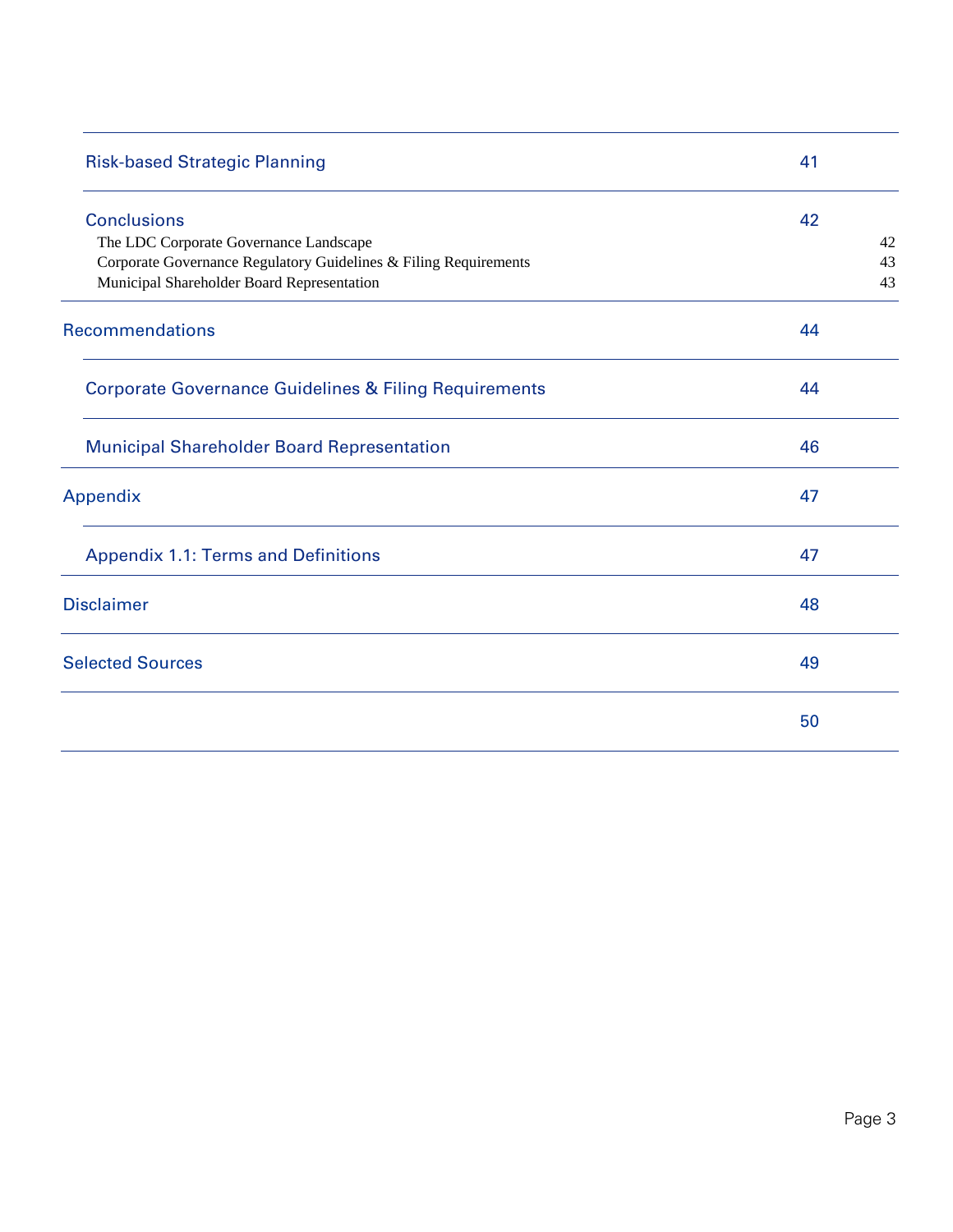### Executive Summary

The Ontario Energy Board (OEB) is seeking to understand what leading practices are in place for corporate governance of local electricity distribution companies (LDCs) in the Province of Ontario. In addition, the OEB is also seeking greater insight into corporate governance requirements for regulated entities by regulators in other jurisdictions. To do this, the OEB engaged KPMG to undertake a regulatory jurisdictional scan of similar bodies, and to specifically engage with randomly selected LDCs within the OEB's jurisdiction to gain a deeper perspective. The jurisdictional research was subsequently expanded to include a review of corporate governance regulatory requirements for the financial services and securities industries. The research project has three distinct objectives:

- Assessment of the corporate governance structures and practices that are currently in place for electricity distributors;
- Jurisdictional review of leading practices; and
- Consultations with stakeholders, focusing on organizational structure and corporate governance policies.

Taken together, the objectives for all the components are to allow the OEB to gain a clear understanding of the definition of good governance for electricity distributors. The research may also provide opportunities for the OEB to determine if there are any opportunities to refine the LDC regulatory model based on leading corporate governance practices and experiences of other regulators.

#### **Jurisdictional Regulatory Research Conclusions**

The following are key conclusions that can be drawn from the jurisdictional research:

- 1. The OECD *Principles of Corporate Governance* was published in 2004. The principles are foundational for corporate governance effectiveness in both the energy and financial sectors. For energy regulators, there is broad variance for corporate governance requirements and expectations. Entities are governed by a range of existing regulation, based on the jurisdiction. Bedrock principles often include independence, transparency, and accountability. However, for energy regulators, in general, corporate governance guidance and requirements and methods to demonstrate effectiveness lag the financial and securities industry;
- 2. The financial and securities sector, particularly in the securities regulation sector, which has historically faced concerns surrounding integrity and adherence to regulation, requires significantly more filings than does the average energy regulator. As a result, it can be interpreted that filing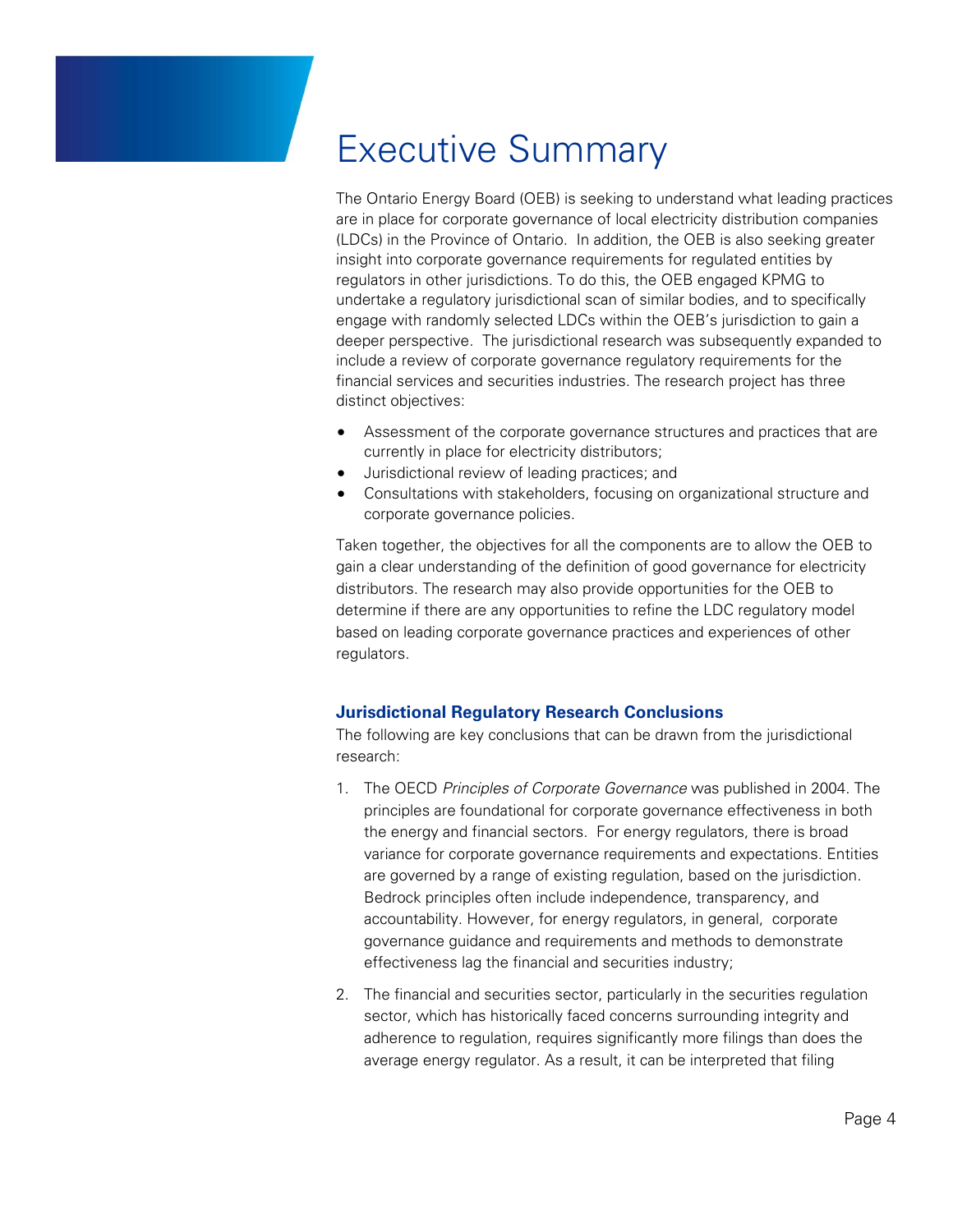requirements should be determined by past entity behaviour, in an effort to remain non-intrusive but also address the particular challenges of the environment;

- 3. Filing requirements, in their nature, are past-facing and reactive. Requirements are often treated as a compliance checklist – provided that the documentation has been filed, the organization has "passed" for the year. Lessons from the financial sector, however, encourage a more proactive and targeted examination of regulated entities, where organizations that have changed their business strategy, made significant acquisitions or investments, increased risk-taking behaviour or are evolving their management-board relationship are examined in further detail. In the case of the financial sector, if these behaviours had been flagged by regulators at an earlier date, rather than ignored due to consistent fulfillment of filing requirements, regulators may have been able to intervene and take action prior to the failure of institutions. This has important implications for the LDCs in Ontario. They are highly variable in terms of their size and resources. Additional regulatory filing requirements may not have the overall desired effect of further aligning corporate governance practices of the sector with the OECD principles; and
- 4. In the case of energy regulation, this may mean examining key strategic and operational decisions such as new investments, partnerships, changes in affiliate strategy, increased financial or operational risk or a substantial change in Board independence. Simply increasing the number of filings or artifacts required is by no means a method of preventing unwise risk taking behaviour through ineffective strategic and/or major operational decisions.

#### **LDC Research Conclusions**

The following conclusions have been drawn from the LDC research and interview process. They are categorized according to the following themes:

- The LDC Corporate Governance Landscape;
- Corporate Governance Regulatory Guidelines & Filing Requirements; and
- Municipal Shareholder LDC Board Representation.

#### The LDC Corporate Governance Landscape

1. LDC corporate governance, from a Board composition perspective, is highly variable across the Province. It ranges from highly independent Boards supported by a professional skills and experience base representative of the major business requirements including strategy, knowledge of the utility industry, finance, legal/regulatory, customer service, health, safety and environment, etc. to those whose Board members are primarily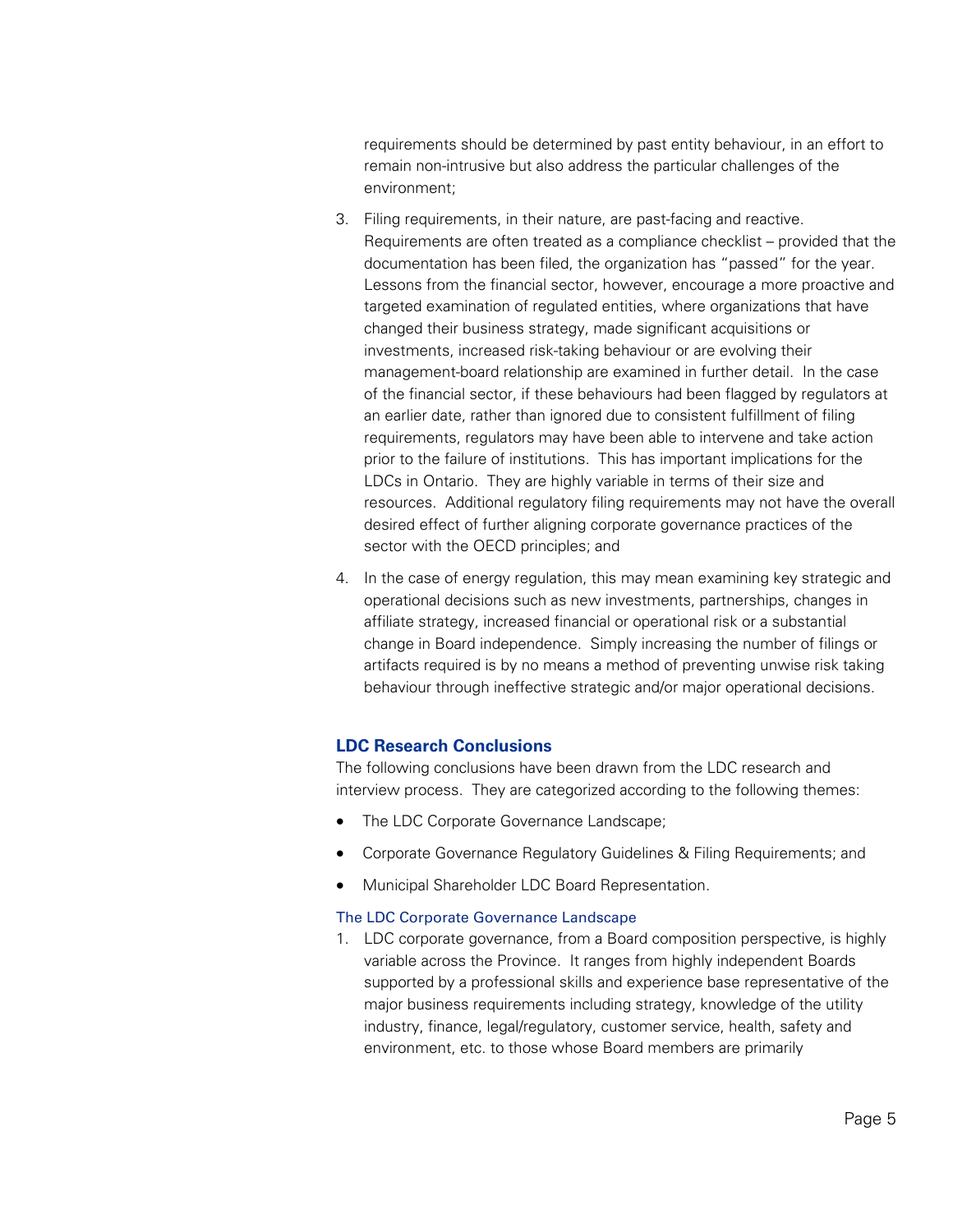representatives of the municipal shareholder (councilors and/or town/city administrators); and

2. Conclusions about the overall effectiveness of an LDC's performance cannot be necessarily derived from its corporate governance makeup or the degree of Director independence. Performance is a by-product of Board decision making effectiveness, strategy, risk-taking behavior, operational, financial and regulatory management practices and unforeseen significant events;

#### Corporate Governance Regulatory Guidelines & Filing Requirements

- 3. It was generally recognized by the interviewees that adherence to the OECD principles of accountability, transparency and independence is foundational to effective corporate governance of the LDCs. The OEB, not unlike other energy regulators, does not publish a code or guideline specifying requirements for corporate governance for LDCs. It does have specific filing requirements for corporate structure and governance requirements. The Affiliate Relationships Codes issued by the OEB specify independence requirements for Board members of the regulated entity; and
- 4. LDCs have different corporate governance practices. This can be the result of their size, ownership structure, degree of municipal shareholder influence, complexity of the structure and operations, corporate strategy, and risk profile. A focus purely on the structure or artifacts of corporate governance may not help the OEB further mature its regulatory oversight of the LDCs.

#### Municipal Shareholder Board Representation

- 5. Many LDCs have a hybrid governance structure in place with Boards comprised of both independent Directors and those who are Councilors or city/town administrators. However, this can be challenging to Board independence and decision-making depending on the degree of municipal shareholder influence and control that is exercised locally. In keeping with OECD principles, it is incumbent upon a municipal shareholder to act *as an informed and active owner and establish a clear and consistent ownership policy, ensuring that the governance…is carried out in a transparent and accountable manner, with the necessary degree of professionalism and effectiveness; and*
- 6. Corporate governance maturity can face significant challenges including access to local Board nominees who possess the requisite skills and experience to govern an LDC, compensation and the degree of municipal shareholder influence on the Board. These challenges are further compounded if access to ongoing training and education of the Board is limited.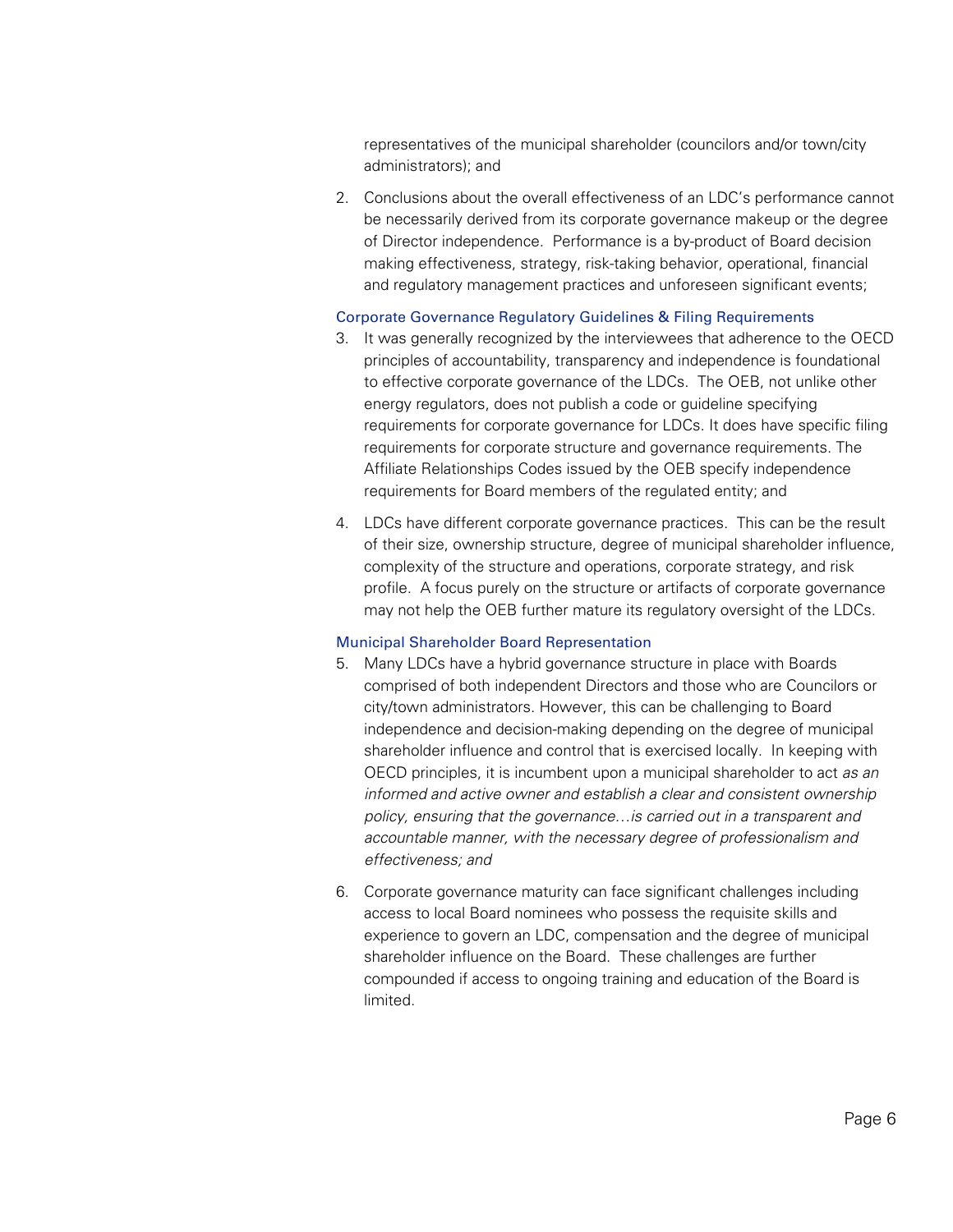#### **Recommendations**

The following are recommendations for consideration by the Ontario Energy Board to assist the LDCs with maturing their corporate governance in lockstep with leading practices. There are many variables and influencing factors which can impact the overall performance of an LDC. However, an overall advance of governance practices within the LDC environment, over time, will provide the OEB with a stronger risk and evidenced-based approach to assessing the impact of improved governance on its regulatory oversight requirements for the sector. They are categorized according to the following themes:

- Corporate Governance Regulatory Guidelines & Filing Requirements; and
- Municipal Shareholder Board Representation.

#### Corporate Governance Guidelines & Filing Requirements

- 1. The OEB should establish guidelines for effective corporate governance for the LDCs. This is in keeping with practices established within the financial services sector. The OEB would be a leader amongst energy regulators in doing so. The guidelines should address:
	- The role of the Board of Directors including oversight and stewardship of the strategic direction of the corporation, acting in the best interest of the corporation, legislative compliance and distinguishing between the role of management and that of the Board;
	- The composition of the Board of Directors including the qualifications, skills and experience of the members to support the strategic, operational, financial, legal, regulatory, human resources (HR), information technology, customer service, etc. oversight responsibilities of the Board;
	- The unique challenges of corporate governance in a municipal shareholder environment  $-$  including conflicts of interest, and the skills and professional experience of Board members to oversee and govern an LDC;
	- Board effectiveness criteria this would include criteria for the overall effectiveness of the Board as a whole and for individual Board members;
	- The Committee structure and roles and responsibilities (e.g. Audit & Finance, Governance & Risk, HR) – The Audit & Finance Committee focuses on matters of the integrity of financial and regulatory reporting and the effectiveness of the internal control framework. The Governance & Risk Committee typically focus on corporate governance matters including nominations, new member orientation, training and development, Board effectiveness and enterprise risk. Succession should take into consideration the unique challenges of the Board nomination and selection process in a municipal shareholder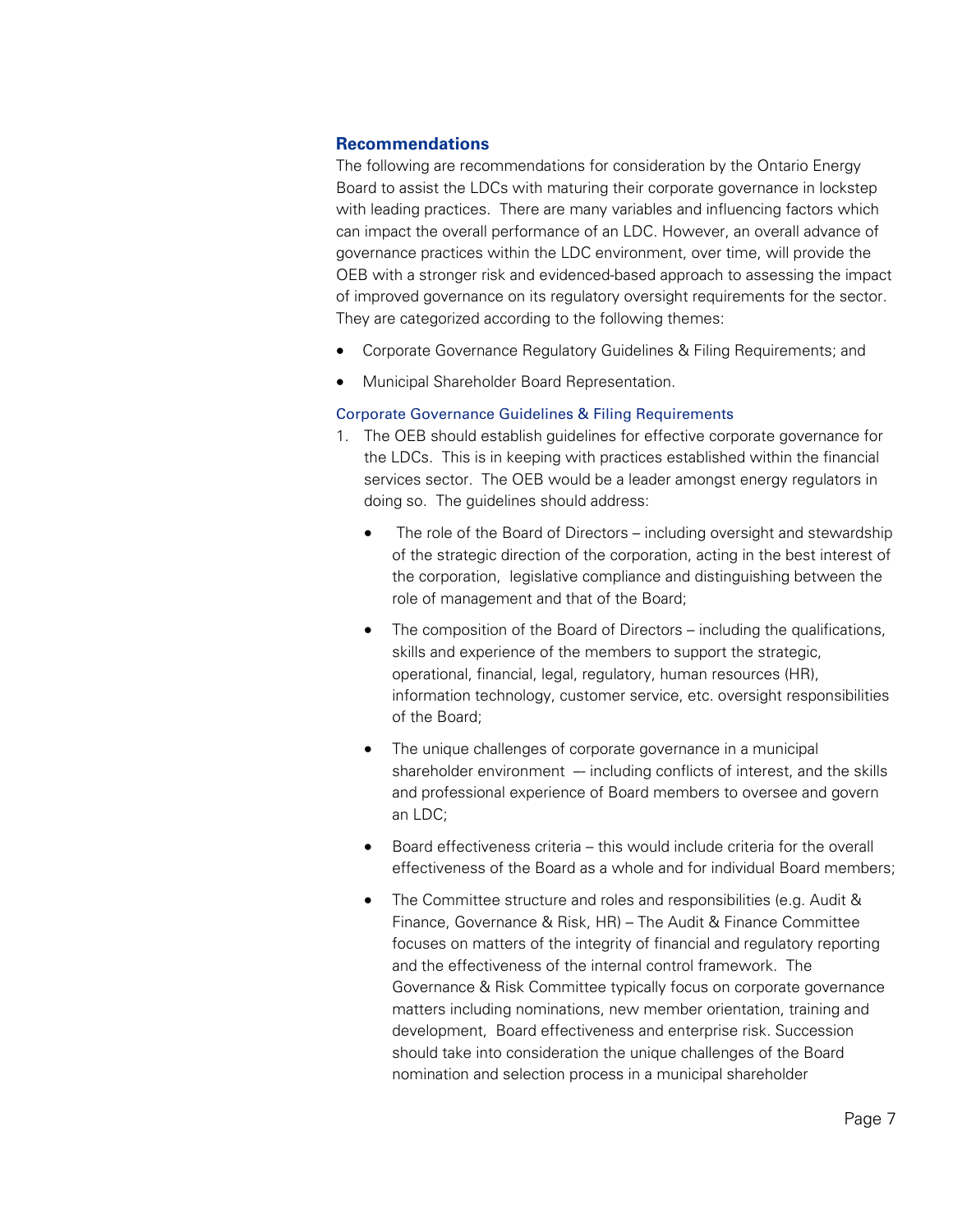environment. The HR Committee focuses on compensation and performance issues;

- Strategic planning requirements including requirements for Board engagement, involvement in the development and performance reporting of the strategic plan;
- Risk governance and enterprise risk management including Board oversight responsibilities of the enterprise risk management framework and supporting assessment, mitigation, monitoring and reporting requirements of management to the Board;
- Management reporting to the Board this would include financial and regulatory reporting, progress against the strategic plan, operational key performance indicators including customer satisfaction, health, safety and environment, infrastructure performance and replacement, emergency response and crisis management, etc.; and
- The Role of Corporate Governance in the OEB's regulatory process including how the guidelines can be supported through a self or third party assessment process with periodic examination of the governance practices by the OEB.
- 2. The OEB should strive to ensure that its regulatory oversight for corporate governance provides substantive evidence that the LDCs are maturing in this regard and are in lockstep with leading practices. The OEB can consider the following alternatives:
	- Periodic independent assessment (e.g. 2-3 year cycle) of the LDCs corporate governance practices against leading practices and/or guidelines established by the OEB. The assessment should be riskbased incorporating criteria that can assess the governance, operational, financial, regulatory and reputation risk that an LDC poses; and
	- An accreditation system by an independent accreditor organization that would assess the overall effectiveness of LDC corporate governance on a periodic basis. The accreditation model is common in the health care sector and can be used to measure an organization's capability in terms of operational effectiveness, health & safety and risk management as well.
- 3. The OEB should monitor leading behavioural indicators which may also be reflective of the effectiveness of overall corporate governance and decisionmaking effectiveness of an LDC. These indicators may include:
	- significant changes in the business strategy;
	- acquisitions or major investments;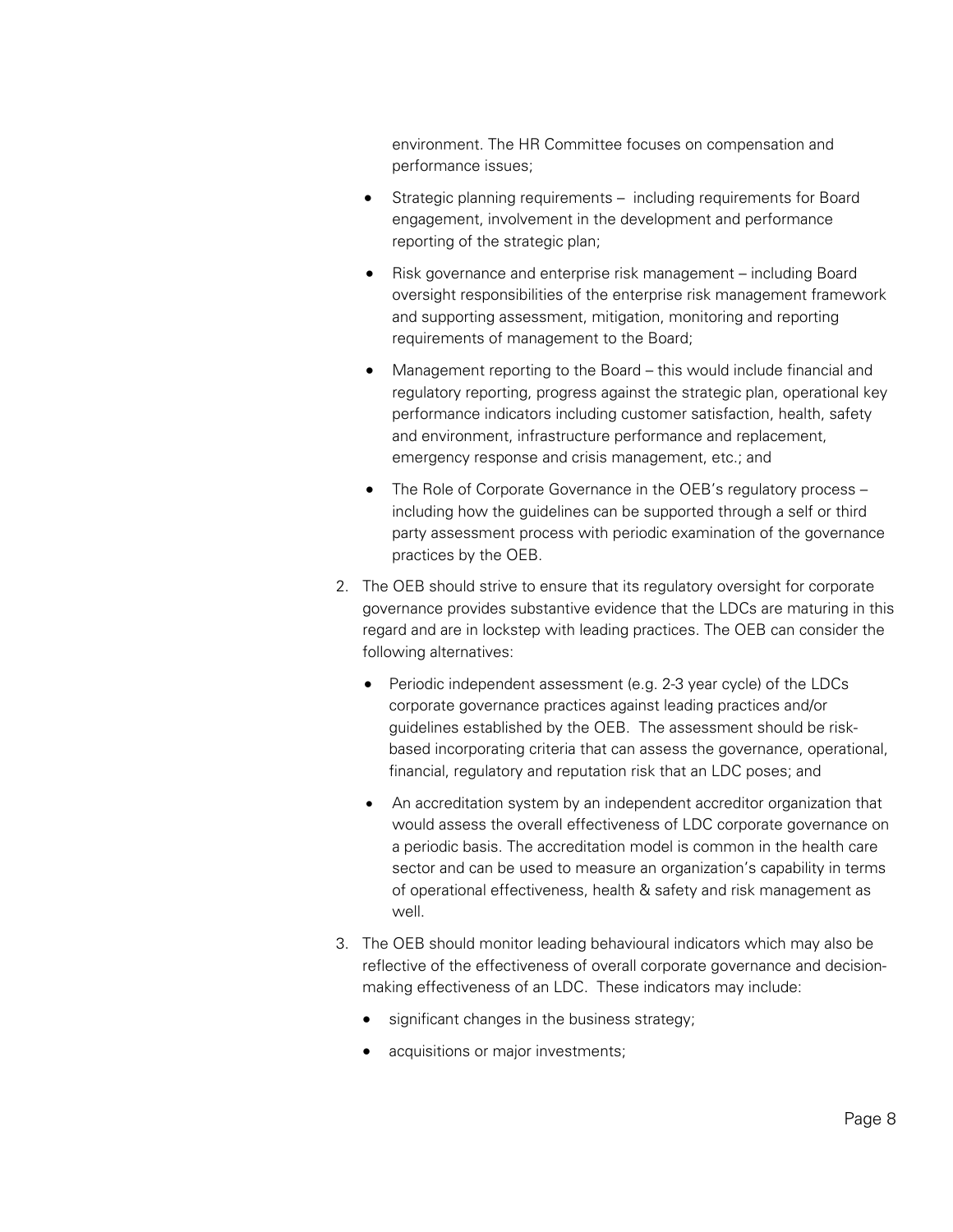- increased risk-taking behaviour;
- increased operational, health, safety or environmental incidents or;
- major changes to the Board composition.

#### Municipal Shareholder Board Representation

- 4. The OEB should encourage alternatives to reducing potential conflicts of interests of Board members who are municipal councillors or administrators. Alternatives can include:
	- Restricting municipal representation to the holding company level where the focus is primarily on the overall strategy of the LDC and the affiliates and the anticipated the return to the municipal shareholder; and
	- Providing required alternative forums for municipal councils to discuss, debate and question the Board and management team of the LDC on its overall strategic direction, operational effectiveness and return to the shareholder. This could occur through regularly scheduled appearance before Council or a Committee of Council.
- 5. The OEB should explore opportunities to ensure that the nominating process for Board members is conducted in an open, transparent and effective manner. This should be consistent across all LDCs. It should be based on explicit professional/experience/education and personal attributes criteria. The process should be inclusive of existing Board members and representatives of the municipal shareholder to achieve both independence and competency requirements of new Board members.
- 6. The OEB should actively encourage ongoing training and development of Board members through organizations such as the Institute of Corporate Directors, the Directors College, academic institutions, utility industry specific events and conferences and specialized regulatory awareness sessions that the OEB could offer to Board members.
- 7. The OEB should further examine the impact of the Board independence requirements under the Affiliate Relationships Code.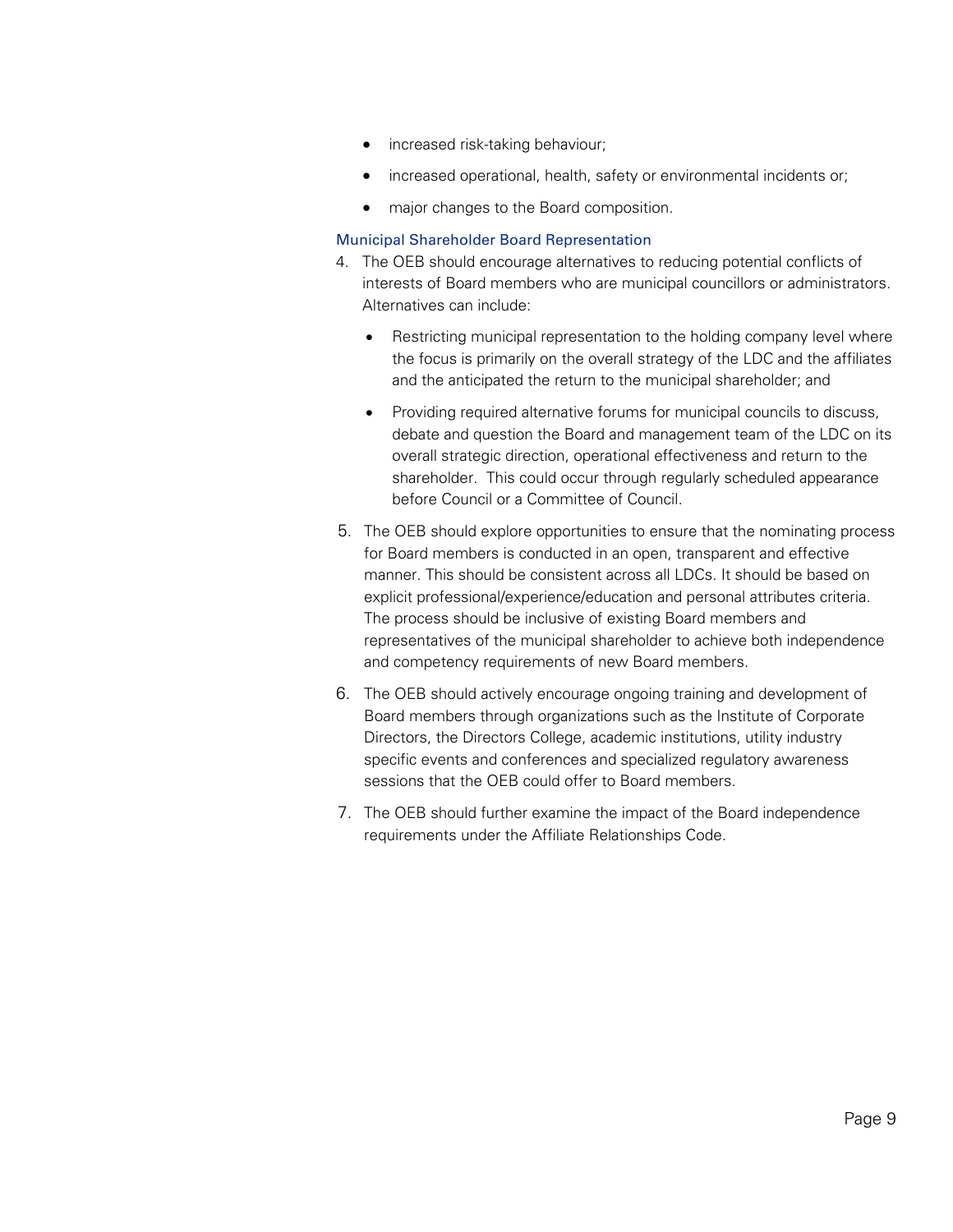### Context for the Research and Requirements of the Ontario Energy Board

The Ontario Energy Board (OEB) is seeking to understand the corporate government practices that are currently in place for local electricity distribution companies (LDCs) in the Province of Ontario. In addition, the OEB is also seeking greater insight into corporate governance requirements for regulated entities by regulators in other jurisdictions. To do this, the OEB engaged KPMG to undertake a regulatory jurisdictional scan of similar bodies, and to specifically engage with randomly selected LDCs within the OEBs jurisdiction to gain a deeper perspective. The jurisdictional research was subsequently expanded to include a review of corporate governance regulatory requirements for the financial services and securities industries.

#### **Project Background**

The importance of sound corporate governance has been increasing both from a regulatory and a public opinion perspective. Emphasizing this is a 2012 report prepared by the Ontario Distribution Sector Review Panel, titled *Renewing Ontario's Electricity Distribution Sector: Putting the Consumer First*. In this, the panel states that given the importance of electricity distribution to the province's economy, it is extremely important that the Boards' of Directors of regional distributors display a high standard of corporate governance.

In addition to this external impetus, the OEB has recognized that a clear understanding of the present state of governance within Ontario's local distribution companies is important. Specifically, a greater awareness of the drivers and impacts of varying governance structures is essential. Seen in this way, the Corporate Governance Review project is a part of a long-term strategy to recognize good governance in the distribution sector, to encourage good governance that can inform and be relied upon in the OEB's regulatory review processes.

#### **Project Objectives**

The project has three distinct objectives:

- Assessment of the corporate governance structures and practices that are currently in place for electricity distributors;
- Jurisdictional review of leading practices; and
- Consultations with stakeholders, focusing on organizational structure and corporate governance policies.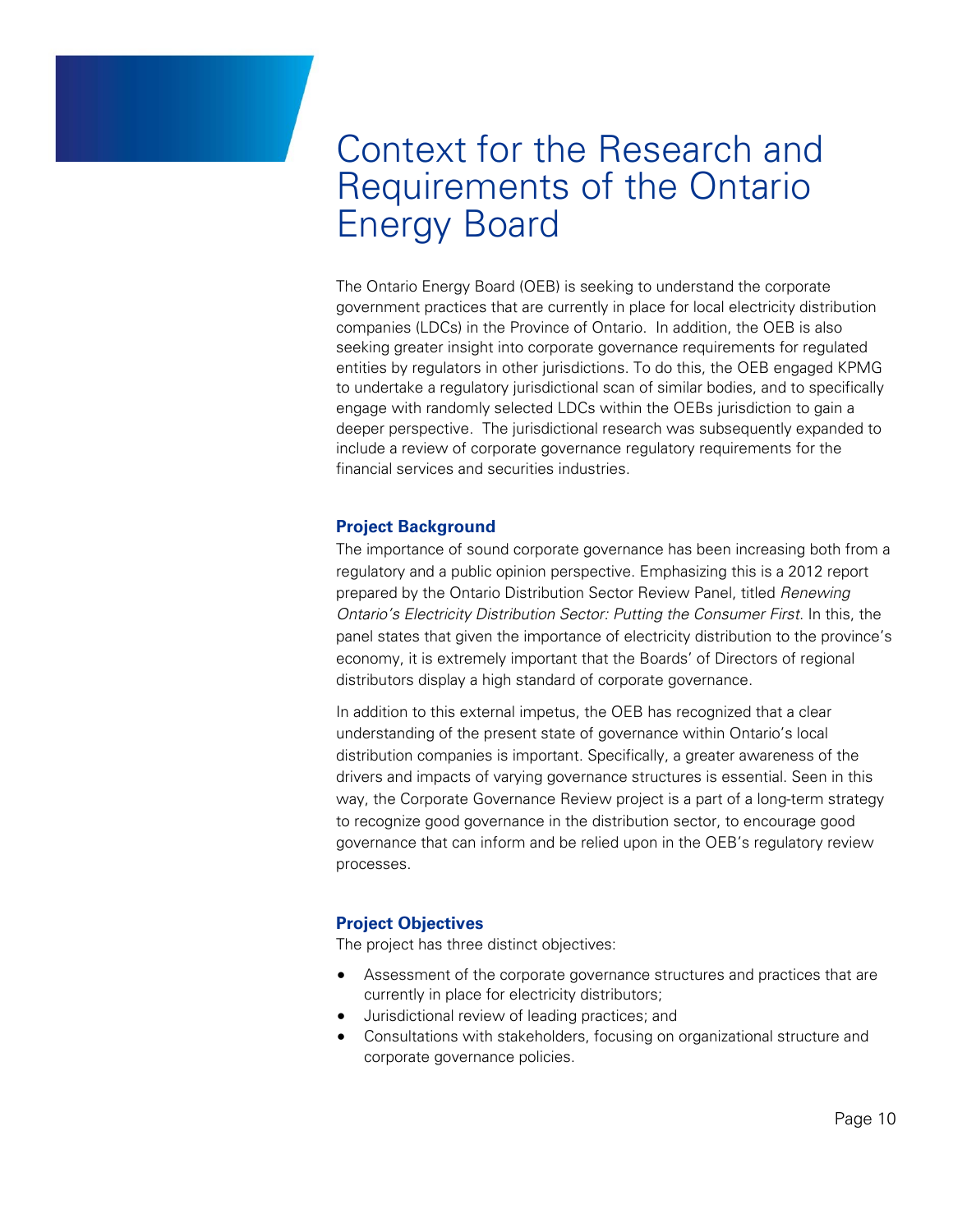Taken together, the objectives for all the components are to allow the OEB to gain a clear understanding of the definition of good governance for electricity distributors. The research may also provide opportunities for the OEB to determine if there are any opportunities to refine the LDC regulatory model based on leading corporate governance practices and experiences of other regulators. The research should provide the OEB with an understanding of how regulators globally understand, assess/monitor, and regulate corporate governance structures. The findings here will aid in understanding the governance of the entities that the OEB regulates and potentially allow for the evolution of the use of corporate governance as a regulatory tool for the OEB's review mandate.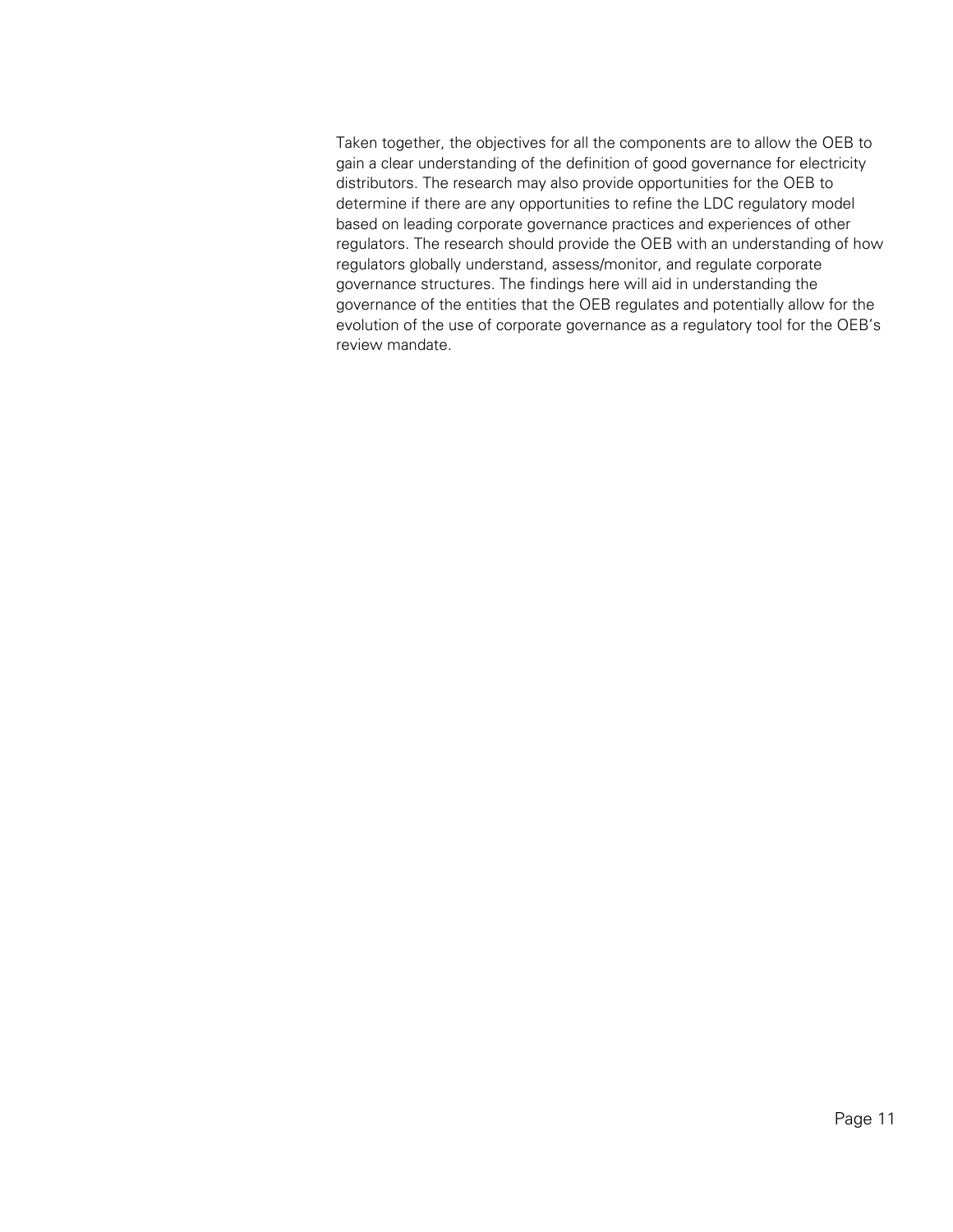# Our Approach and Methodology

#### **Corporate Governance Leading Practices**

Corporate governance can be characterized by three key bodies: the shareholder, the Board of Directors, and the management. The interactions and responsibilities of these three bodies are foundational to enacting the rules, practices, and processes that define corporate governance.

#### Shareholder

The role of the shareholder<sup>1</sup> is to invest in the corporate strategy and direction, and this is achieved through a number of means. Shareholders have the ability to influence major strategic decisions through exercise of their voting right, as attached to shares, at shareholder meetings. They may also be responsible for electing Board members and thus mandate the size and composition of the Board.

For non-publically traded distribution companies in Ontario, shareholders typically are more closely involved with the business and have a higher likelihood of influencing strategic direction than do shareholders of most publicly traded entities. This is due to the fact that the key shareholder is typically the municipality and it thus acts with concerns broader than those that are simply fiduciary. Examples of specific shareholder involvement with Ontario LDCs are discussed in depth in the "Detailed Corporate Governance by LDC Sample" section.

#### Board of Directors

 $\overline{a}$ 

The Board of Directors, as defined by Industry Canada, is responsible for supervising the activities of the corporation and making decisions regarding those activities. This encompasses a number of tasks, including:

- **Strategic planning and succession planning**: adopting and developing a strategic planning process and plan, and coordinating succession planning and knowledge transfer for new executives and Board members;
- **Risk management**: identifying business risks and developing appropriate risk management strategies;
- **Communications**: adopting a communication policy and internal control and management information systems;
- **Executive management**: selecting executives and delegating expectations and responsibilities to enact strategy;

<sup>1</sup> Definitions for terms can be found in Appendix 1.1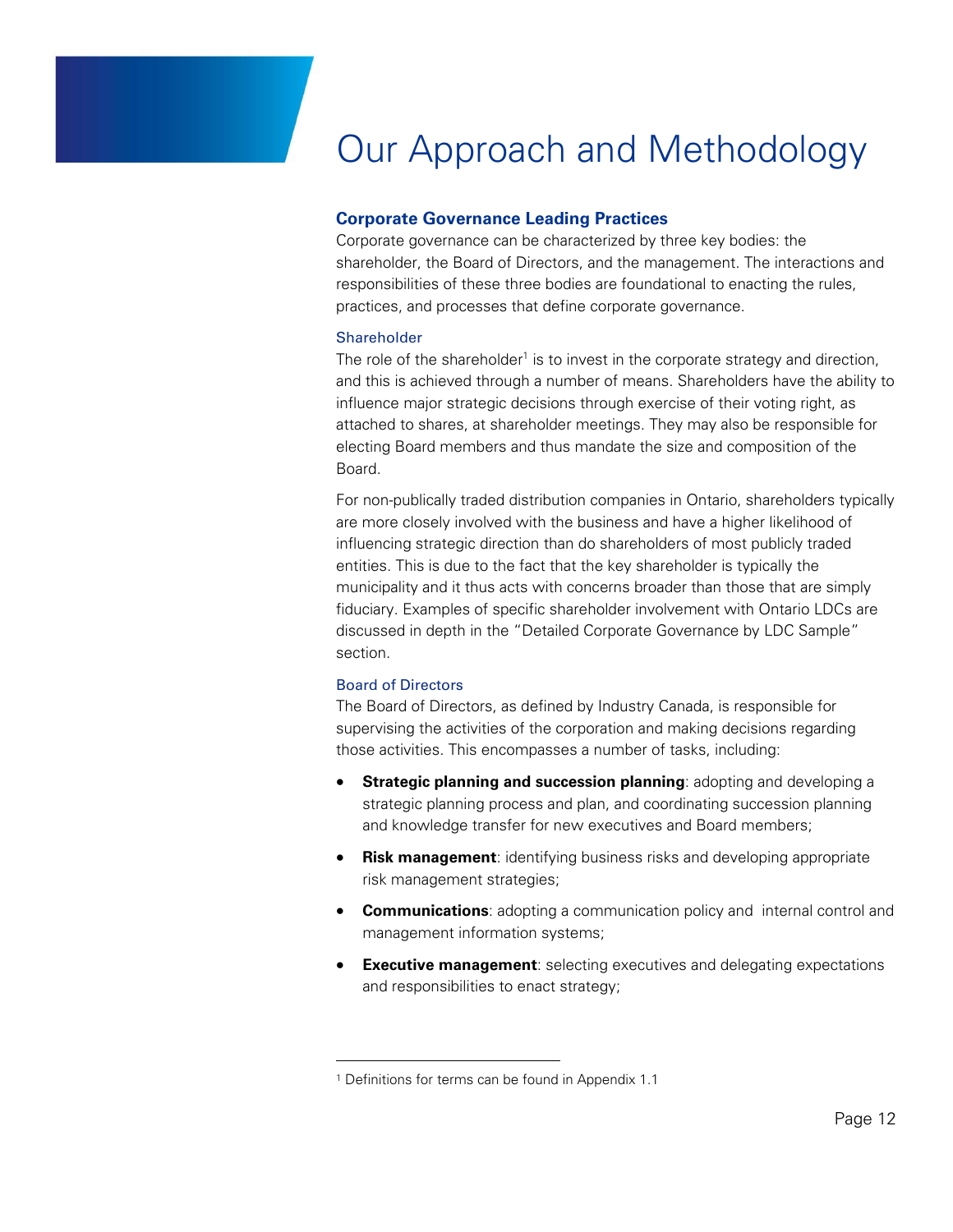- **Continuing education**: providing continuing education and training for all other Board directors;
- **Assessments:** regular assessments regarding effectiveness and contribution (applies to committees as well); and
- **Conduct and ethics**: adopting a written code of business conduct and ethics across principles including conflict of interest, confidentiality, regulatory compliance, and reporting of illegal or unethical behavior.

Different Boards will undertake these tasks to varying degrees, dependent upon situation and governance structure. However, for a Board to be successful, all elements must be given consideration, even if only within the context of prioritizing key areas of focus.

#### Management

Management is the body that provides stewardship for the company and enacts the strategy articulated by the Board and supported by the shareholders. The cornerstone of this is day-to-day operations: the management is responsible for overseeing routine business affairs, including operations, strong performance in the marketplace, and strong performance against regulatory requirements and relative to competition, if relevant. Typically, the Board will also dictate responsibilities which the management team must be sure to fulfill.

Beyond the day-to-day responsibilities, management is also obligated to ensure the smooth functioning of all internal processes and management of interested parties and employees. Through regular dialogue with the Board of Directors, management supports the development of business plans, budgets, and goals that lead to the creation of shareholder value; regular dialogue also helps to ensure that the Board is kept abreast of current news from the business. Management also is responsible for the delivery on these plans through employee management, which should allow employees to align and execute on the strategy that has been set. Finally, management needs to maintain an effective system of internal controls to ensure the integrity and objectivity of company information.

It is worth noting that management and the Board must work together to make the best decisions for the organization as a whole. In the case of a tacit Board, management will lack the appropriate checks and balances to ensure strong operational behaviour. Beyond this, management and the Board must be governed by the same principles and values. It is the role of the regulator to ensure that these principles and values also align with what is best for the consumer and policy objectives.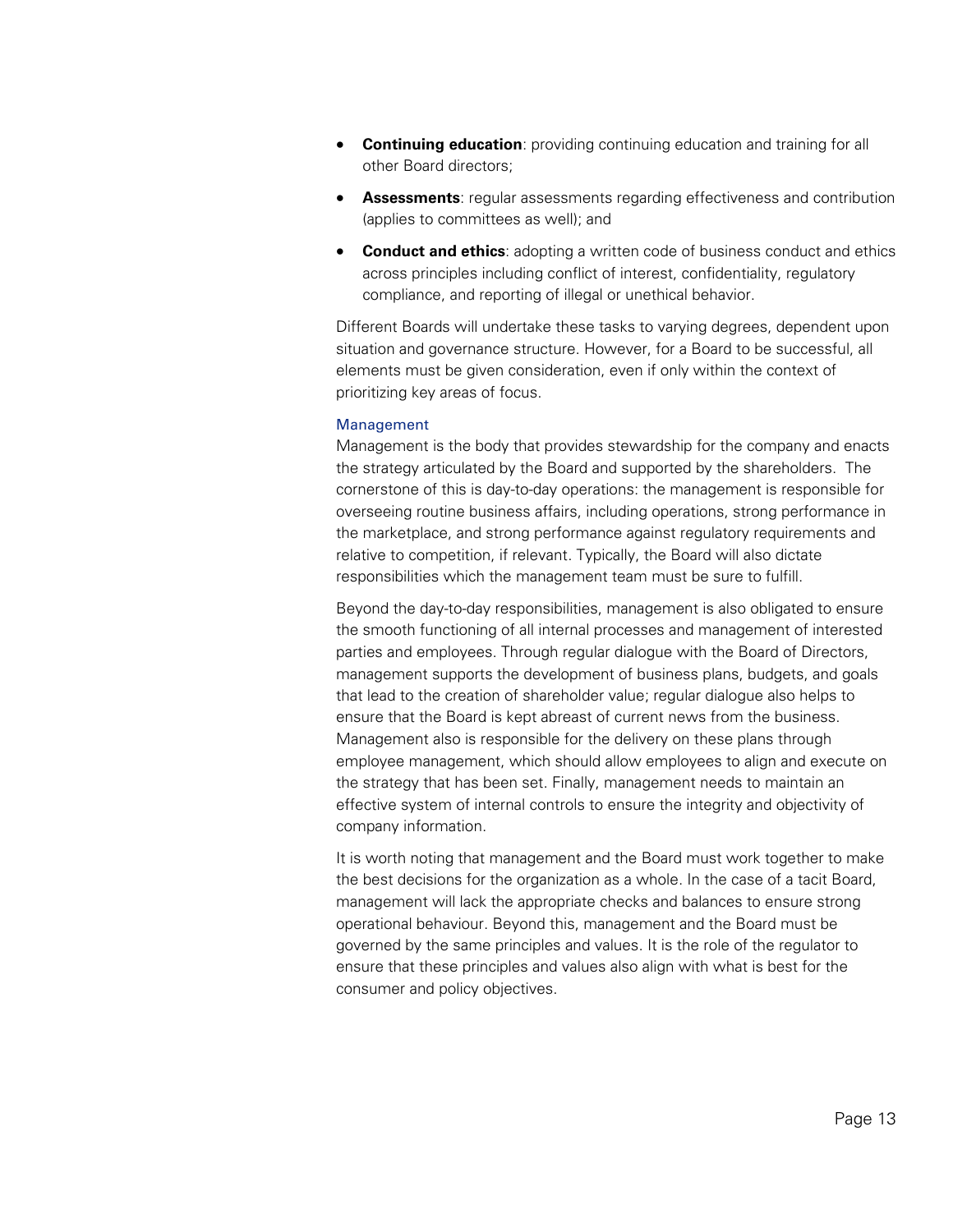#### **Corporate Governance Evaluation Criteria**

When performing the jurisdictional scan and in-person interviews, a set list of criteria for each of the three bodies outlined above was defined. This criteria helped to focus on the key areas of difference and similarities between each entity, as well as provided insight into the effectiveness of each body. Criteria was developed using input from the Directors' Toolkit published by KPMG Australia, the UK Corporate Governance Code, the OECD Principles of Corporate Governance and the OECD Guidelines on Corporate Governance of State-owned Enterprises.

While not exhaustive, the criteria provides a solid framework with which to structure thinking and approach for the research. Within the context of the jurisdictional research, the criteria was used as guiding direction for areas to explore further within different entities. However, for the LDC comparator research, the criteria listed was used explicitly to evaluate and compare entities.

#### **Shareholder**

Criteria considered were:

- **Independence:** evaluation of Shareholder's role in exercising responsibilities;
- **Remuneration:** analysis of the structure and transparency of policies surrounding Board of Directors and executive remuneration packages;
- **Board of Directors and management performance assessment:** frequency and objectivity of the Board of Directors, respective subcommittee, and management performance evaluations; and
- **Appointment of new directors**: evaluation of transparency of selection process in addition to onboarding and training protocol for new members.

#### Board of Directors

Criteria considered were:

- **Director conduct:** documents and processes governing director behavior;
- **Committee structure:** types of additional committees and relevant duties;
- **Director elements:** including Board size and composition (external\* vs. internal members); remuneration; criteria for / skills required by Board members;

#### **\*NOTE***:*

For this research, **EXTERNAL** in the context of a Board member refers to Board members who are **NEITHER** a representative of the shareholders nor of the management team.

Boards should be executing decisions independently and in the best interests of the corporation & the shareholders.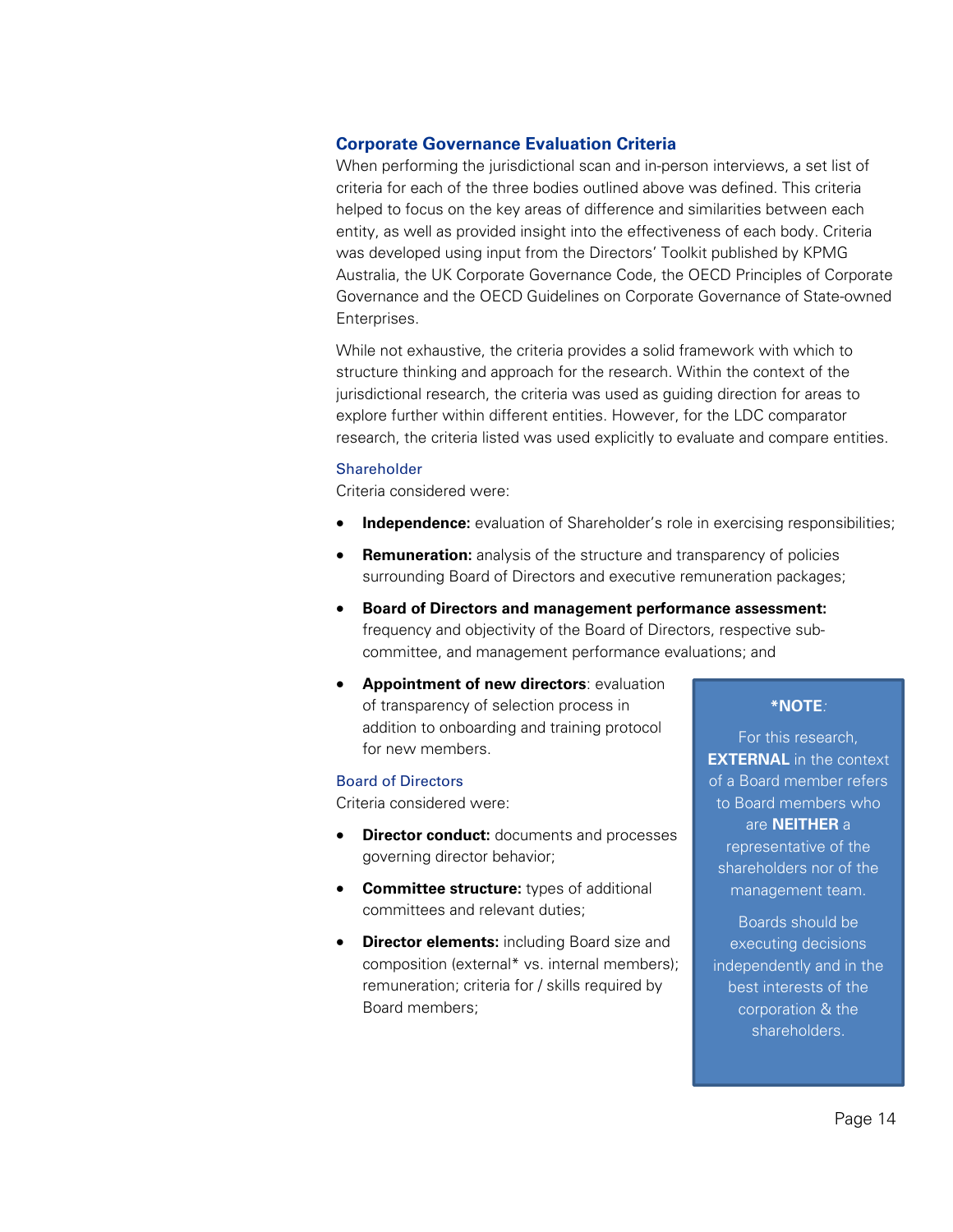- **Meeting frequency:** number of meetings required and/or number of meetings in the past year;
- **Role in strategic planning:** Board of Directors' role in guiding corporate strategy and reviewing annual budgets or business plans;
- **Orientation and continuing education**: resources and programs provided by directors, as well as other knowledge management initiatives;
- **Self-assessment:** existing structure to evaluate Board effectiveness and expected follow-on actions; and
- **Risk management protocol:** adherence to and evaluation of risk management systems and the Board of Directors' role in risk oversight responsibilities.

#### Management

Criteria considered were:

- **Board of Directors' delegations to management:** evaluation of management's ability to execute on the Board of Directors' delegations and ensure that the Board of Directors is not acting in a day-to-day management capacity; and
- **Liaison to the Board of Directors and shareholder:** effectiveness of the formal communications by management to the Board and with other relevant interested parties.

#### **Jurisdictional Regulatory Entities - Research Method**

The regulatory entities chosen for the jurisdictional research were identified through discussion between the OEB and KPMG. Entities were selected from across Canada, US, UK and Australia to identify instances where the governance practices of regulated entities by regulatory bodies may be applicable or provide insight to the OEB.

The jurisdictional research was conducted in a two phase process. First, comparable energy regulators were examined to gain insights into whether or not they had established or were establishing requirements or guidelines for corporate governance for their regulated entities. Second, three leading regulators in the financial services industry and securities administration were also researched. These additional entities are representative of an industry which faces much stricter and more explicitly defined regulation for corporate governance. Although the nature of the regulation and the need for it varies between the energy and financial services and securities industries, leading practices for corporate governance were identified and provide useful input to the OEB and its regulatory oversight mandate.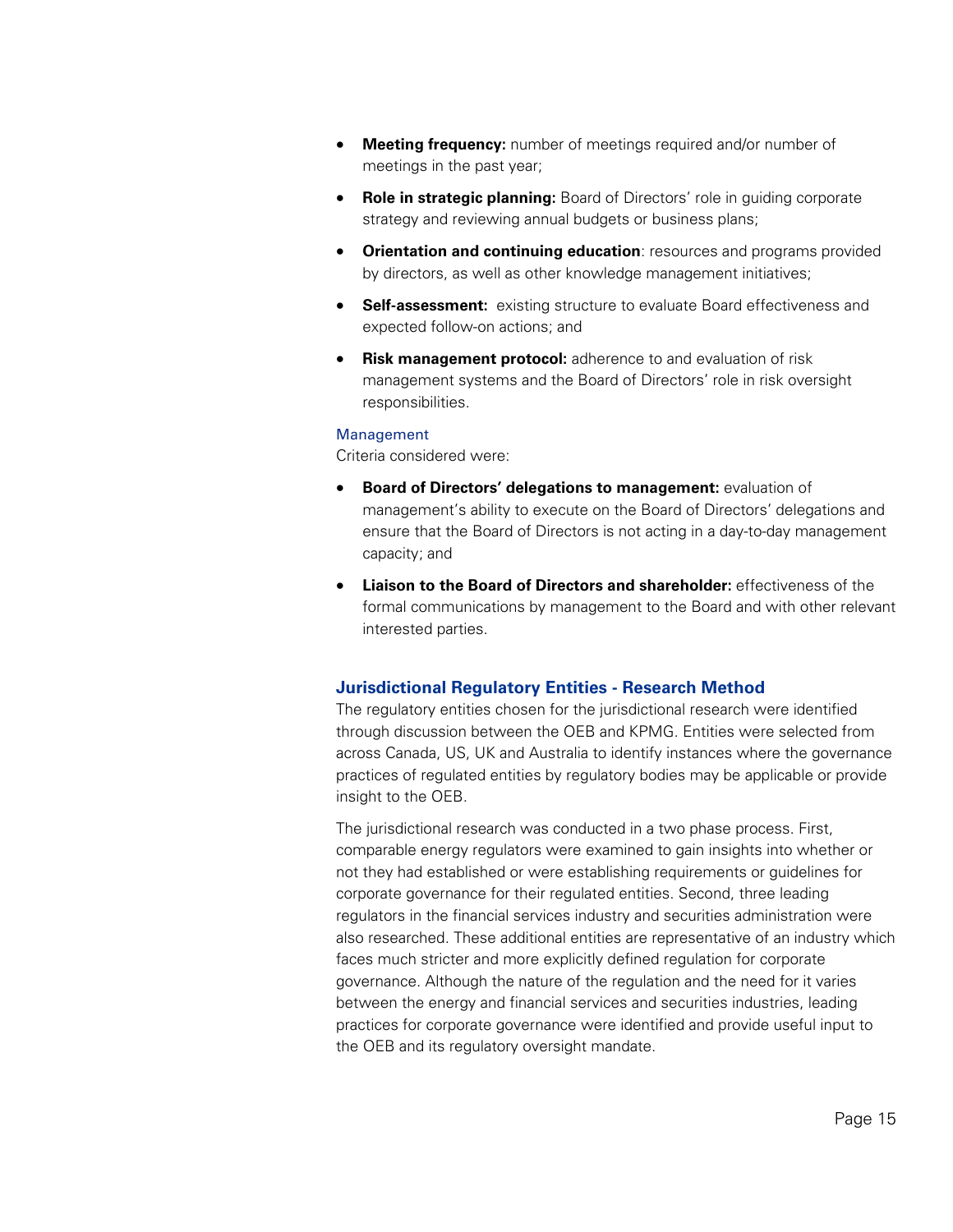### **Ontario Electricity Distributors - Research Method**

The broad Ontario electricity distributor landscape, encompassing over 70 distributors, was initially narrowed to approximately twenty distributors for a review of publically available information. These twenty were chosen to gain a representative sample of the breadth of the Ontario LDC landscape, which includes wide variance in size and scope.

From these twenty, seven sample comparators were highlighted for detailed research and in-person interviews in order to gain a more detailed understanding of how corporate governance is being practiced for these entities. These seven were chosen through a process which took into account size, location, ownership and corporate structure in an effort to provide a broad and holistic view of the Ontario LDC governance landscape.

For these seven comparators, initial research was conducted using secondary sources. Following this, interviews with distributor leadership helped to confirm key points of research and allowed the distributors to provide insights into the respective governance structures, processes and challenges that they are facing.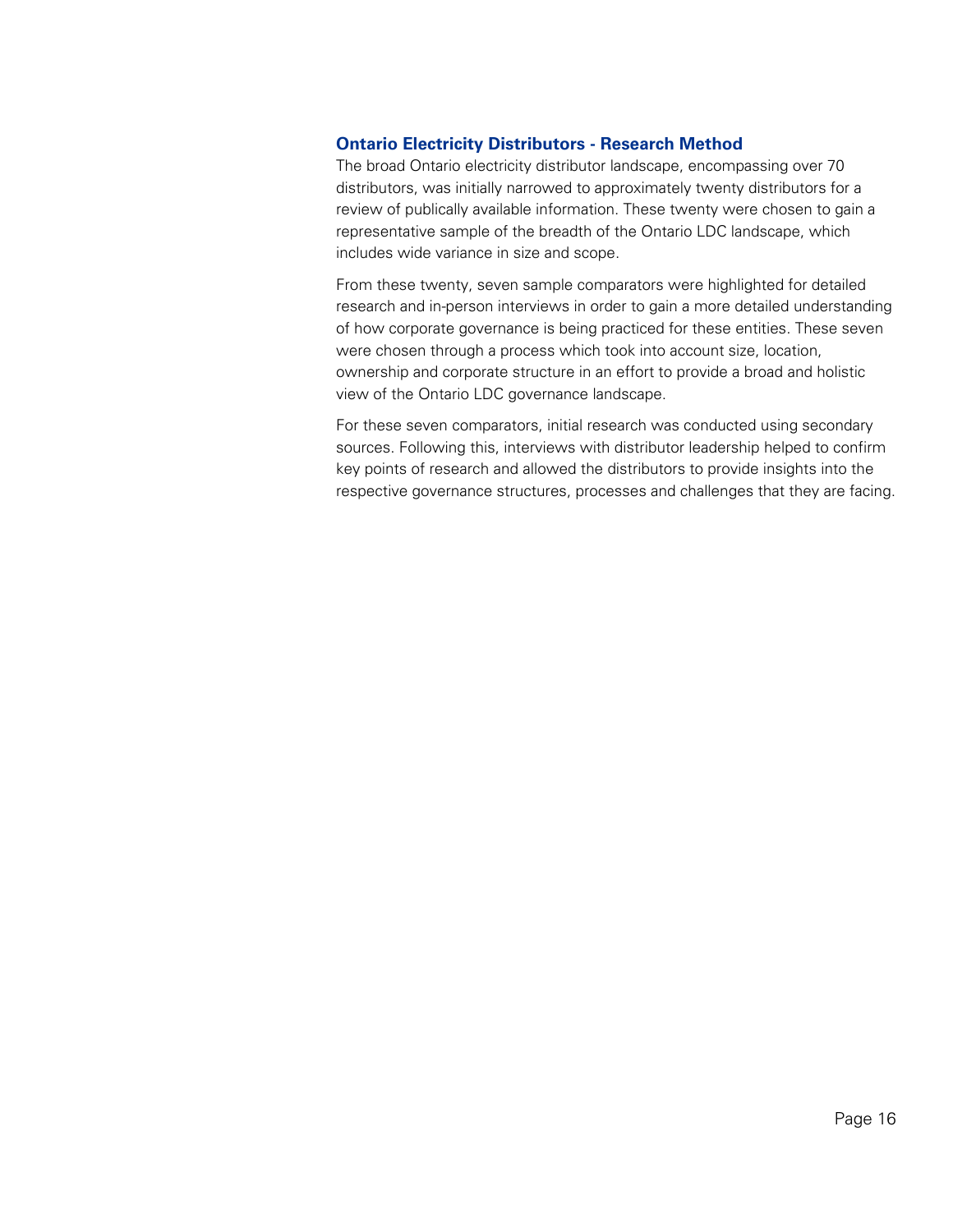### Jurisdictional Research

#### **Objectives**

The intent of the jurisdictional research is to provide the OEB with an understanding of how other regulators define, assess/monitor, and regulate corporate governance within their regulated entities.

Energy sector regulators within and outside of Canada were researched in an effort to gain an understanding of their requirements for corporate governance for their regulated entities. A similar exercise was conducted for entities in financial services and security regulation.

### **Summary of Findings**

#### **Energy Sector**

The following Canadian regulators were researched:

- Alberta Utilities Commission (AUC);
- Nova Scotia Utility and Review Board (UARB); and
- Québec régie de l'énergie.

While relevant, none of these provided a clear solution to the question of corporate governance. Each of the three used a Code of Conduct to provide a framework for the Governance of the regulator itself, or to provide specific expectations for the relationship between the regulator and the distributor

Rather than imposing clear corporate governance values on regulated entities, the researched regulators focused on regulation of dealings with customers. A possible hypothesis is that the fairness and effectiveness of customer transactions would be the ultimate goal of regulated entities; sample regulators emphasized the indicators of this, rather than using corporate governance as a proxy.

Filings varied between entities, with the most that was stated as required being an annual report with details on financials.

Following the Canadian provincial regulators, international regulators were researched to gain a broader understanding of corporate governance requirements. The entities researched were:

- Australian Energy Regulator (AER);
- Federal Energy Regulatory Commission (FERC); and
- Office of Gas and Electricity Markets (Ofgem).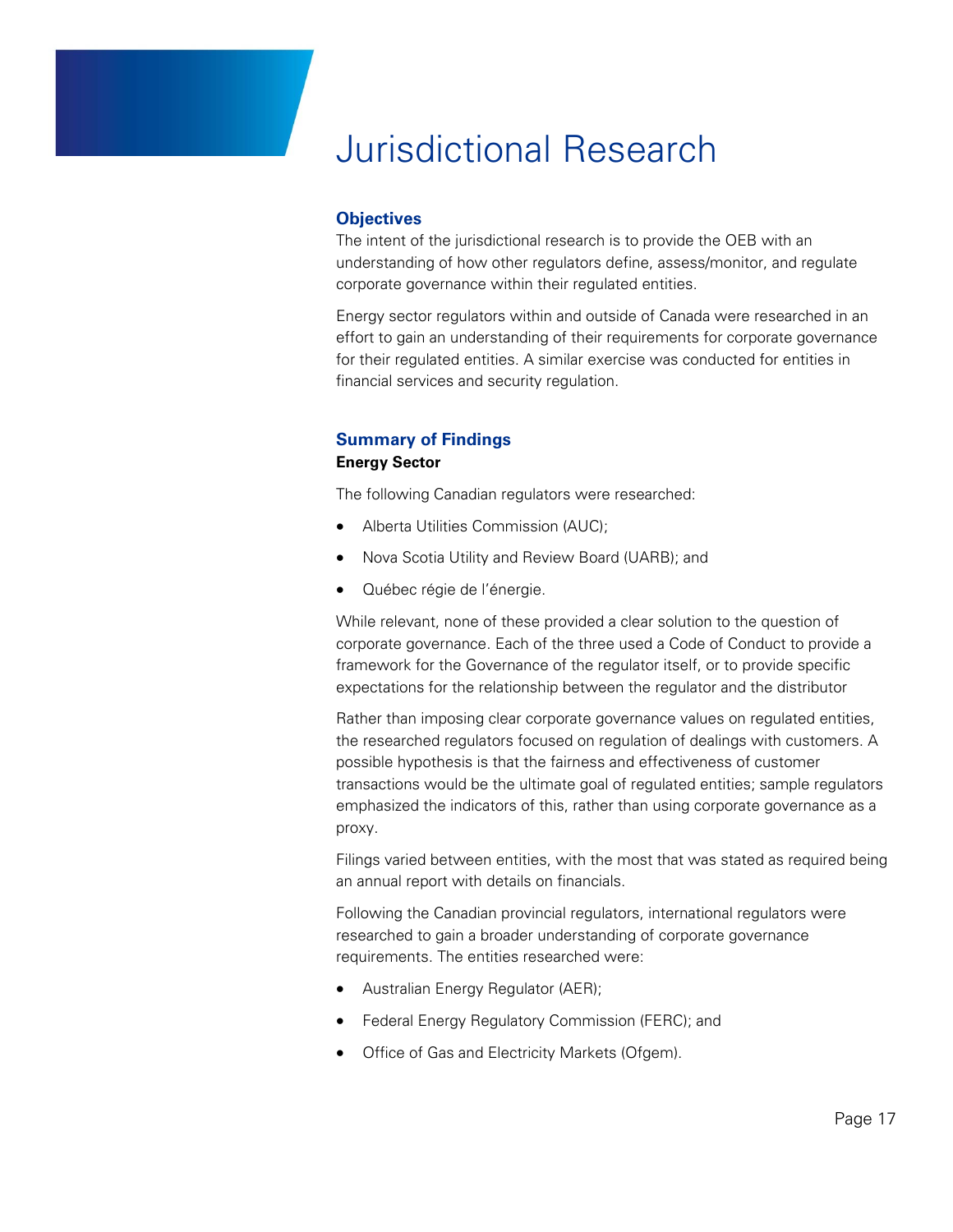A key finding was that none of these international energy regulators had explicit corporate governance requirements or guidelines in place for their regulated entities, although they did provide more robust guidance than the Canadian provincial regulators did. There are examples where the regulators encourage more transparency, compliance, and access to the entity's Board of Directors. For example, the US-based Federal Energy and Regulatory Commission has mandated that utilities submit a compliance filing demonstrating that it has a process in place that allows customers and other interested parties direct access to the Board of Directors.

#### **Entities in Energy Regulation**

Three areas from each entity were examined using publically available information:

- **Corporate governance values and codes of conduct**, typically from a code of conduct or stated values, to build an understanding of foundational expected behaviours. For example, in Ontario, distributors regulated by the OEB are currently governed by the Affiliate Relationships Codes, which set out standards and conditions for interactions between electricity distributors, gas distributors, transmitters and storage companies, and their respective affiliated companies, and includes standards for Board independence, separation between utilities and affiliates, and governance of financial transactions with affiliates;
- **Guiding documentation**, to understand how behaviours are enforced and standards are set; and
- **Filing requirements**, to understand expectations for utilities in demonstrating compliance with set standards for governance.

#### Australian Energy Regulator (AER)

The AER regulates energy markets and networks under national energy market legislation and rules, primarily related to energy markets in eastern and southern Australia. It enforces rules that are set by the Australian Energy Market Commission, especially in the National Energy Market and gas markets as operated by the Australian Energy Market Operator (AEMO).

The AER works closely with the Australian Competition and Consumer Commission to address misconduct in the energy market. Regulated entities determine their own Board structures and methods for compliance, but must provide filings for activities such as capital expenditure evaluation and review of financial planning. The AER collects information on economic benchmarking and annual reporting from regulated businesses using Regulatory Information Notices, which require statements and documents highlighting performance; it supplements this with targeted reviews.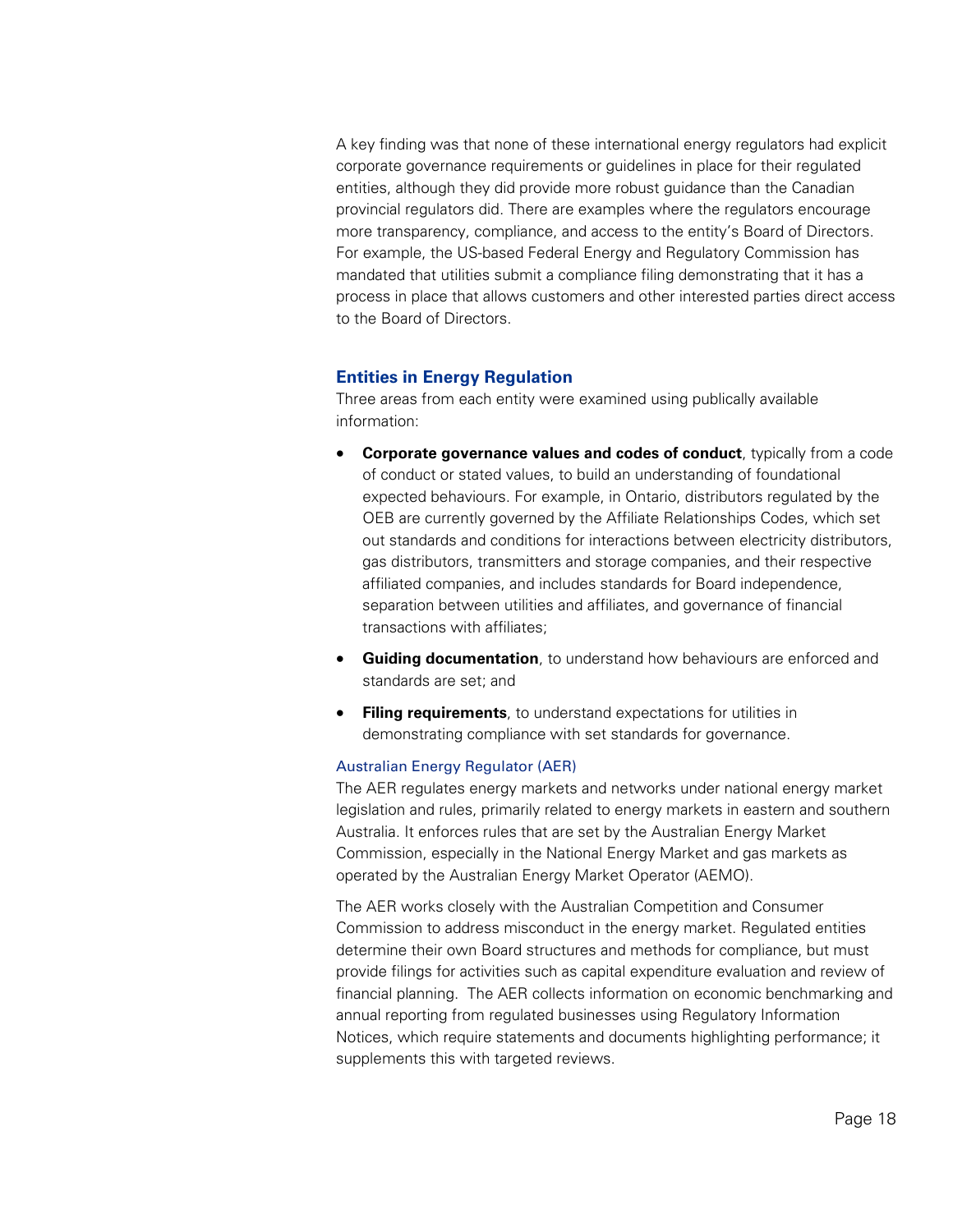| <b>Element</b>         |                                                                                                                                                                                                                                                                                                |
|------------------------|------------------------------------------------------------------------------------------------------------------------------------------------------------------------------------------------------------------------------------------------------------------------------------------------|
| Corporate              | AER's key values, for itself, include:                                                                                                                                                                                                                                                         |
| governance<br>values   | Encourage an overall culture of compliance through education,<br>open publications, and active stakeholder engagement;                                                                                                                                                                         |
|                        | Use principles- and outcomes-based decisions when creating<br>$\bullet$<br>policy; and                                                                                                                                                                                                         |
|                        | Be a high performing and consultative agency that promotes<br>long-term consumer interests while minimizing compliance<br>costs.                                                                                                                                                               |
| Relevant               | <b>National Electricity Law</b>                                                                                                                                                                                                                                                                |
| documentation          | <b>Natural Gas Law</b>                                                                                                                                                                                                                                                                         |
| and enabling           |                                                                                                                                                                                                                                                                                                |
| legislation            | <b>National Energy Retail Law and Rules:</b> gives AER the power to                                                                                                                                                                                                                            |
|                        | ensure compliance by energy business with obligations by                                                                                                                                                                                                                                       |
|                        | monitoring compliance, investigating breaches, and initiating court                                                                                                                                                                                                                            |
|                        | proceedings.                                                                                                                                                                                                                                                                                   |
| Filing<br>requirements | Targeted compliance reviews of provisions of national energy<br>laws check baseline compliance.                                                                                                                                                                                                |
|                        | <b>Exception reporting arrangements</b> mean that energy business<br>must report to the AER when it appears they may have breached<br>legal obligations outlined under the AER's Retail Law and Rules;<br>length of time after which breach must be reported depends on<br>severity of breach. |
|                        | While there is no information on governance-specific filing<br>requirements, general information on the importance of<br>fostering a culture of compliance is readily available. <sup>2</sup>                                                                                                  |

#### Federal Energy Regulatory Commission (FERC)

FERC is an independent agency that regulates the interstate transmission of electricity, natural gas, and oil in the United States. It is independent from parties, and all FERC decisions can be appealed. FERC focuses primarily on transmission, transportation, and sales of energy, and accordingly has regulations in place to govern affiliate conduct and relations with customers and providers. However, as with the above regulators, FERC does not have explicit corporate governance requirements or guidelines in place for its regulated entities.

Responsibilities include:

 $\overline{a}$ 

Regulating sales of electricity in interstate commerce;

<sup>2</sup> AER Compliance and Enforcement: Statement of Approach, 2014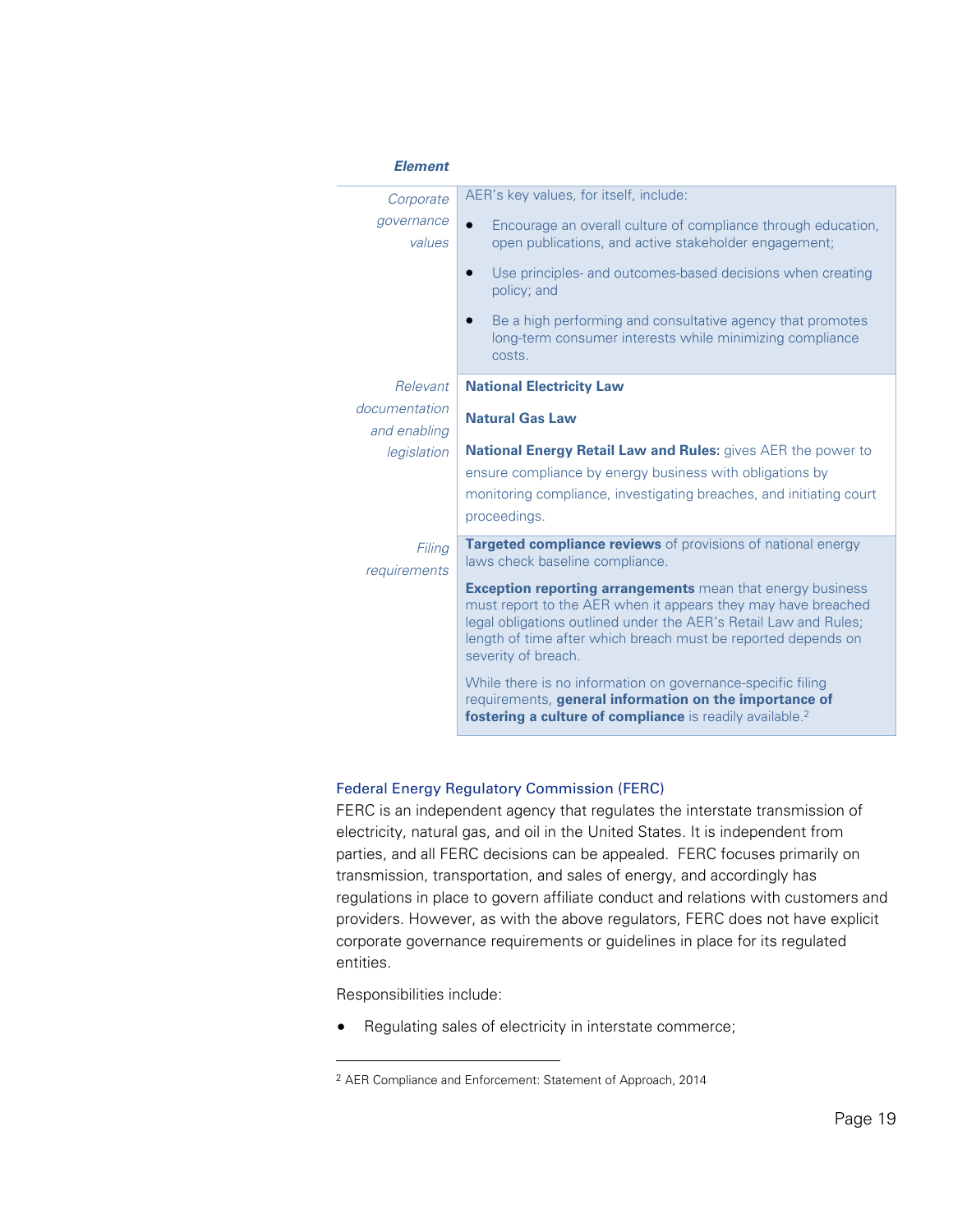- Reviewing mergers and acquisitions by electricity companies;
- Regulating the transportation of oil by pipeline;
- Licensing and inspecting hydroelectric projects; and
- Overseeing environmental matters related to these projects.

#### *Element*

 $\overline{a}$ 

| Corporate<br>governance                                  | The commission has placed a strong emphasis on independence<br>and transparency. Guiding principles for FERC itself include:                                                                                                                                                                                                                      |
|----------------------------------------------------------|---------------------------------------------------------------------------------------------------------------------------------------------------------------------------------------------------------------------------------------------------------------------------------------------------------------------------------------------------|
| values                                                   | Organizational excellence;                                                                                                                                                                                                                                                                                                                        |
|                                                          | Due process and transparency;<br>$\bullet$                                                                                                                                                                                                                                                                                                        |
|                                                          | Regulatory certainty;                                                                                                                                                                                                                                                                                                                             |
|                                                          | Stakeholder involvement; and                                                                                                                                                                                                                                                                                                                      |
|                                                          | Timelines.                                                                                                                                                                                                                                                                                                                                        |
| Relevant<br>documentation<br>and enabling<br>legislation | <b>Electric, hydropower, and general statutes</b> , e.g. Energy Policy<br>Act of 1992, Federal Power Act                                                                                                                                                                                                                                          |
|                                                          | <b>Natural gas statutes</b> , e.g. Natural Gas Policy Act of 1978                                                                                                                                                                                                                                                                                 |
|                                                          | <b>Oil statutes</b> , e.g. Interstate Commerce Act                                                                                                                                                                                                                                                                                                |
|                                                          | <b>Environmental and other statutes, e.g. Clean Air Act, Clean</b><br><b>Water Act</b>                                                                                                                                                                                                                                                            |
|                                                          | <b>Affiliate Restrictions (2008):</b> govern the relationship between the<br>franchised public utility with customers and its market-regulated<br>power sales affiliate, including independence.                                                                                                                                                  |
| Filing<br>requirements                                   | In addition to regulatory filing requirements, the Commission also<br>mandated that utilities submit a compliance filing demonstrating<br>that it has a process in place that allows customers and other<br>stakeholders' direct access to the Board of Directors to increase<br>responsiveness to customers and other stakeholders. <sup>3</sup> |

The Commission also directed each RTO and ISO to post on its web site its mission statement or organizational charter.

<sup>&</sup>lt;sup>3</sup> In order 719-A, the Commission established an obligation for each RTO and ISO to establish a means for customers and other stakeholders to have a form of direct access to the RTO or ISO board of directors, and thereby, increase its responsiveness to customers and other stakeholders.

The Commission stated that it will assess each RTO's or ISO's compliance filing using four responsiveness criteria: (1) inclusiveness; (2) fairness in balancing diverse interests; (3) representation of minority positions; and (4) ongoing responsiveness.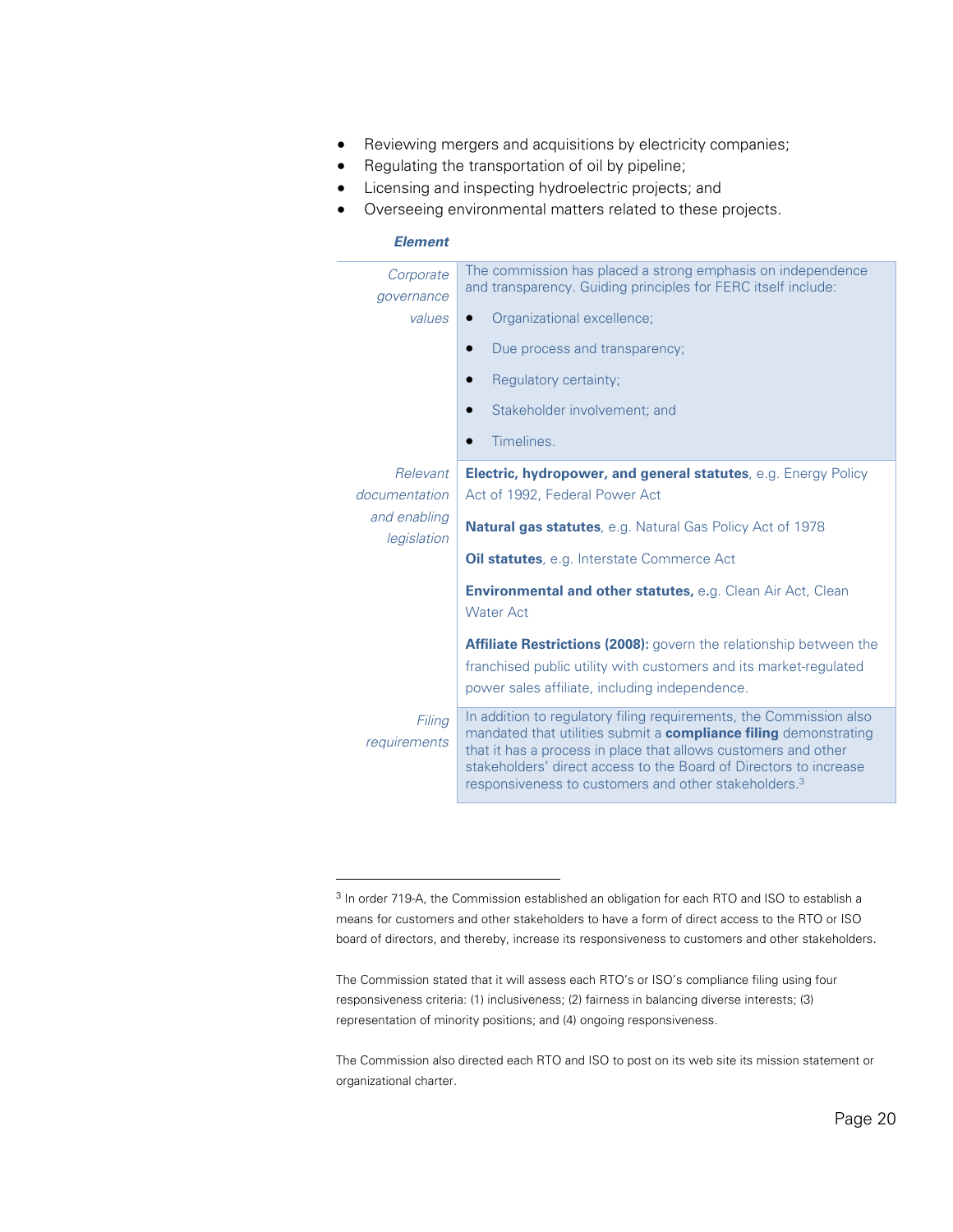#### Office of Gas and Electricity Markets (Ofgem)

In Great Britain, the Gas and Electricity Markets Authority (GEMA) sets strategy and policy priorities, and makes decisions on a regulatory matters such as price controls and enforcement.

GEMA governs Ofgem (Office of Gas and Electricity Markets of Great Britain), which functions as an independent National Regulatory Authority aimed at protecting interests of existing and future electricity and gas consumers. Ofgem's requirements with regards to the licensed companies are part of standard license conditions of the companies.

Until recently, Ofgem's corporate governance requirements for network companies centered on good financial governance. Requirements introduced by Ofgem in 2013 expand beyond previous "ring-fence" regulation designed to give early warning of financial pressures to consumers, such as cash flow restriction in times of early distress. The new regulations mandated major network licensees to have two sufficiently independent directors on their Boards in order to prevent conflicts of interest.

#### *Element*

| Corporate<br>governance     | Transparency is a foundational value of Ofgem, which leads to<br>practices such as:                                                                                                     |
|-----------------------------|-----------------------------------------------------------------------------------------------------------------------------------------------------------------------------------------|
| values                      | Provision of full consultation opportunities for interested parties<br>in approach, strategy, etc.;                                                                                     |
|                             | Holding workshops and briefings for interested parties; and                                                                                                                             |
|                             | Adherence to the principles of accountability, simplicity, and<br>coherence in all communications and documents.                                                                        |
|                             | Core values are:                                                                                                                                                                        |
|                             | Dedication;                                                                                                                                                                             |
|                             | Integrity;                                                                                                                                                                              |
|                             | Determination; and                                                                                                                                                                      |
|                             | Transparency.                                                                                                                                                                           |
|                             | Non-exec members of GEMA must bring expertise in areas such as<br>industry, economics, consumer and social policy, science and the<br>environment, finance, and European energy issues. |
|                             | Independence of at least two Board members is required for<br>network companies as part of Ofgem's licensing requirements.                                                              |
| Relevant                    | <b>Various energy acts, e.g. Gas Act 1986, Electricity Act 1989,</b>                                                                                                                    |
| documentation               | Utilities Act 2000, Competition Act 1998, Enterprise Act 2002                                                                                                                           |
| and enabling<br>legislation | Internally, Ofgem creates an annual <b>Simplification Plan</b> , which                                                                                                                  |
|                             | lists the projects proposed for the year to support efficiency,                                                                                                                         |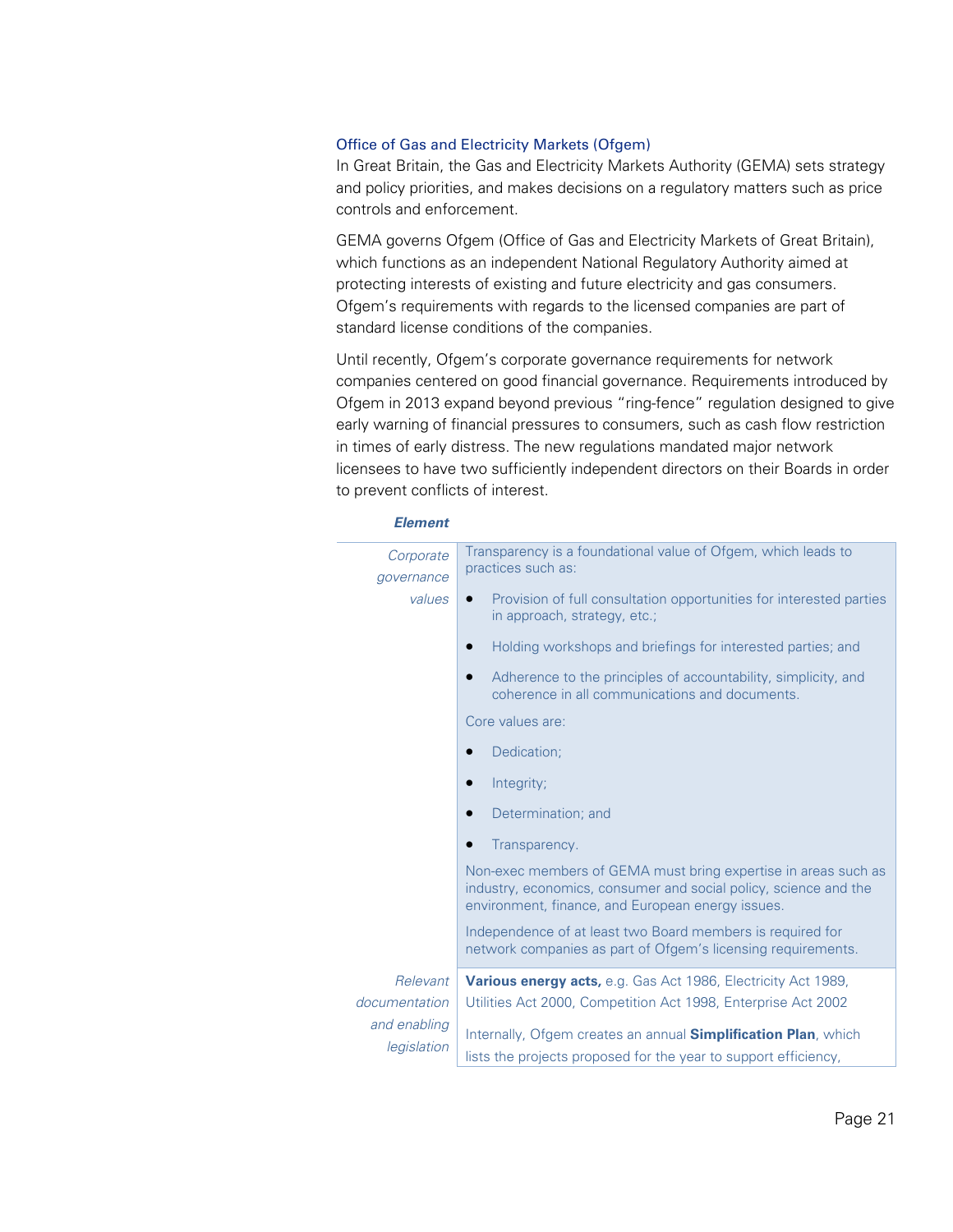|                        | regulatory processes, industry-facing regulation, customer-facing<br>regulation, and regulatory strategies                                                                                                                                                                                                                                        |
|------------------------|---------------------------------------------------------------------------------------------------------------------------------------------------------------------------------------------------------------------------------------------------------------------------------------------------------------------------------------------------|
| Filing<br>requirements | Filing requirements are specified by individual codes relevant to<br>licenced companies. For example, some sample requirements of<br>electricity distributors are:                                                                                                                                                                                |
|                        | A requirement to send a report on the outcomes and proposed<br>$\bullet$<br>changes to the Distribution Code after every review; and                                                                                                                                                                                                              |
|                        | Specific certificates, signed by the Board of Directors, in<br>relation to financial resources.                                                                                                                                                                                                                                                   |
|                        | General guidelines restrict licensee relations with other companies<br>and advise on financial holdings and treasury management; these<br>suggest looking to "best corporate governance" for guidance rather<br>than prescribing specific actions from the Board of Directors.                                                                    |
|                        | The approach and expectations in relation to regulatory compliance<br>is laid out in Ofgem's Open Letter, which shares tools and<br>resources that Ofgem can provide to licensees to increase<br>company engagement and encourage compliance with licence<br>conditions or the requirements of consumer protection or<br>competition legislation. |
|                        | Principles of compliance include:                                                                                                                                                                                                                                                                                                                 |
|                        | Responsibility for compliance rests with Board of Directors of<br>companies being regulated, and information must be accurately<br>collected and reported to stakeholders and to Ofgem where<br>relevant;                                                                                                                                         |
|                        | Ofgem will ensure clarity of regulatory requirements;                                                                                                                                                                                                                                                                                             |
|                        | Ofgem will ensure the effective allocation of regulatory<br>$\bullet$<br>resource;                                                                                                                                                                                                                                                                |
|                        | Ofgem will use appropriate incentives and interventions to<br>$\bullet$<br>secure compliance, meaning that approach and regulatory<br>interventions, including investigations, will recognize that<br>issues may differ in urgency, complexity, potential consumer or<br>market detriment and between different types of regulated<br>person; and |
|                        | Ofgem will work in collaboration with others where<br>appropriate.                                                                                                                                                                                                                                                                                |
|                        | Targeted reporting, site visits, and independent auditors are used to<br>ensure compliance.                                                                                                                                                                                                                                                       |
|                        |                                                                                                                                                                                                                                                                                                                                                   |
|                        |                                                                                                                                                                                                                                                                                                                                                   |

### **Entities in Financial Services & Securities Regulation**

The initial research of the energy regulators did not reveal substantive or explicit corporate governance requirements or guidelines that are imposed upon the regulated entities. Discussions with the OEB resulted in KPMG expanding the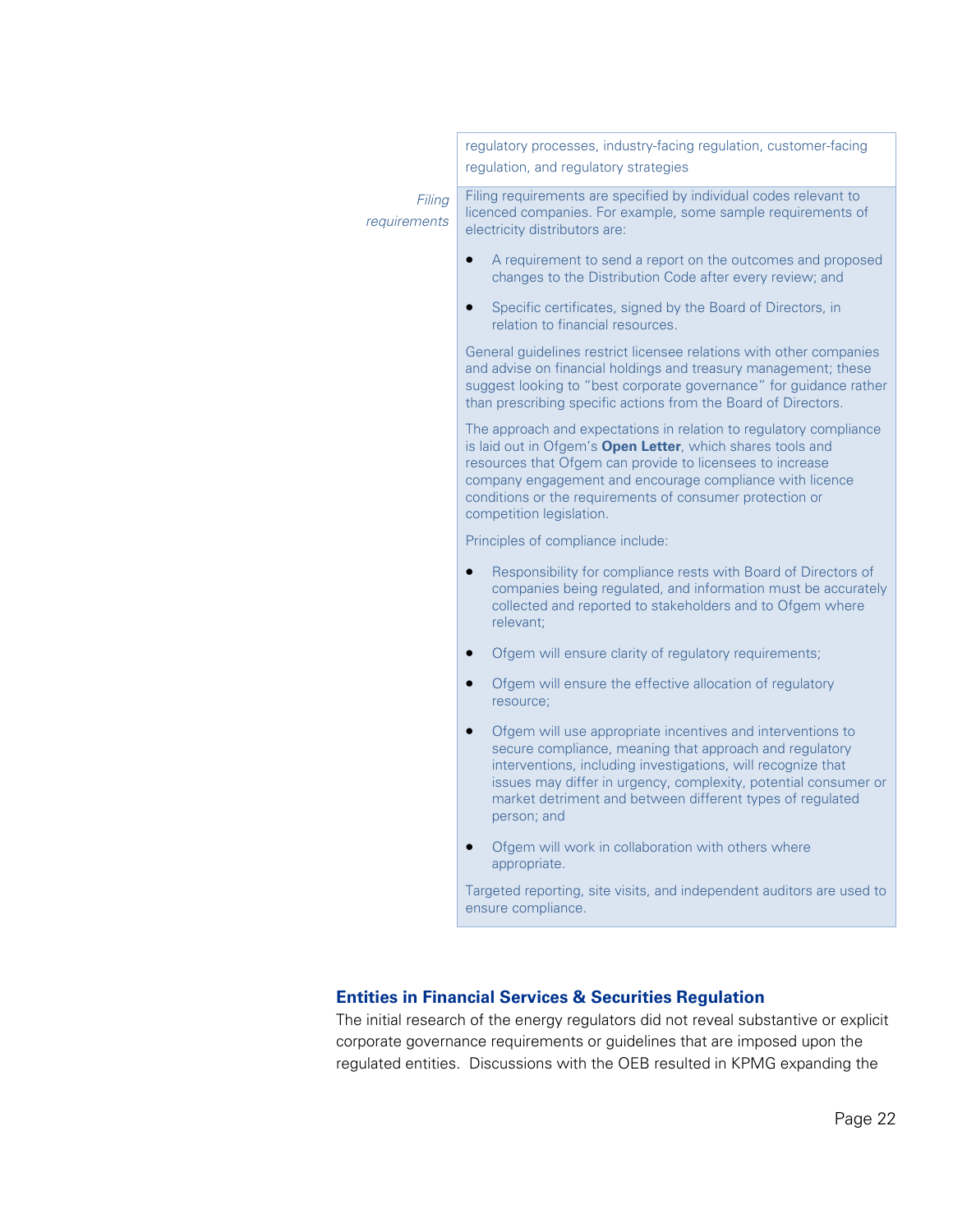research to include leading financial services and securities regulators. Their practices and requirements may present opportunities for the OEB to consider as it assesses the role that corporate governance can play in the regulatory model for LDCs going forward.

The following regulators were researched:

- The Office of the Superintendent of Financial Institutions Canada (OSFI);
- The Ontario Securities Commission (OSC); and
- The US Securities and Exchange Commission (SEC).

The regulators of the financial services sector are more explicit than the energy regulators about corporate governance requirements for regulated entities. This is largely in response to the number of large-scale corporate failures, investigations and litigation that the industry has faced over the last twenty years. Organizations such as the OSC, the SEC and OSFI have established explicit requirements for corporate governance for their regulated entities which is supported by corresponding financial services, securities and regulatory legislation. For example, in January 2013, OSFI established a *Corporate Governance Guideline* which focused on three fundamental components of corporate governance for financial institutions including:

- 1. The role of the Board of Directors;
- 2. Risk governance; and
- 3. The role of the Audit Committee.

#### Office of the Superintendent of Financial Institutions (OFSI)

OSFI was created in 1987 to regulate and supervise Canadian financial institutions and private pension plans subject to federal oversight, to help minimize undue losses to depositors and policyholders and, thereby, to contribute to public confidence in the Canadian financial system. It is an independent, self-financing agency that reports to Parliament through the Minister of Finance. OSFI regulates and supervises all banks in Canada, and all federally incorporated or registered trust and loan companies, insurance companies, cooperative credit associations, fraternal benefit societies and private pension plans. OSFI's mandate does not include consumer-related issues or the securities industry.

Effective corporate governance is an essential element in the safe and sound functioning of financial institutions.

OSFI's Corporate Governance Guideline (Guideline), which was initially published in 2003, applies to all federally-regulated financial institutions (FRFIs) except the branch operations of foreign banks and foreign insurance companies. The purpose of the guideline is to communicate OSFI's expectations with respect to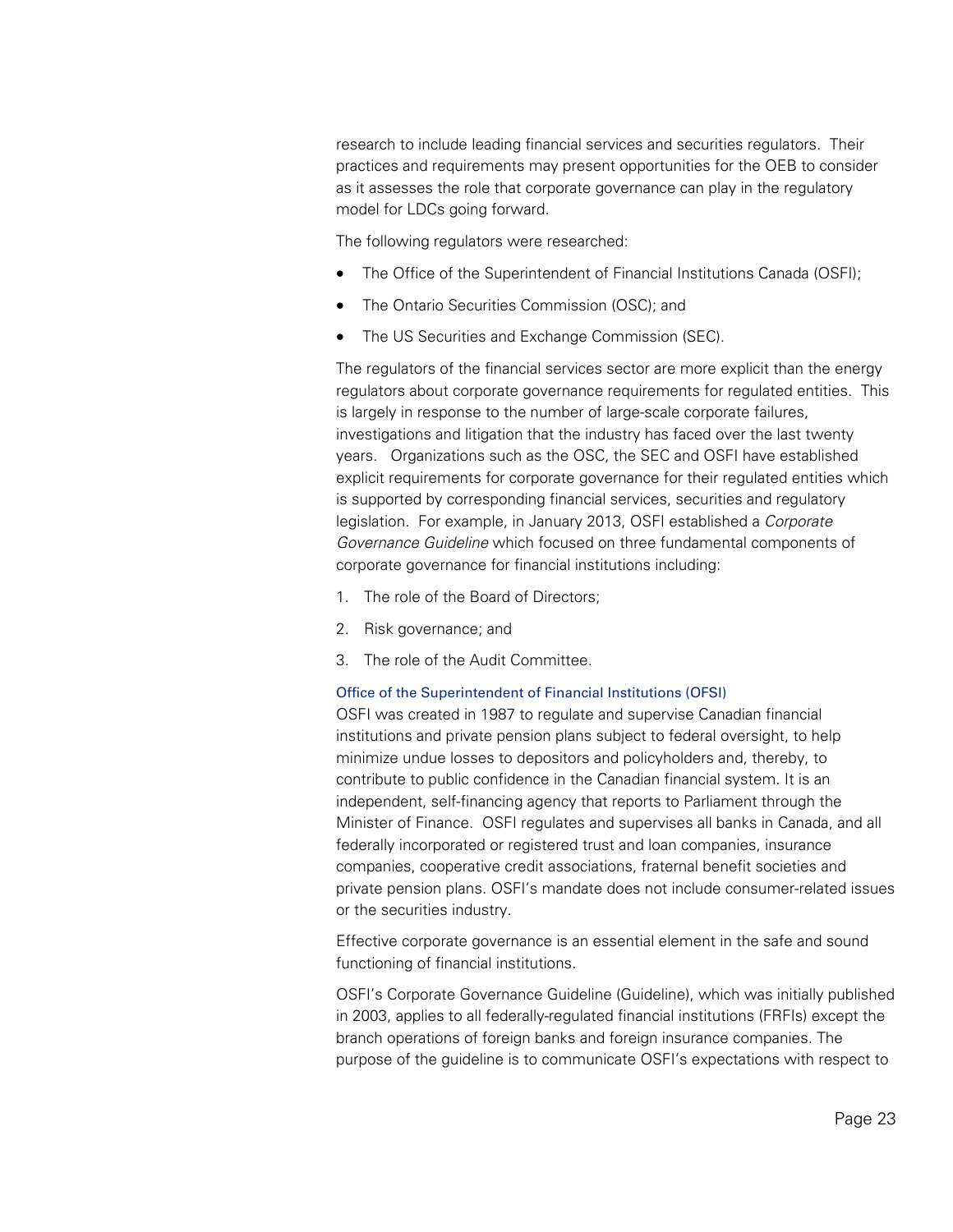corporate governance of federally-regulated financial institutions. In 2010, OSFI established a dedicated Corporate Governance Division to review FRFI practices and to ensure FRFI compliance with the Guideline. The Guideline was updated in January 2013.

The main objectives of the revised Guideline are to:

- Ensure that FRFIs have prudent corporate governance practices and procedures that contribute to their safety and soundness;
- Promote industry best practices in corporate governance;
- Be consistent with OSFI's Supervisory Framework (2011); and
- Address international standards, as articulated by organizations such as the Financial Stability Board (FSB), the Organization for Economic Cooperation and Development (OECD), the Basel Committee for Banking Supervision (BCBS) and the International Association of Insurance Supervisors (IAIS).

The purpose of the revised 2013 guideline is to communicate OSFI's expectations with respect to corporate governance of federally-regulated financial institutions (FRFIs). It applies to all FRFIs other than the branch operations of foreign banks and foreign insurance companies. OSFI recognizes that FRFIs may have different corporate governance practices depending on: their size; ownership structure; nature, scope and complexity of operations; corporate strategy; and risk profile.

The revised guideline complements:

- Relevant provisions of the Bank Act, the Insurance Companies Act, the Trust and Loan Companies Act, the Cooperative Credit Associations Act and associated regulations; and,
- OSFI's Supervisory Framework and Assessment Criteria.

| --------   |                                                                                                                               |
|------------|-------------------------------------------------------------------------------------------------------------------------------|
| Corporate  | In January 2013, OSFI issued a Corporate Governance Guideline for                                                             |
| governance | its regulated entities which provides the fundamental components<br>of corporate governance for federally-regulated financial |
| values     | institutions. The guidance focuses on three components of                                                                     |
|            | governance:                                                                                                                   |
|            | The role of the Board of Directors;<br>$\bullet$                                                                              |
|            | Risk governance; and                                                                                                          |
|            | The role of the Audit Committee.                                                                                              |
|            |                                                                                                                               |

#### *Element*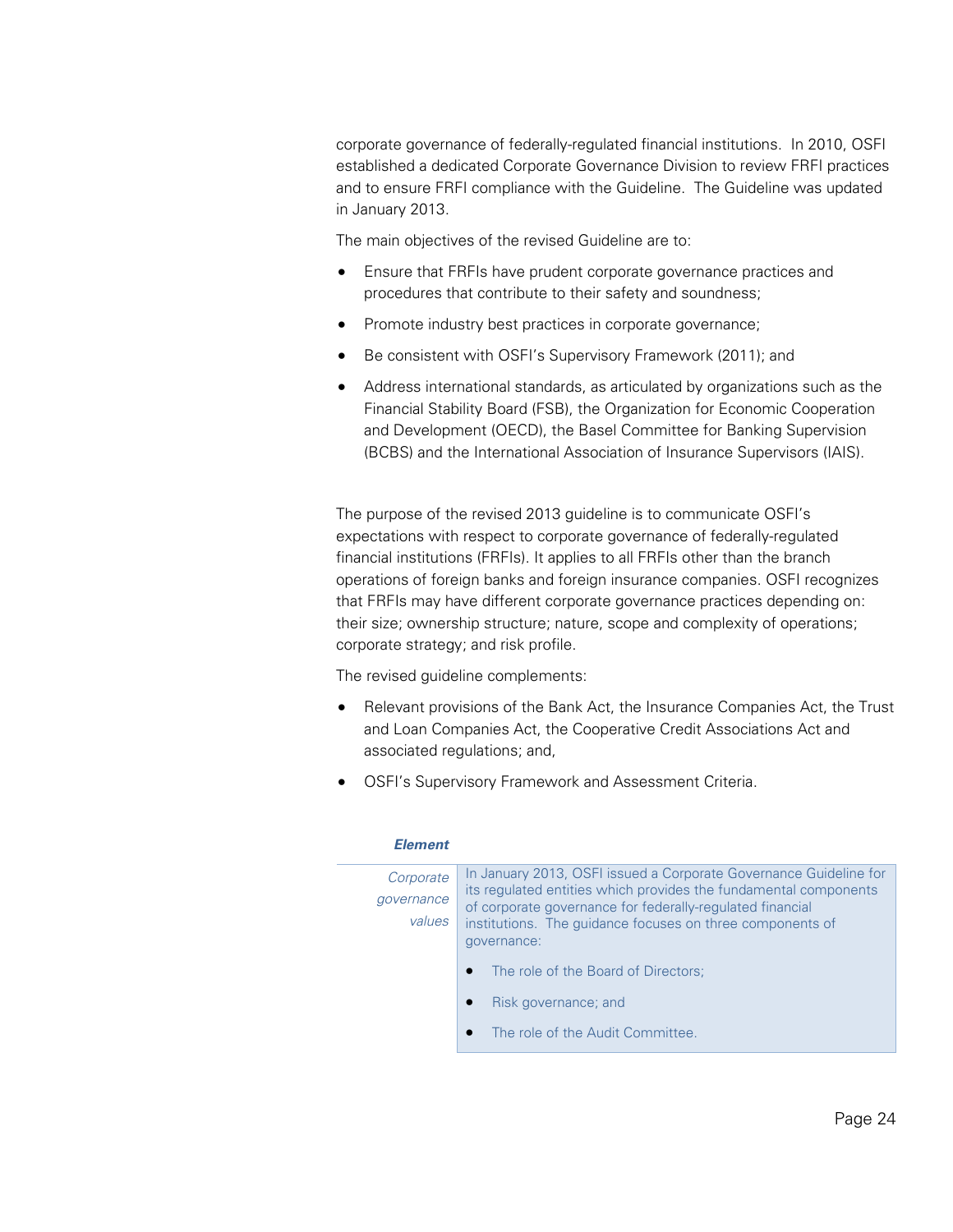|                                              | OSFI has adopted the OECD's principles for corporate governance<br>including:                                                                                                                                                                                                                                                                                                                                                                                                                                                                                                                              |
|----------------------------------------------|------------------------------------------------------------------------------------------------------------------------------------------------------------------------------------------------------------------------------------------------------------------------------------------------------------------------------------------------------------------------------------------------------------------------------------------------------------------------------------------------------------------------------------------------------------------------------------------------------------|
|                                              | Corporate governance is a set of relationships between a<br>company's management, its Board, its shareholders and other<br>stakeholders;                                                                                                                                                                                                                                                                                                                                                                                                                                                                   |
|                                              | Corporate governance is the structure through which the<br>$\bullet$<br>objectives of the company are set, and the means of attaining<br>those objectives and monitoring performance are determined;<br>and                                                                                                                                                                                                                                                                                                                                                                                                |
|                                              | Good corporate governance should provide proper incentives<br>for the Board and management to pursue objectives that are in<br>the best interests of the company and its shareholders and<br>should facilitate effective monitoring.                                                                                                                                                                                                                                                                                                                                                                       |
| Relevant                                     | <b>Corporate Governance Guideline, January 2013, OSFI: Covers</b>                                                                                                                                                                                                                                                                                                                                                                                                                                                                                                                                          |
| documentation<br>and enabling<br>legislation | the suggested requirements for effective governance including the<br>role of the Board of Directors, risk governance and the role of the<br>Audit Committee.                                                                                                                                                                                                                                                                                                                                                                                                                                               |
|                                              | The guideline complements relevant provisions of the Bank Act, the<br>Insurance Companies Act, the Trust and Loan Companies Act, the<br>Cooperative Credit Associations Act and associated regulations and<br><b>OSFI's Supervisory Framework and Assessment Criteria.</b>                                                                                                                                                                                                                                                                                                                                 |
| Filing<br>requirements                       | There are no explicit filing requirements. However, OSFI expected<br>FRFIs to conduct a self-assessment of compliance with the<br>Corporate Governance Guideline and to establish a plan to address<br>any deficiencies. FRFIs should advise their OSFI Relationship<br>Manager in writing of the results of their self-assessment and the<br>related action plans by May 1, 2013. The self-assessments are to<br>be retained by the FRFI and made available to OSFI upon request.<br>Full implementation of the Corporate Governance Guideline by<br>FRFIs is expected by no later than January 31, 2014. |
|                                              | For directors of small and medium-sized FRFIs, OSFI offers<br>seminars on the Corporate Governance Guideline commencing in<br>the spring. FRFI Boards will be contacted directly with further<br>details.                                                                                                                                                                                                                                                                                                                                                                                                  |
|                                              | The revised guideline is intended to support OSFI's Supervisory<br>Framework. The Board and Senior Management are designated as<br>key oversight functions in OSFI's Supervisory Framework. OSFI<br>supervises federally-regulated institutions to assess their condition<br>with federal laws and regulations. Supervision is carried out under<br>a risk-based framework. Assessment criteria includes the quality of<br>oversight and control provided by the Board and Senior<br>Management of the financial institution including corporate<br>governance.                                            |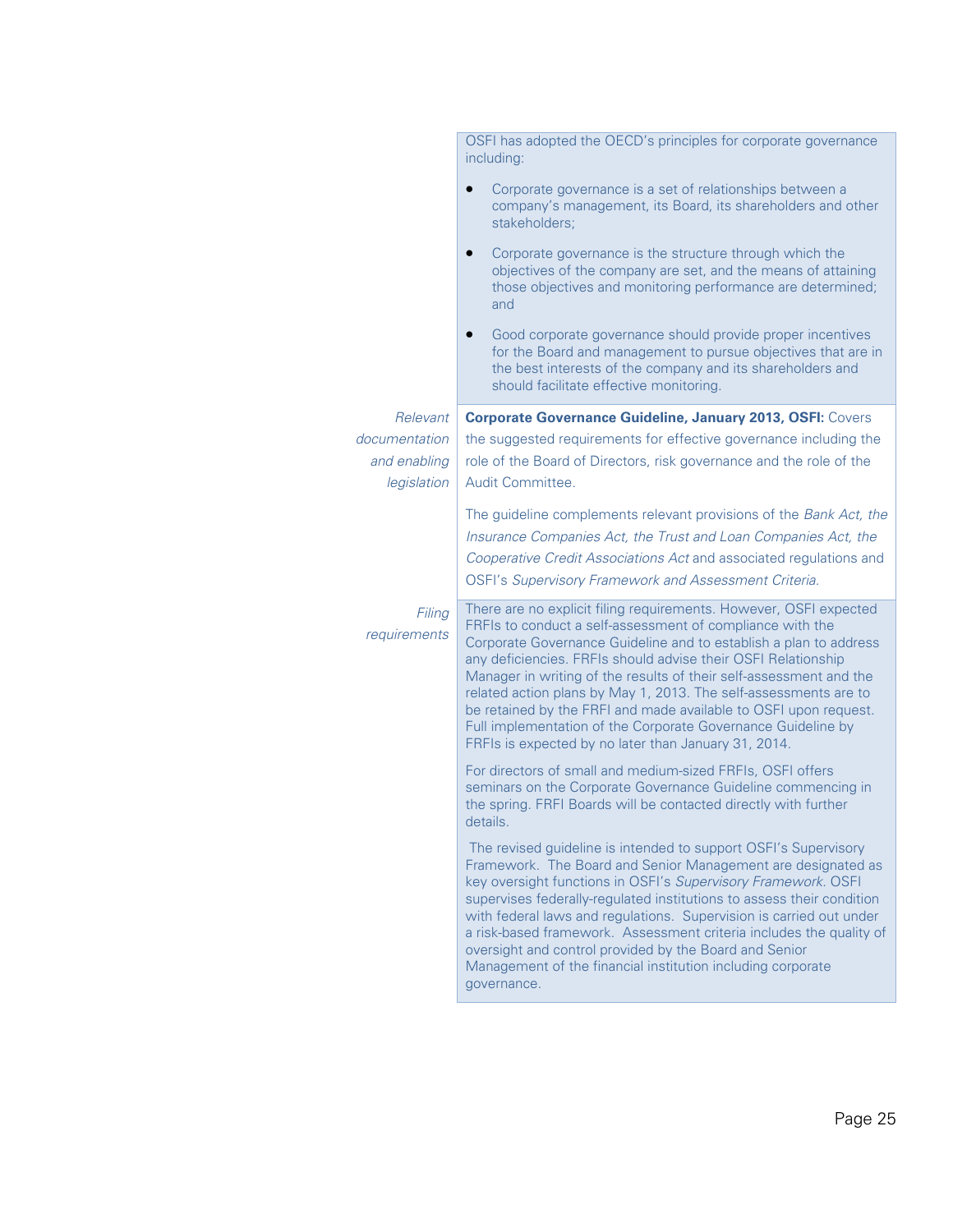#### Ontario Securities Commission (OSC)

The OSC is an independent Crown Corporation that is responsible for regulating capital markets in Ontario. It aims to protect investors from unfair, improper, or fraudulent practices; and to foster fair and efficient capital markets and confidence in capital markets.

For context, within Canada, each province has its own securities regulator, although the Government is working towards establishing a national securities regulatory system. Legislation is currently being drafted that may allow for a national system, but currently, provinces work together through the Canadian Securities Administrators (CSA) to develop uniform rules and national policies.

| <b>Element</b>                |                                                                                                                                                                                                                                                                                                                                                                                                                                                                                                                                                                                                                                                                                                                                         |
|-------------------------------|-----------------------------------------------------------------------------------------------------------------------------------------------------------------------------------------------------------------------------------------------------------------------------------------------------------------------------------------------------------------------------------------------------------------------------------------------------------------------------------------------------------------------------------------------------------------------------------------------------------------------------------------------------------------------------------------------------------------------------------------|
| Corporate<br>governance       | The OSC governs itself with three types of values, outlined in a<br><b>Code of Conduct:</b>                                                                                                                                                                                                                                                                                                                                                                                                                                                                                                                                                                                                                                             |
| values                        | <b>Ethical values:</b> uphold public trust with a commitment to<br>honesty and integrity consistent with legal and ethical<br>obligations;<br><b>Professional values:</b> competence, excellence, efficiency,<br>$\bullet$<br>objectivity, and impartiality; and<br><b>People values:</b> respect, fairness, and courtesy in dealings with<br>$\bullet$<br>public and employees.<br>Regulated entities are not given specific requirements for<br>governance but are required by law to make certain information<br>about activities and financial status available to the public. This<br>includes requirements for accounting and auditing, certification of<br>disclosure to investors, financial statements, and insider reporting. |
| Relevant                      | <b>Securities Act (Ontario)</b>                                                                                                                                                                                                                                                                                                                                                                                                                                                                                                                                                                                                                                                                                                         |
| documentation<br>and enabling | <b>Commodity Futures Act (Ontario)</b>                                                                                                                                                                                                                                                                                                                                                                                                                                                                                                                                                                                                                                                                                                  |
| legislation                   | <b>Business Corporations Act</b>                                                                                                                                                                                                                                                                                                                                                                                                                                                                                                                                                                                                                                                                                                        |
|                               | <b>Security Frauds Prevention Act</b>                                                                                                                                                                                                                                                                                                                                                                                                                                                                                                                                                                                                                                                                                                   |
|                               | <b>OSC Code of Conduct</b>                                                                                                                                                                                                                                                                                                                                                                                                                                                                                                                                                                                                                                                                                                              |
|                               | <b>Public Service of Ontario Act, 2006</b>                                                                                                                                                                                                                                                                                                                                                                                                                                                                                                                                                                                                                                                                                              |
|                               | <b>National instrument 58-101: Disclosure of corporate</b><br>governance practices                                                                                                                                                                                                                                                                                                                                                                                                                                                                                                                                                                                                                                                      |
|                               | <b>Registration Requirements, Exemptions, and Ongoing</b><br><b>Restraint Obligations:</b> sets out various financial filing<br>requirements for registrants, other than investment and mutual<br>fund dealers                                                                                                                                                                                                                                                                                                                                                                                                                                                                                                                          |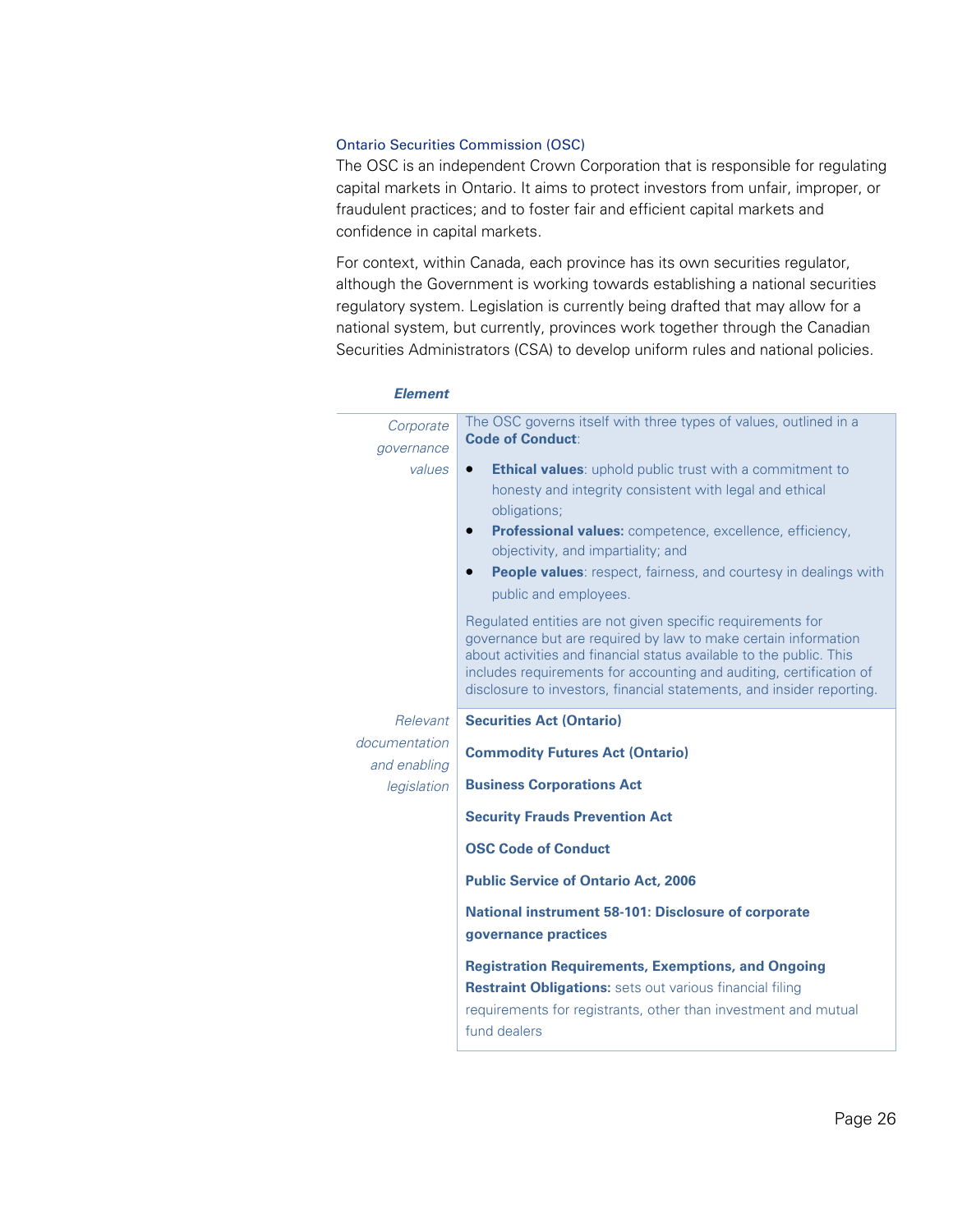| Filing       | Regulated entities must share:                                                                                                            |
|--------------|-------------------------------------------------------------------------------------------------------------------------------------------|
| requirements | Calculation of the firm's <b>excess working capital;</b>                                                                                  |
|              | <b>Annual financial statements</b> and interim financial information;<br>and                                                              |
|              | Notice of <b>change in insurance</b> / claims made.<br>$\bullet$                                                                          |
|              | Disclosures also must be made regarding:                                                                                                  |
|              | Identity of directors, both independent and dependent, and<br>$\bullet$<br>criteria for independence;                                     |
|              | Whether or not a majority of directors are independent, and if<br>$\bullet$<br>not, what the Board does to maintain independent judgment; |
|              | <b>Board mandate</b> and position descriptions;<br>$\bullet$                                                                              |
|              | Measures taken for orientation and <b>continuing education</b> of<br>$\bullet$<br>the Board;                                              |
|              | Steps taken to promote culture of ethical business conduct;<br>$\bullet$                                                                  |
|              | Process for <b>nomination</b> of directors and <b>compensation</b> ; and                                                                  |
|              | <b>Standing committees</b> beyond audit, compensation, and                                                                                |

#### Securities and Exchange Commission (SEC)

In the US, the SEC holds primary responsibility for enforcing federal securities laws, proposing securities rates, and for regulating the securities, stock and options exchanges in the US.

The mission of the SEC is to:

- Protect investors;
- Maintain fair, orderly, and efficient markets; and

nominating.

Facilitate capital formation.

Since the 2008 financial crisis, the SEC has seen a large increase in the number of filings from the Enforcement Division, in relation to both individuals and companies.

#### *Element*

| Corporate  | The SEC has three key principles relating to governance of the<br>companies it regulates, which are tied to different stakeholders: |
|------------|-------------------------------------------------------------------------------------------------------------------------------------|
| qovernance |                                                                                                                                     |
| values     | Encourage transparency, accountability, and engagement with                                                                         |
|            | shareholders;                                                                                                                       |
|            | Create means for <i>investors</i> to register displeasure with Board                                                                |
|            | e.g. through say in executive compensation, etc.; and                                                                               |
|            | Ensure independence and objectivity within <b>boards.</b>                                                                           |
|            |                                                                                                                                     |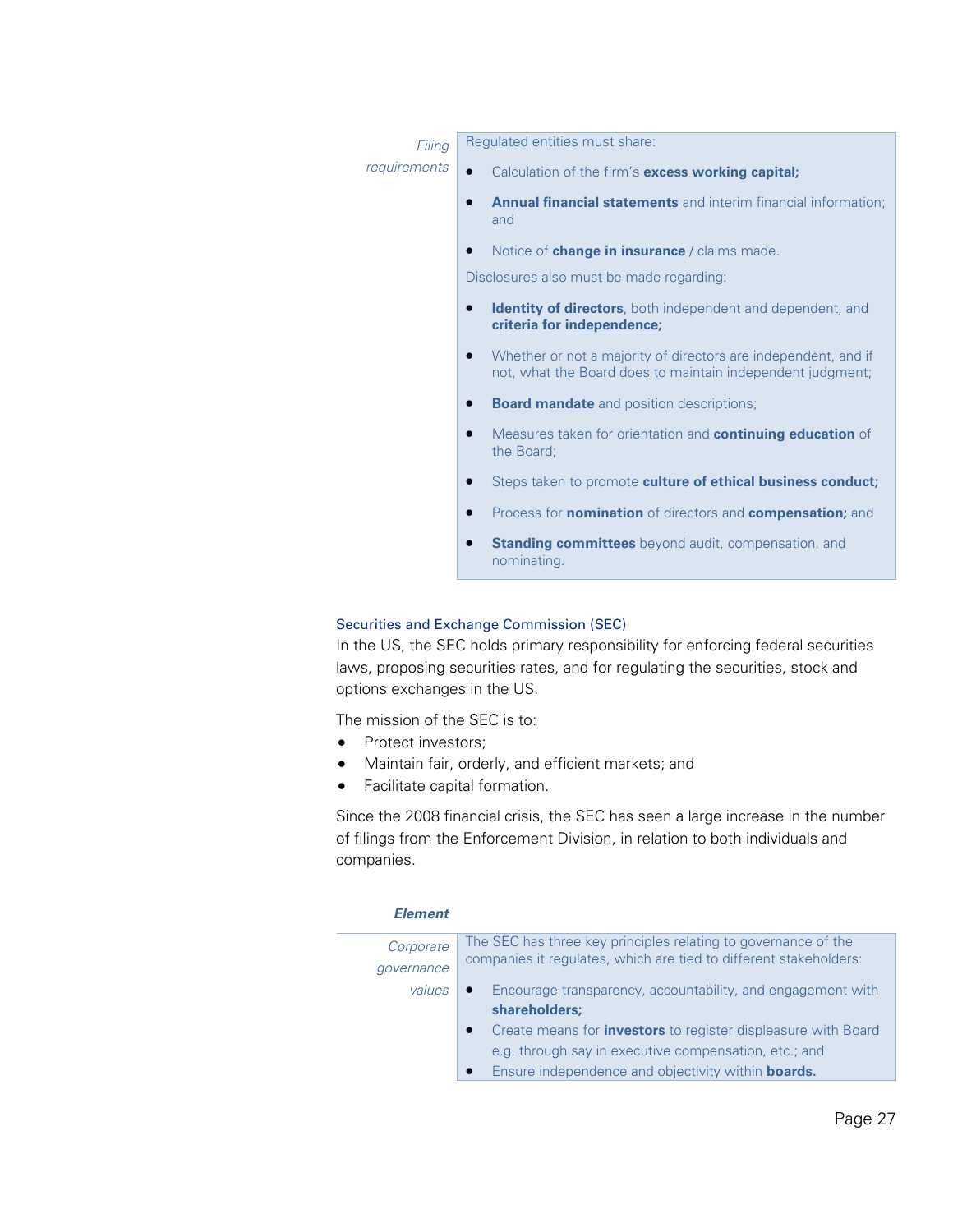| Relevant               | Dodd-Frank Wall Street Reform and Consumer Protection Act                                                                                                               |
|------------------------|-------------------------------------------------------------------------------------------------------------------------------------------------------------------------|
| documentation          | of 2010: Covers broad changes in US regulatory system, including                                                                                                        |
| and enabling           | consumer protection, credit ratings, transparency.                                                                                                                      |
| legislation            | <b>Sarbanes-Oxley Act of 2002:</b> Covers responsibilities of Board of<br>Directors, creates criminal penalties, and requires SEC to create<br>regulations.             |
|                        | <b>Securities Act of 1933:</b> Covers fraud and access of information for<br>investors; requirements for registration to sell securities.                               |
|                        | <b>Securities Exchange Act of 1934:</b> Covers creation of the SEC and<br>outlines authority of the agency.                                                             |
| Filing<br>requirements | Most US public companies must submit quarterly and annual<br>reports, including financial reports, management discussion, and<br>analysis report to outline operations. |
|                        | Sample compensation requirements include:                                                                                                                               |
|                        | Disclosure of the role of executive compensation<br>consultants and independence for members of compensation<br>committees;                                             |
|                        | Disclosure on <b>compensation matters</b> e.g. ratio between CEO<br>$\bullet$<br>compensation and median for other employees; and                                       |
|                        | <b>Proof of independence</b> of directors on compensation<br>$\bullet$<br>committee.                                                                                    |
|                        | Sample <i>independence requirements</i> include:                                                                                                                        |
|                        | Restriction of companies providing non-audit services to audit<br>client to prevent conflict of interest.                                                               |

### **Relevance and Applicability**

Regulatory bodies in the financial services and securities industries have more robust frameworks which reinforce corporate governance values and principles. Stronger approaches are also in place to evaluate corporate governance effectiveness.

For example the *OECD Principles of Corporate Governance,* which are foundational to leading jurisdictional regulatory corporate governance frameworks, reflect the following six key principles:

I. Ensuring the Basis for an Effective Corporate Governance Framework

The corporate governance framework should promote transparent and efficient markets, be consistent with the rule of law and clearly articulate the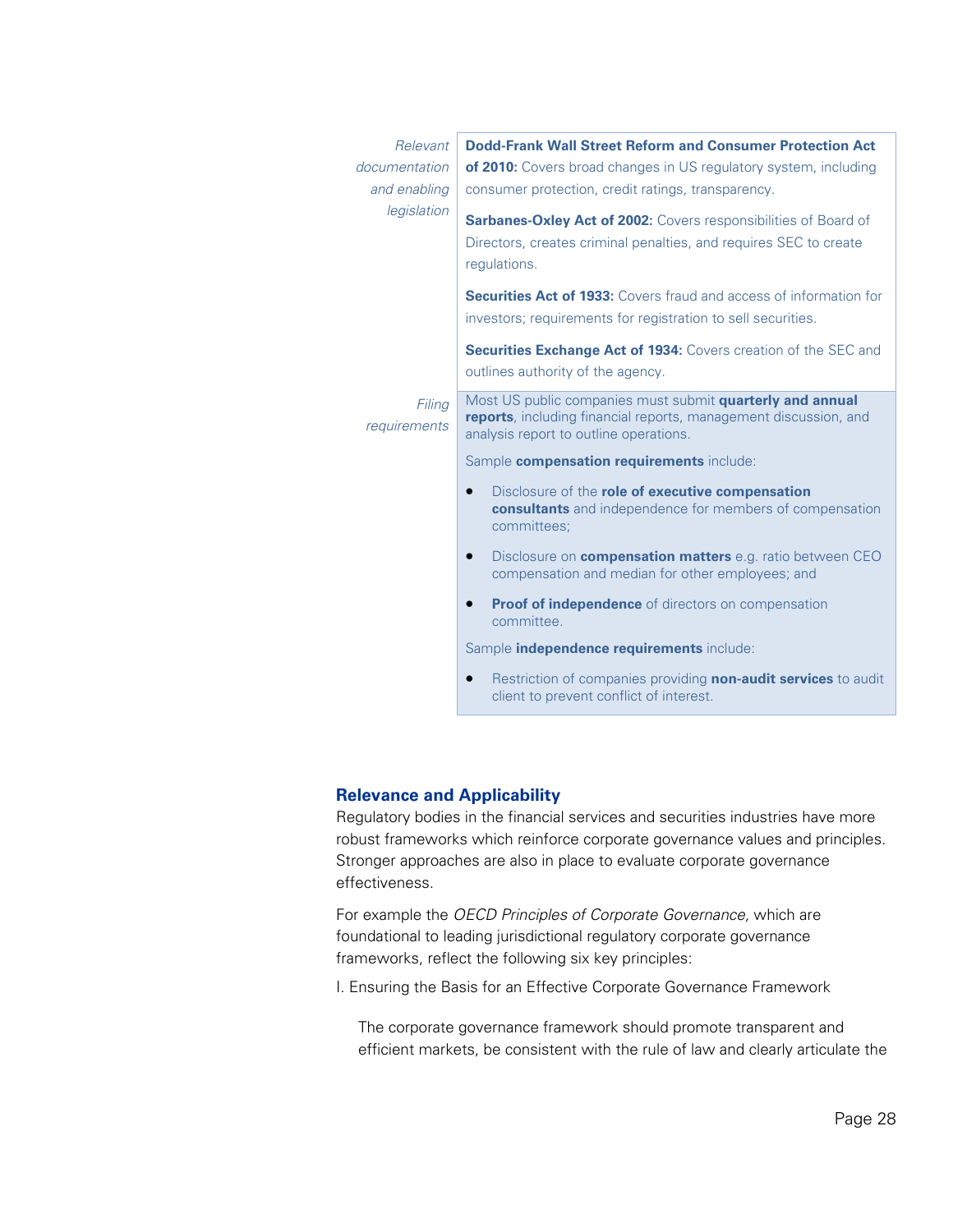division of responsibilities among different supervisory, regulatory and enforcement authorities.

II. The Rights of Shareholders and Key Ownership Functions

The corporate governance framework should recognise the rights of stakeholders established by law or through mutual agreements and encourage active co-operation between corporations and stakeholders in creating wealth, jobs, and the sustainability of financially sound enterprises.

III. The Equitable Treatment of Shareholders

The corporate governance framework should ensure the equitable treatment of all shareholders, including minority and foreign shareholders. All shareholders should have the opportunity to obtain effective redress for violation of their rights.

IV. The Role of Stakeholders in Corporate Governance

The corporate governance framework should recognise the rights of stakeholders established by law or through mutual agreements and encourage active co-operation between corporations and stakeholders in creating wealth, jobs, and the sustainability of financially sound enterprises.

V. Disclosure and Transparency

The corporate governance framework should ensure that timely and accurate disclosure is made on all material matters regarding the corporation, including the financial situation, performance, ownership, and governance of the company.

#### VI. The Responsibilities of the Board

The corporate governance framework should ensure the strategic guidance of the company, the effective monitoring of management by the board, and the board's accountability to the company and the shareholders.

In the subsequently *published OECD Guidelines on Corporate Governance of State-owned Enterprises, 2005,* the following principle was added:

*The boards of state-owned enterprises should have the necessary authority, competencies and objectivity to carry out their function of strategic guidance and monitoring of management. They should act with integrity and be held accountable for their actions.*

Similar to the OECD principles, The UK Corporate Governance Code emphasizes the following: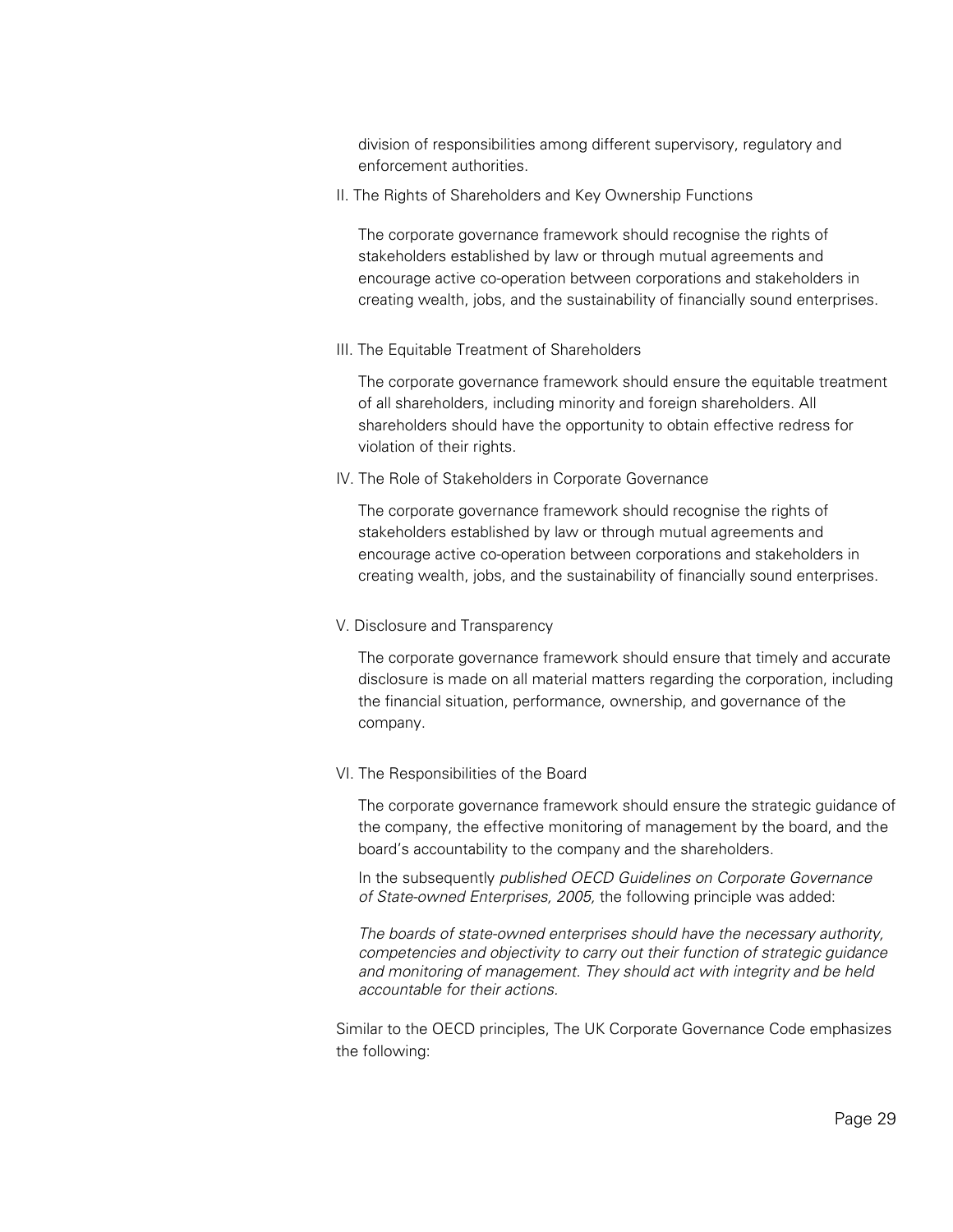- *The objective of corporate governance is to facilitate effective and prudent management that can deliver the long-term success of the company;*
- *Boards of Directors are responsible for the governance of their companies;*
- *The shareholders' role in governance is to appoint the directors and the auditors and to satisfy themselves that an appropriate governance structure is in place. The responsibilities of the board include setting the company's strategic aims, providing the leadership to put them into effect, supervising the management of the business and reporting to shareholders on their stewardship. The board's actions are subject to laws, regulations and the shareholders in general meeting;*
- *Corporate governance is therefore about what the board of a company does and how it sets the values of the company, and is to be distinguished from the day to day operational management of the company by full-time executives;*

The revised OSFI corporate governance guideline (2013) also reflects the OECD principles. The preamble to the guideline states:

*The Organization for Economic Cooperation and Development (OECD) defines corporate governance as: "a set of relationships between a company's management, its board, its shareholders, and other stakeholders. Corporate governance also provides the structure through which the objectives of the company are set, and the means of attaining those objectives and monitoring performance are determined. Good corporate governance should provide proper incentives for the board and management to pursue objectives that are in the interests of the company and its shareholders and should facilitate effective monitoring."* 

*Appropriate organizational structures, policies and other controls help promote, but do not ensure, good corporate governance. Governance lapses can still occur through undesirable behaviour and corporate values. Effective corporate governance is not only the result of "hard" structural elements, but also "soft" behavioural factors driven by dedicated directors and management performing faithfully their duty of care to the institution.* 

*What makes organizational structures and policies effective, in practice, are knowledgeable and competent individuals with a clear understanding of their role and a strong commitment to carrying out their respective responsibilities.* 

OSFI builds on the OECD principles by clearly establishing Board oversight and engagement in the strategic direction, risk management and internal control of a financial institution:

*The Board plays a pivotal role in the success of a federally-regulated financial institution (FRFI) through the approval of the FRFI's overall strategy and risk appetite, and its oversight of the FRFI's Senior Management and internal controls.*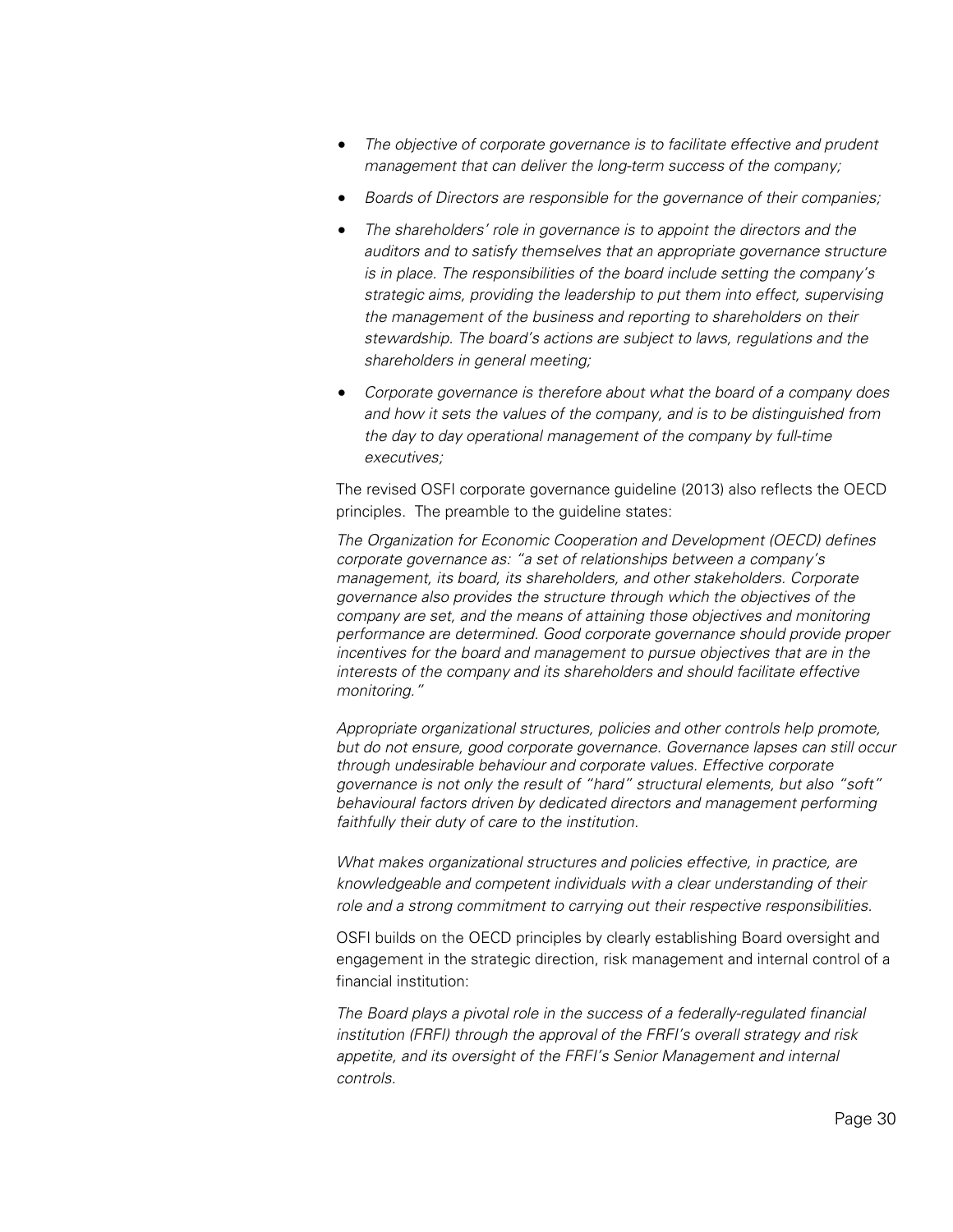In the UK, the US and Canada, in addition to a broader set of legislative and regulatory components governing corporate governance effectiveness, there are also direct requirements for filing and proof of effectiveness through inspection and examination processes. For example, OSFI's revised corporate governance guideline (2013) supports its Supervisory Framework for financial institutions.

Values such as independence, transparency, and accountability are corporate governance cornerstones. Regulated entities in the financial services and securities industries in Canada and the US are required to demonstrate the values as basic standards of corporate governance effectiveness. The energy sector regulators generally support these core values for effective governance. However, regulated entities are generally not subjected to the same level of corporate governance oversight that the financial services and securities industries experience.

In Ontario, Section 2.1.2 of the Affiliate Relationships Code for Electricity Transmitters and Distributors does codify *that a utility shall ensure that at least one-third of its Board of Directors is independent from any affiliate.* However, it does not define explicit guidelines for corporate governance structure and behaviour.

Since the OECD principles were published in 2004, guidelines for and regulation of corporate governance have substantially increased. However, these do not guarantee better governance. It is worth noting that in the financial sector, despite stronger standards for corporate governance and more rigorous required findings, financial institutions regularly find themselves embroiled in financial and operational scandals leading to diminished reputation and regulatory and legal penalties regardless of corporate governance. OSFI highlighted this in the 2013 guideline:

*Appropriate organizational structures, policies and other controls help promote, but do not ensure, good corporate governance. Governance lapses can still occur through undesirable behaviour and corporate values. Effective corporate governance is not only the result of "hard" structural elements, but also "soft" behavioural factors driven by dedicated directors and management performing faithfully their duty of care to the institution.* 

For example, investigation of the downfall of Lehman Brothers Holdings Inc. demonstrated that the artifacts and filings of corporate governance were present. Yet, gross strategic, operational and risk management lapses ultimately led to the unforeseen downfall of the organization.

An examiner's report<sup>4</sup> identified changes in business strategy and risk taking behavioural, rather than gaps in required filing, as significant factors that contributed to the Lehman Brothers' downfall; this can be more broadly

 $\overline{a}$ 

<sup>4</sup> United States Bankruptcy Court, Southern District of New York, Examiner Anton R. Valukas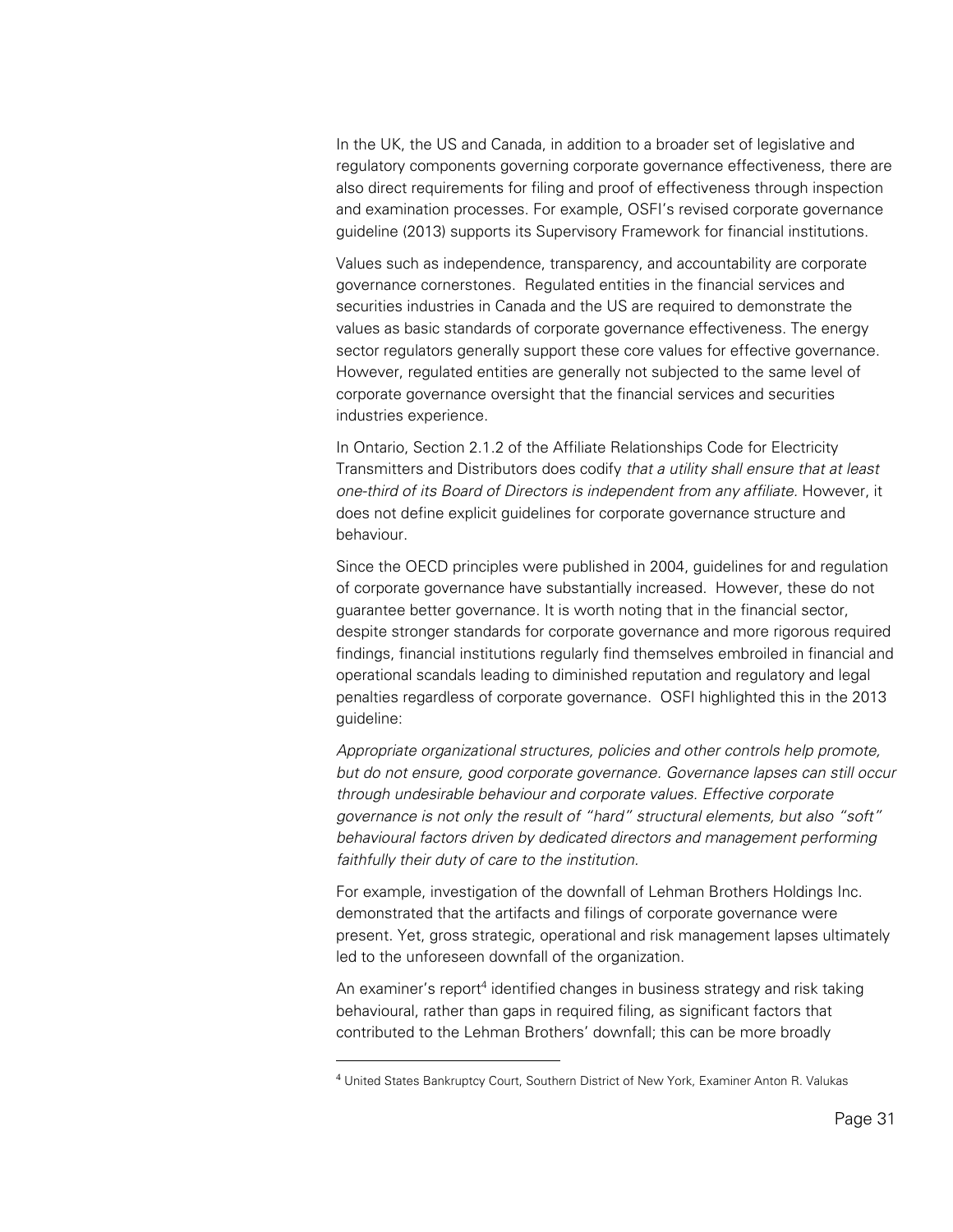expanded to include many of the bank collapses during the 2008 downturn. Behaviour changes to take on more risk, pursue risky new ventures, and change the overall business strategy provided indicators of increased instability and risk in the system, but went largely unnoticed due to the regular completion of required reports and filings. So long as these filings were completed, the broader behaviours and motivations behind business decisions were not questioned to the extent that they should have been. This is an applicable lesson to remember – business strategy, risk and corporate governance behaviour changes must be identified in a proactive manner, rather than reactively through artifacts and documentation.

#### **Conclusions**

The following are key conclusions that can be drawn from the jurisdictional research:

- 1. The OECD principles are foundational for corporate governance effectiveness in both the energy and financial sectors. For energy regulators, there is broad variance for corporate governance requirements and expectations. Entities are governed by a range of existing regulation, based on the jurisdiction. Bedrock principles often include independence, transparency, and accountability. However, for energy regulators, in general, the degree of sophistication of corporate governance guidance and requirements and methods to demonstrate effectiveness lag the financial and securities industry;
- 2. The financial and securities sector, particularly in the securities regulation sector, which has historically faced concerns surrounding integrity and adherence to regulation, requires significantly more filings than does the average energy regulator. As a result, it can be interpreted that filing requirements should be determined by past entity behaviour, in an effort to remain non-intrusive but also address the particular challenges of the environment;
- 3. Filing requirements, by their nature, are past-facing and reactive. Requirements are often treated as a compliance checklist – provided that the documentation has been provided, the organization has "passed" for the year. Lessons from the financial sector, however, encourage a more proactive and targeted examination of regulated entities, where organizations that have changed their business strategy, made significant acquisitions or investments, increased risk-taking behaviour or are evolving their management-board relationship are examined in further detail. In the case of the financial sector, if these behaviours had been flagged by regulators at an earlier date, rather than ignored due to consistent fulfillment of filing requirements, regulators may have been able to intervene and take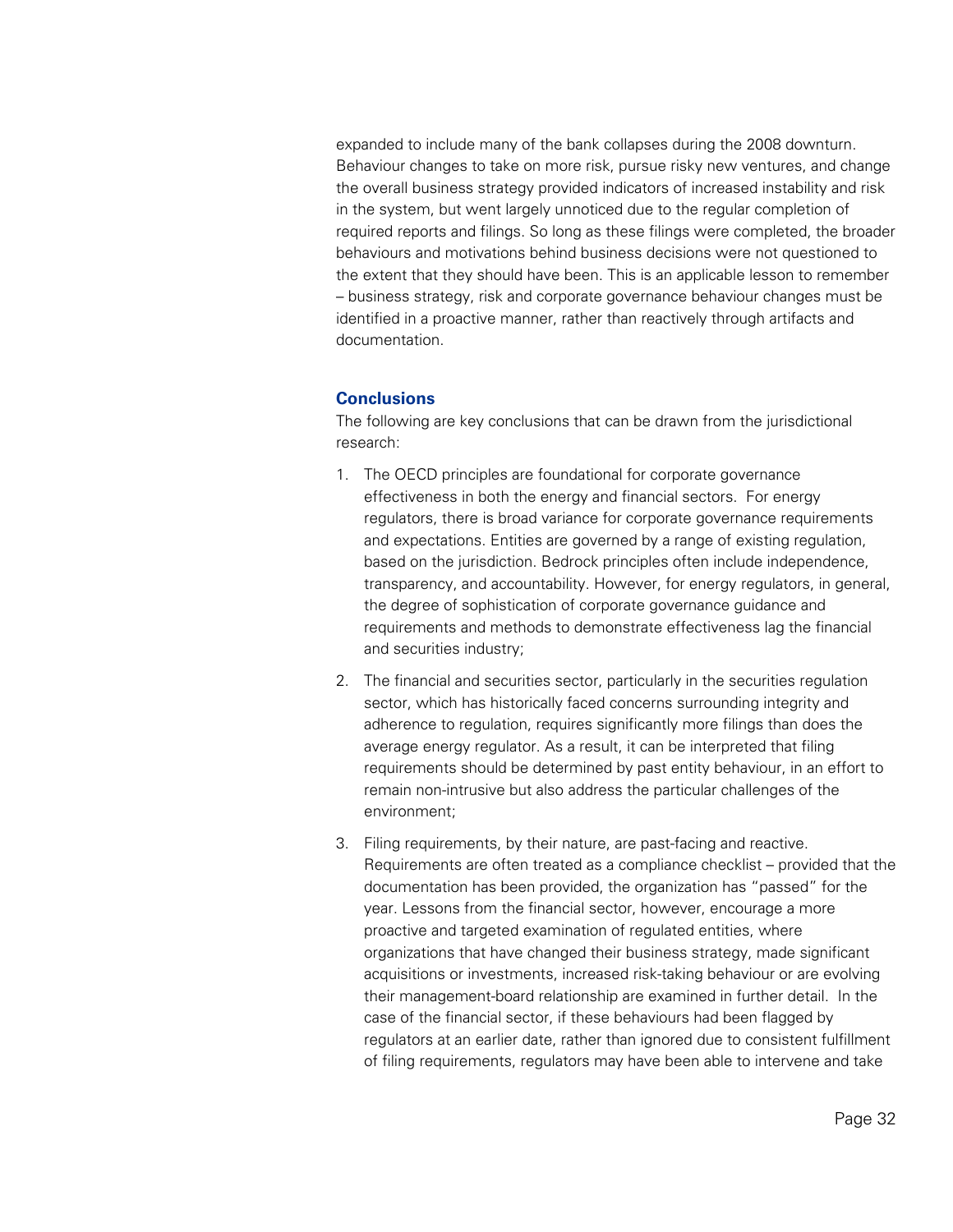action prior to the failure of institutions. This has important implications for the LDCs in Ontario. They are highly variable in terms of their size and resources. Additional regulatory filing requirements may not have the overall desired effect of further aligning corporate governance practices of the sector with the OECD principles; and

4. In the case of energy regulation, this may mean examining key strategic and operational decisions such as new investments, partnerships, changes in affiliate strategy, increased financial or operational risk or a substantial change in Board independence. Simply increasing the number of filings or artifacts required is by no means a method of preventing unwise risk taking behaviour through ineffective strategic and/or major operational decisions.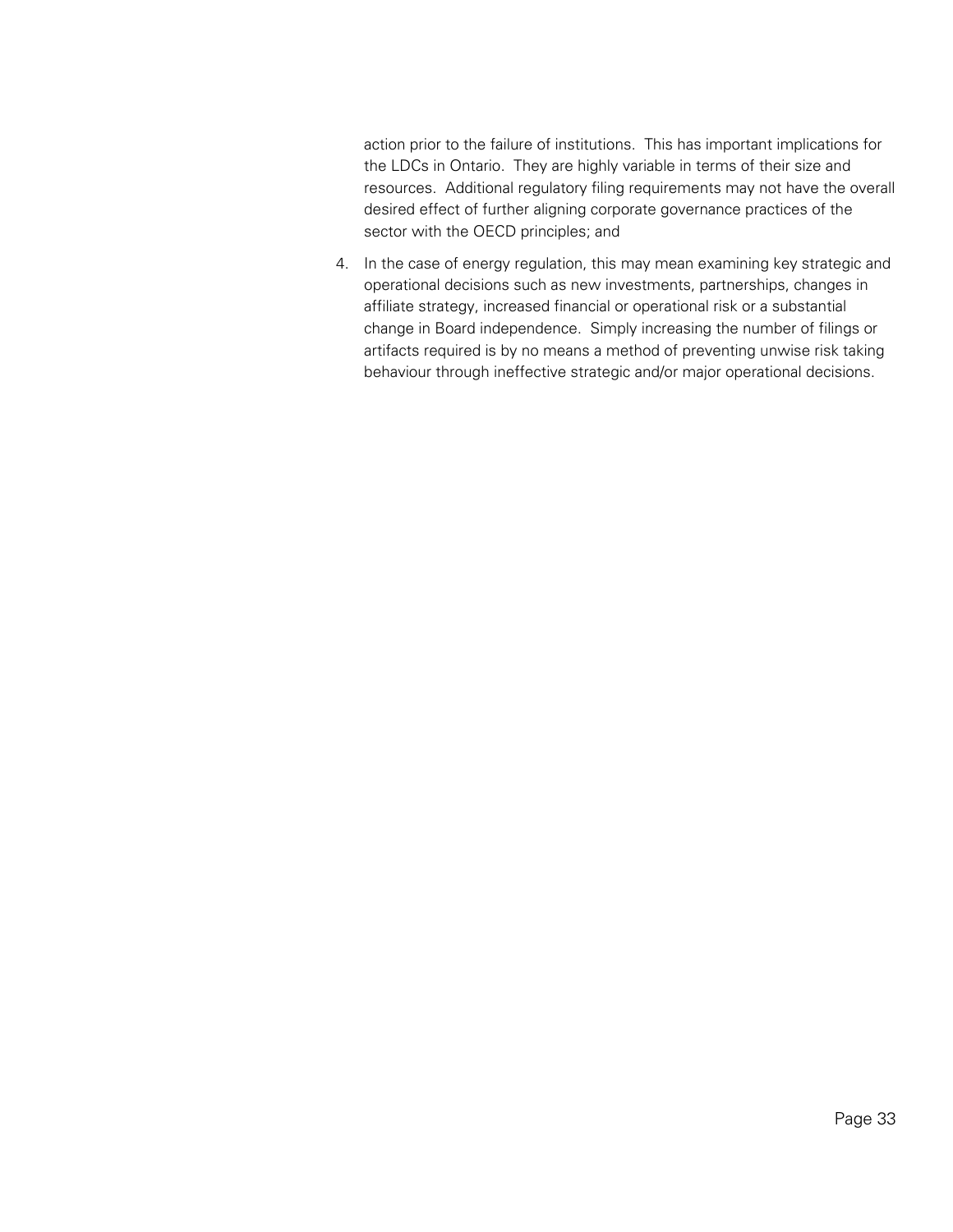### LDC Research

#### **Objectives**

Seven distribution companies (LDCs) across Ontario were selected by KPMG from the broader Ontario environment in order to profile the different corporate governance structures, encompassing a variety of size and governance style. The OEB remained removed from the selection process and results are not attributable to individual LDCs in order to ensure an objective view of corporate governance practices.

This research has three objectives:

- 1. To delineate the corporate governance structures and practices that are currently in place;
- 2. To provide the OEB with a jurisdictional review of various industry practices regarding corporate governance; and
- 3. To provide information to enable the OEB to identify how to best achieve good governance in the electricity distribution sector and use it as a basis to consider regulatory opportunities for LDCs that practice effective governance.

Detailed descriptions of evaluation criteria was provided on page 7-9 of this report. As a reminder, the criteria at a high level for each stakeholder was as follows:

| <b>Stakeholder</b>        | <b>Criteria</b>                                                                                                                                                                                   |
|---------------------------|---------------------------------------------------------------------------------------------------------------------------------------------------------------------------------------------------|
| <b>Shareholder</b>        | Independence, remuneration, Board of Directors and<br>management performance assessment                                                                                                           |
| <b>Board of Directors</b> | Director conduct, committee structure, director elements,<br>meeting frequency, role in strategic planning, orientation and<br>continuing education, self-assessment, risk management<br>protocol |
| <b>Management</b>         | Board of Directors delegation to management, liaison<br>between Board of Directors and shareholder                                                                                                |

Each comparator was researched for:

- Shareholder mandate: objectives and goals of the organization, along with shareholder involvement;
- Management of the board of directors: functions, rules, and tools governing director behaviour;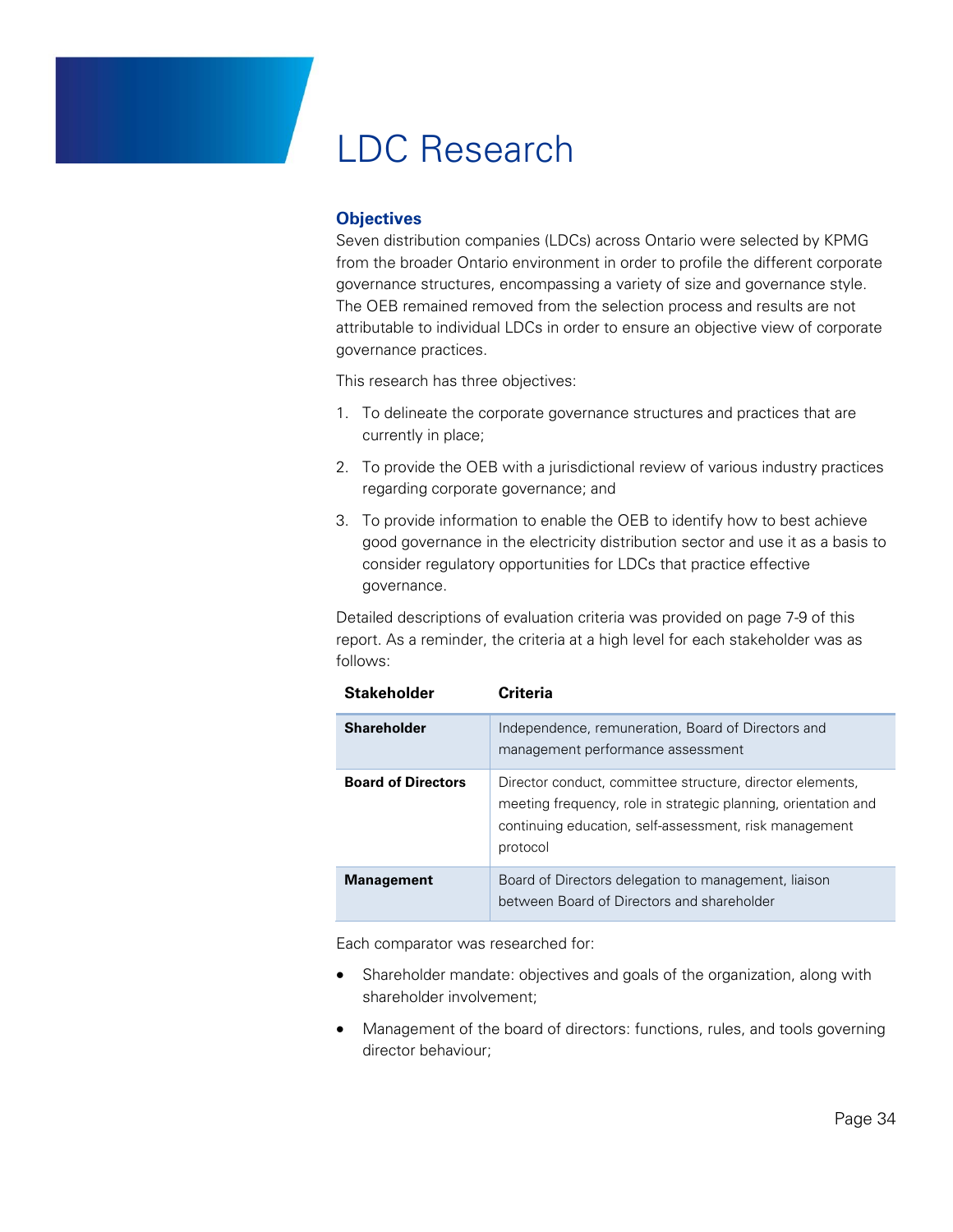- Structural elements: guiding principles and committee structures;
- Director elements: including independence, remuneration, and skills and criteria; and
- Key processes: including meeting frequency, strategic planning, orientation/education, self-assessment, and risk management.

#### **Summary of Findings**

In the examined organizations, governance is established through a combination of documented guidelines/policies and established practices. The scope and degree of adoption of defined behaviours and processes for corporate governance does vary based on the size and degree of independence of the Board.

Overall, Boards and management in the comparators sample work closely to ensure strategic alignment, but with enough distance to maintain independence.

The seven comparators examined represented a range of companies that are representative of the size, corporate structure, geographic location, and ownership structure. Structure ranged from umbrella organizations with electricity generation, distribution, and other services included, to purely distribution-focused organizations. Shareholders were typically the municipality where the service resided. Closeness of operations between City Council and the company varied.

Detailed summaries of comparators can be found in Appendix 1.3.

#### Management of the Board of Directors

The average Board of Directors' size was eight, with a range between six and eleven. Boards are broken down between internal and external members as follows:



As a reminder, "external" refers to directors who are a representative of neither the shareholders nor the management team. As shown by the chart above, while internal members play a major role in Board composition, the majority of Board members are typically external – something that is important to maintain to ensure independence.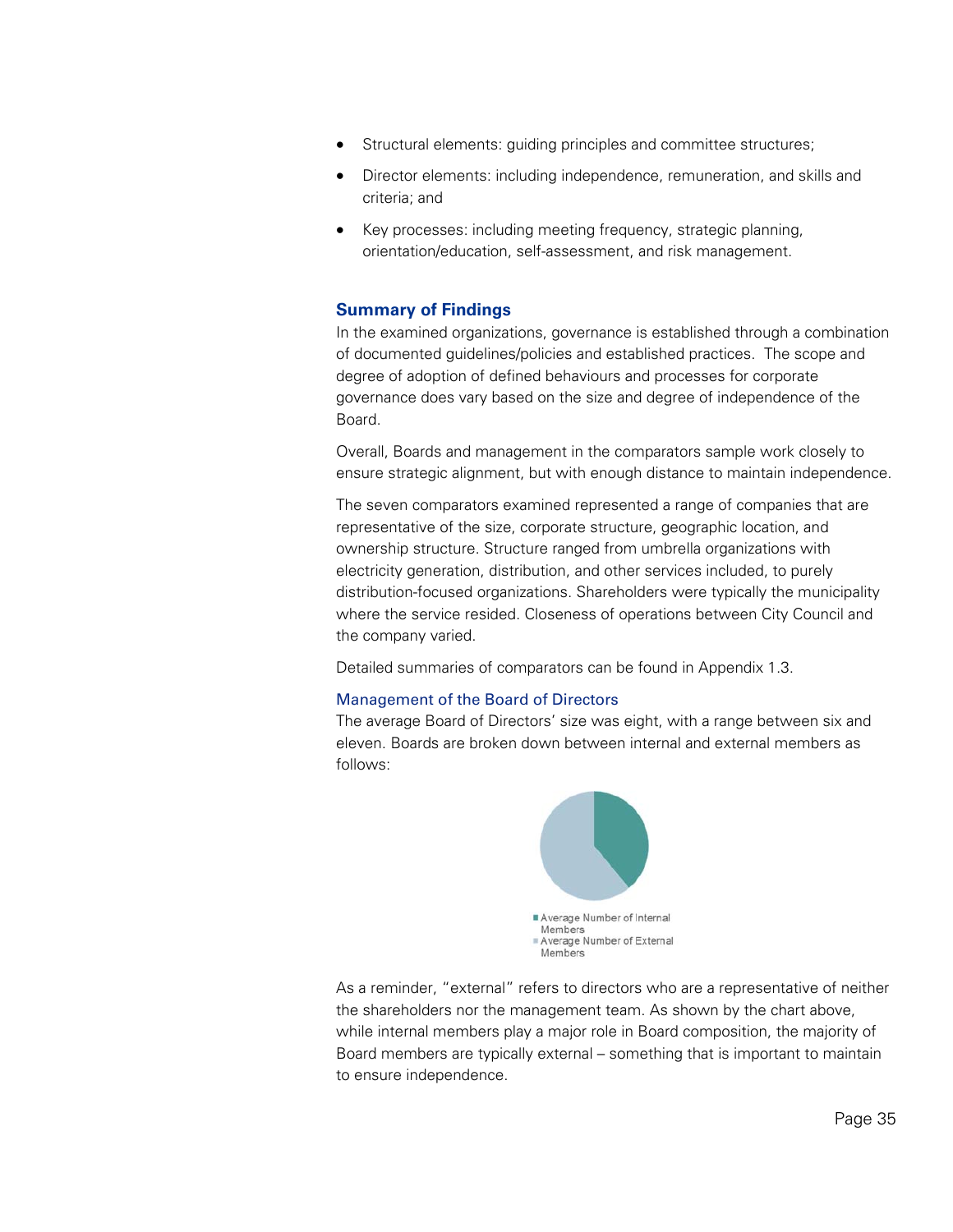City Council is often involved with the selection of Board members or has active members sitting on the Board of Directors. However, overall independence is typically maintained by ensuring that a minority of Board members have ties to City Council.

Compensation ranged between \$1,000 - \$2,500 for the smallest organization and between \$13,000 - \$75,000 for the largest organization. Bonuses between \$100 and \$1,000 were offered at five of the seven comparator organizations.

#### **Committees**

Committee structure varied based on organizational size and corporate structure. Common committees included:

- Audit;
- Corporate governance;
- Human resources; and
- Investment oversight.

It is worth noting that two comparators had no committees at all, while one had all four listed here. Committee involvement depended on Board size and mandate.

#### Governance of Director Behaviour

Codes of Conduct that were examined, when existent, were typically issued by the shareholders or based upon commonly known legislation. Within these, common values typically included identifying conflicts of interest and contributing applicable industry knowledge – the first speaks to independence, and the second to leveraging the full skills of the director team.

Goals typically reflected a mix of delivering value to shareholders, providing safe workplaces for employees, and giving back to the community (including both ratepayers and, more broadly, any resident of the impacted municipality or region), particularly in the areas of environmental conservation. This threepronged approach (shareholder, employee, community) can be a good model to ensure that all relevant parties are being considered in the decision-making process.

#### Key Processes

Key processes for comparison and the relevant findings were:

| <b>Process</b>            | <b>General trends</b>                                                                                    |
|---------------------------|----------------------------------------------------------------------------------------------------------|
| <b>Meeting Frequency</b>  | 4-7 per annum, with more called as needed.                                                               |
| <b>Strategic Planning</b> | Boards were typically responsible for setting strategic<br>planning in conjunction with management team. |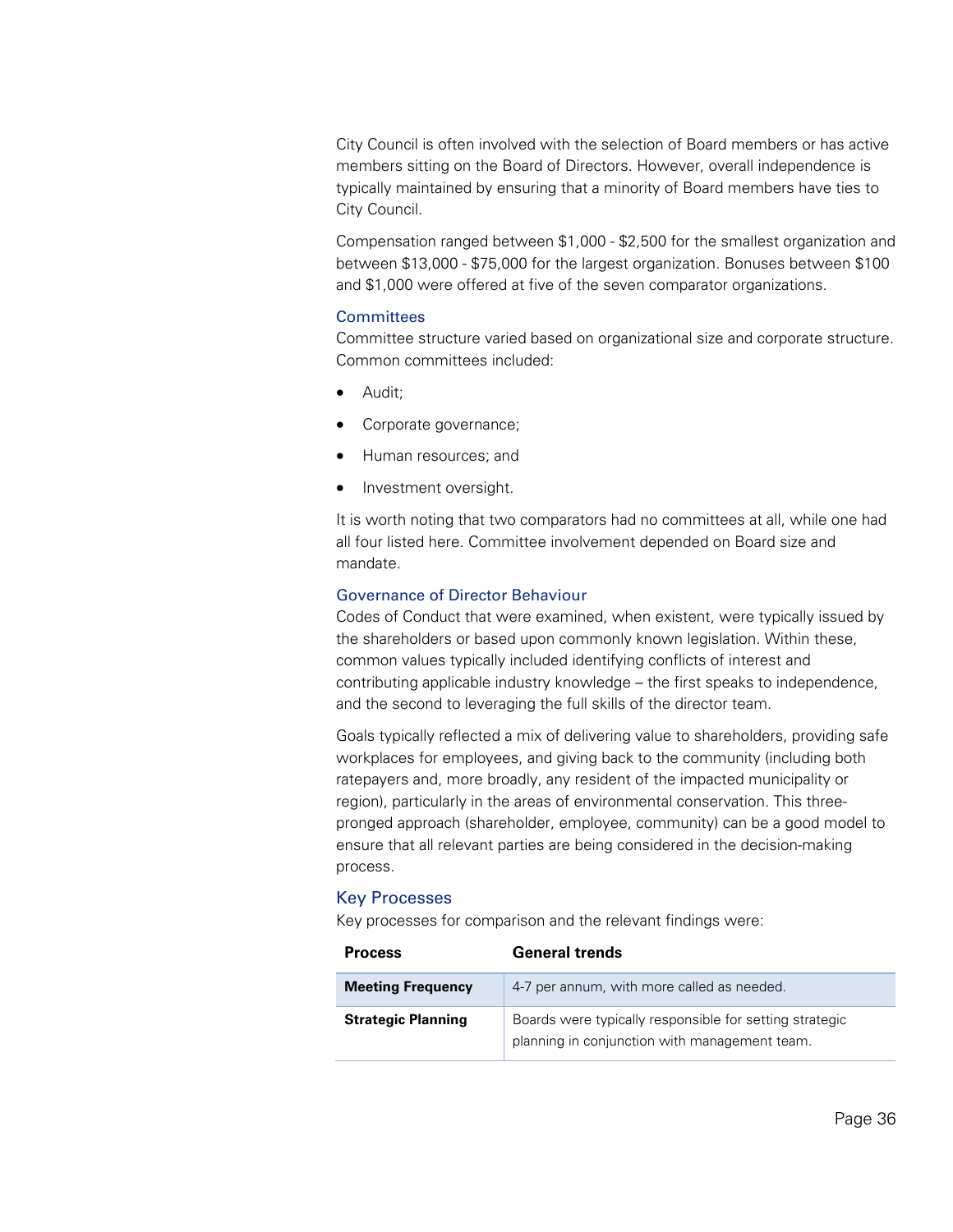| <b>Orientation and</b><br><b>Continuing Education</b> | Boards provided a range of staff training or collected<br>materials.                          |
|-------------------------------------------------------|-----------------------------------------------------------------------------------------------|
| <b>Self-Assessment</b>                                | Only a few Boards outlined regular processes to ensure<br>effectiveness.                      |
| <b>Risk Assessment</b>                                | Risk management processes ranged from compensation<br>review to customer payment collections. |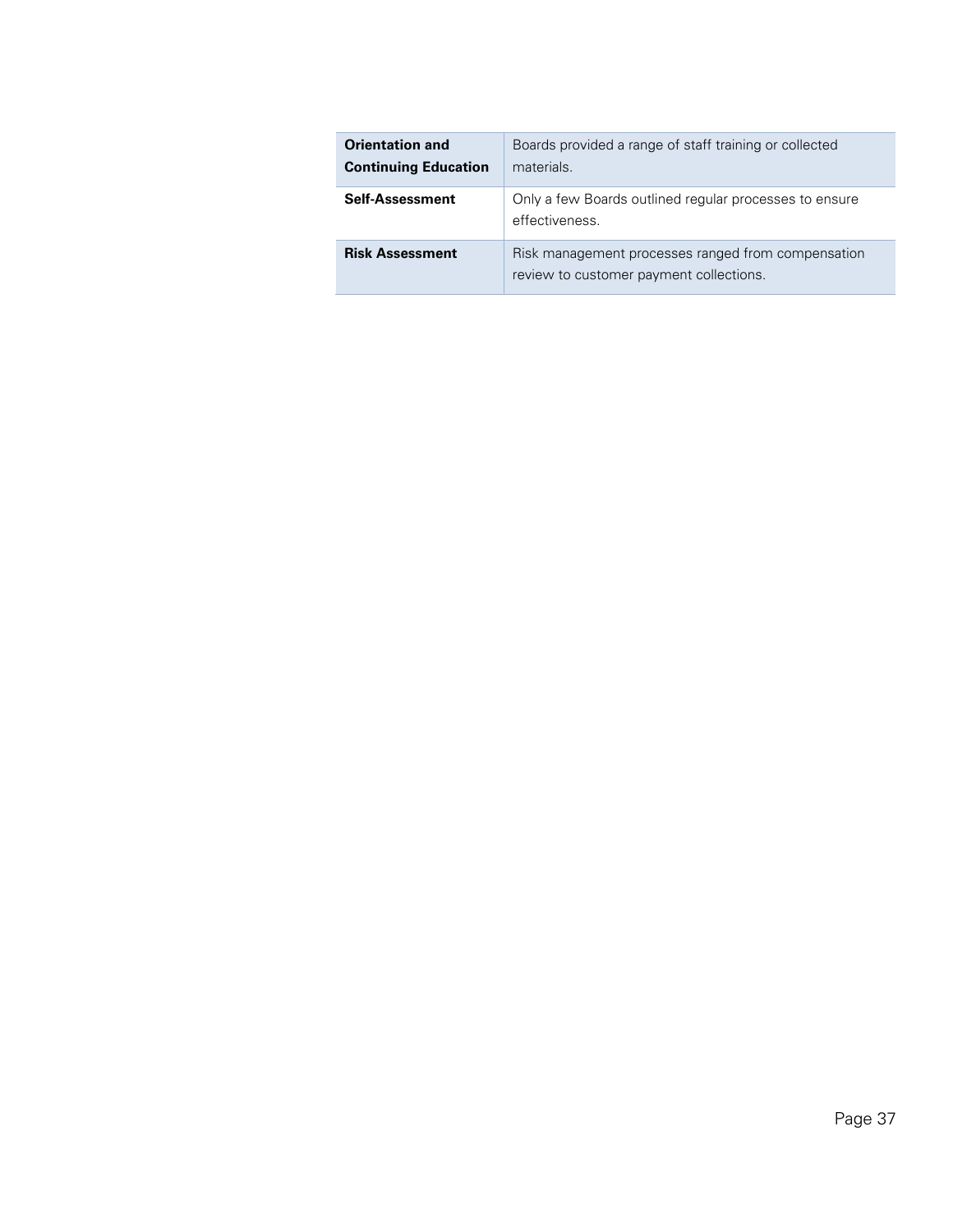### Summary of LDC Interview **Findings**

There were a number of systemic findings which resulted from the interviews with the sample LDCs. These findings are grouped into the following themes:

- 1. Board Composition;
- 2. Board Structure;
- 3. Board Education, Development and Succession; and
- 4. Risk- based Strategic Planning.

#### **Board Composition**

Interview respondents reinforced the corporate governance leading practice that independence is vital to the effective functioning of the Board of Directors. However, this can be challenging in an LDC ownership environment where municipal representatives (e.g. councillors and/or city/town officials) sit on the Board. A prevailing view was that municipal shareholder representation on the Board should be minimized to ensure the Board is functionally aligned with the corporate strategy and always acts in the best interest of the corporation and the ratepayer. This can help minimize the potential for collision points on LDC vs. municipal strategic directions. It can also reduce personal conflicts of interests of municipal councillors and /or officials who may exhibit bias when advocating for constituency interests over the best interest of the corporation.

The interview respondents observed that municipal shareholder representation is better suited to the holding company level (assuming a holdco, regulated entity and unregulated entity Board structure is in place). This is typically where the strategy is set and shareholder input and local priorities are considered. The value of municipal representation at the LDC or affiliate Board level was questioned given the more regulatory, operational and service delivery focus of the LDCs and the affiliates. It was suggested that Board competencies aligned with the strategic, operational, financial and regulatory elements of the business is a critical corporate governance success factor. Adherence to this discipline from the holdco to the LDC to the affiliate Boards would reinforce both independence and competency based governance aligned with corporate governance leading practices.

Interviewees commented that staggered terms, Board succession planning and adherence to the Affiliate Relationships Code (ARC) requires discipline and diligence. However, the ARC requirements may be adding additional overhead to the governance structure of the LDCs and their holdco and affiliates. While others suggested that the ARC requirement may be creating "independence" in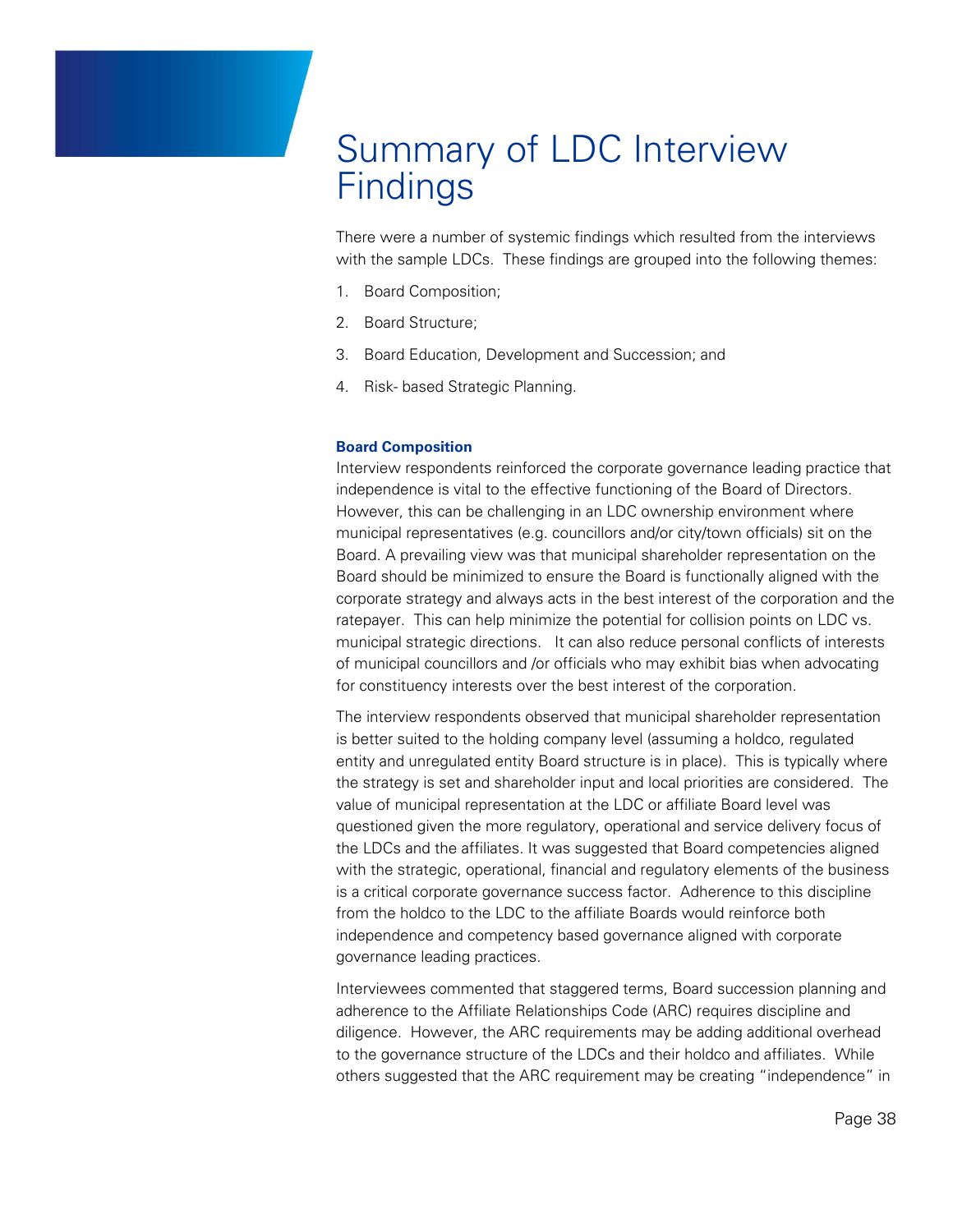form only. Further, it was observed, that in certain instances, Board meetings for various entities (e.g. LDC, holdco and affiliates) within the corporate structure were considered to be more form than substance in terms of key decisions taken by the respective Boards. From an overall strategy, performance management and risk management perspectives it does raise the question of the value of independence as required under the ARC versus independent, efficient and effective governance decision making and overall value-for-money to the ratepayer.

It was noted that the respondents agreed that pro-active and transparent municipal shareholder relations are essential to good governance. The respective roles and responsibilities of the shareholder, council Board members, and city/town administrators in the governance and oversight responsibilities of the corporation should be codified and supported by education and training. Alternatives to direct municipal representation on the Board should be considered including offering the municipality observer status particularly at key strategic and business planning days on the Board calendar. Some LDCs did comment that they were providing regular updates at Council meetings throughout the year. This gave all Councillors the opportunity to ask questions of LDC management and the Board.

#### **Board Structure**

Across the sample LDC interview respondents, Board decision making is supported by a committee structure. The following is a typical committee structure (with some variation) in place at the LDCs:

- Audit & Finance;
- Governance & Risk; and
- $\bullet$  HR.

A key emphasis was placed on strategic, major operational, regulatory, health and safety, and reputation risk over and above traditional financial reporting risk typically overseen by the Audit & Finance Committee. Many of the respondents have actively pursued the development and implementation of enterprise risk management programs for both small and large LDCs alike. KMPG believes this is a positive development given the nature of risk facing the LDCs. KMPG notes that certain LDCs that have enhanced their corporate governance structures to include a Governance & Risk Committee to accommodate enterprise risk management deliberations. This structure allows for greater consideration of financial planning and risks, Board governance issues including nomination and selection, succession and enterprise risk management. HR matters involving CEO performance, compensation and labour relations risks can be effectively managed through a dedicated HR committee.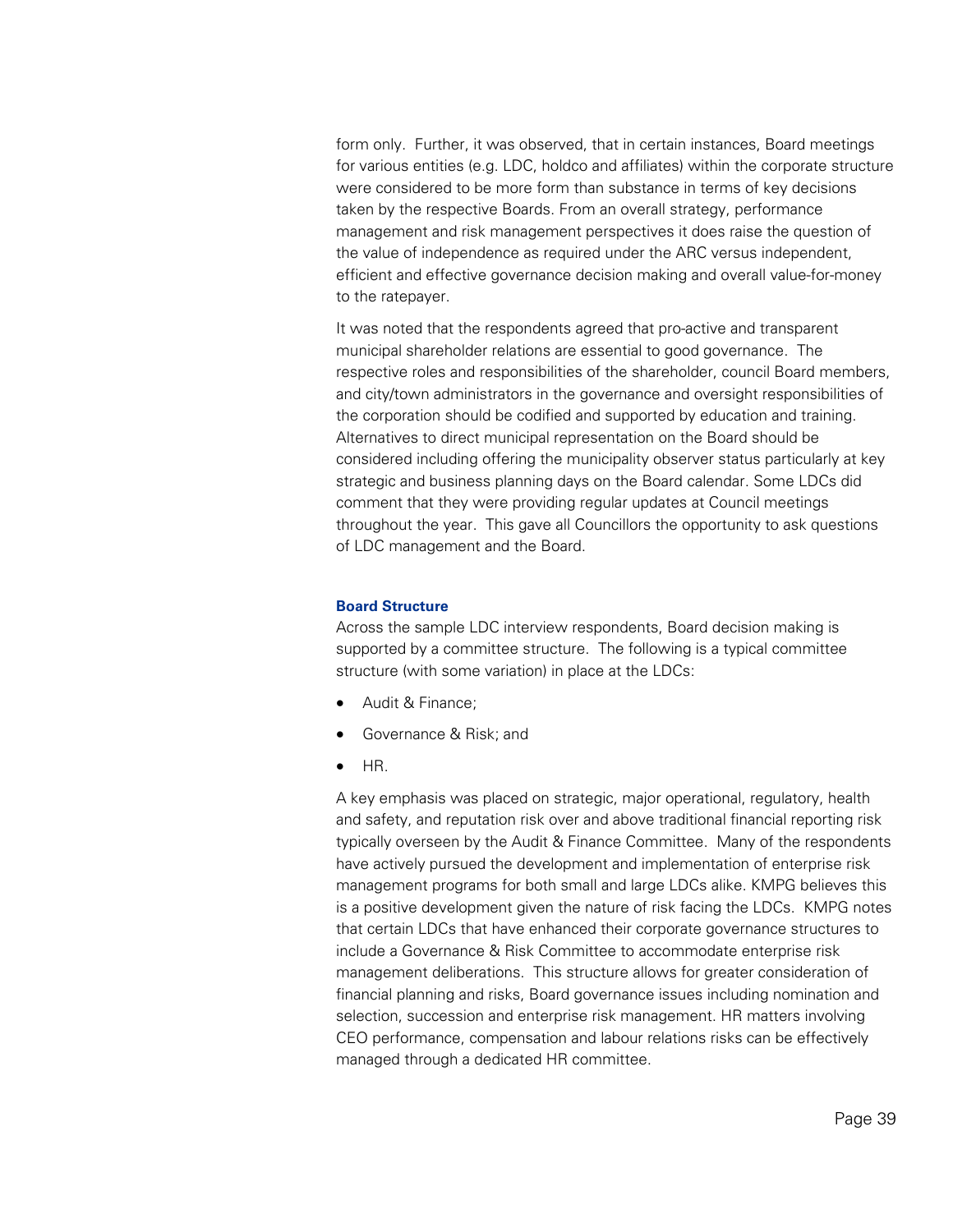KPMG suggests that the independence requirement of the ARC (*Section 2.1.2. A utility shall ensure that at least one-third of its Board of Directors is independent from any affiliate.)* may pose the following governance challenges:

- A coordinated effort and consistent deliberation of the risks within agreed risk tolerances may become more challenging across, for example, three governing bodies (holdco, LDC & affiliate Boards) for an LDC; and
- All of the governing bodies of an LDC and its affiliates may not be fully functioning in the spirit of leading practice corporate governance. Some may be performing corporate governance in "form" only to merely meet the requirements of the Code.

#### **Board Education, Development & Succession**

The interview respondents stressed the importance of Board member education, development and succession. Budgetary, time commitment and geographic challenges impeded the ability of Board members from pursuing education and development opportunities. However, KPMG observed that certain LDCs were incorporating communications and information technology to facilitate Board member remote participation and distant learning. It was observed by the respondent interviewees that Board members with formal training – Directors College or Institute of Corporate Directors (IDC) – have a broader, more informed and holistic approach to their responsibilities and decision-making approaches. They come to the Board table with a greater understanding of corporate governance leading practices and their fiduciary responsibility to the corporation including:

- Oversight and decision-making responsibilities;
- Delineation of governance and management responsibilities;
- Strategic planning;
- Risk management;
- Regulatory/legal responsibilities; and
- Internal control and financial reporting.

Ongoing education in both corporate governance and industry specific strategic and regulatory matters is viewed by the respondents as essential to ongoing corporate governance effectiveness.

Annual self-assessments supported by yearly development plans for both individual members and for the Board as a whole provide a sound basis to mature the effectiveness of corporate governance practices. Many of the respondents had such processes in place. However, consistency and follow-up to the assessment results were viewed as a work-in-progress.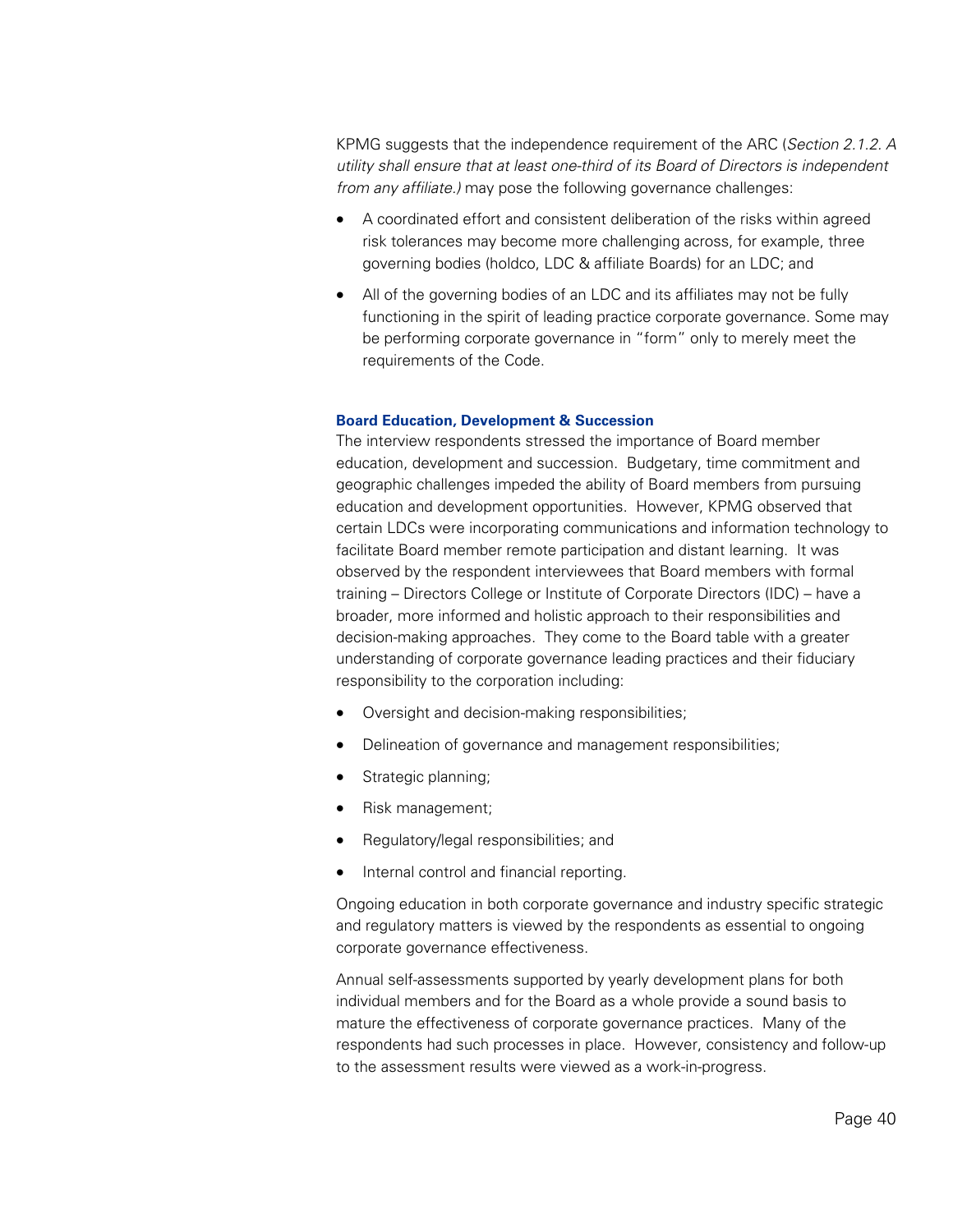Selection of Board members with varied education and experience reflective of the corporate strategic and risk management requirements is essential. Respondents indicated that education and professional experience of Board members should include:

- Power & utility sector experience;
- Legal/regulatory;
- Finance, audit and securities;
- Engineering;
- Customer service/social marketing;
- HR and performance management;
- Governance;
- Strategy:
- Information technology;
- Health and safety;
- Entrepreneurship; and
- Public policy.

Respondents indicated that the following interpersonal skills and attributes are essential for a highly effective board:

- Leadership;
- Integrity & ethics;
- Communications skills;
- Constructive questioning and debate;
- Critical/innovative thinking and decision making;
- Influencing and negotiating skills;
- Crisis management experience; and
- Team management experience.

#### **Risk-based Strategic Planning**

Interview respondents indicated that a proactive and highly engaged strategic planning process is essential to corporate success and overall Board effectiveness. It reinforces a long-range planning horizon which is essential for the utility business which has a planning time-frame in the range often in excess of 20 years.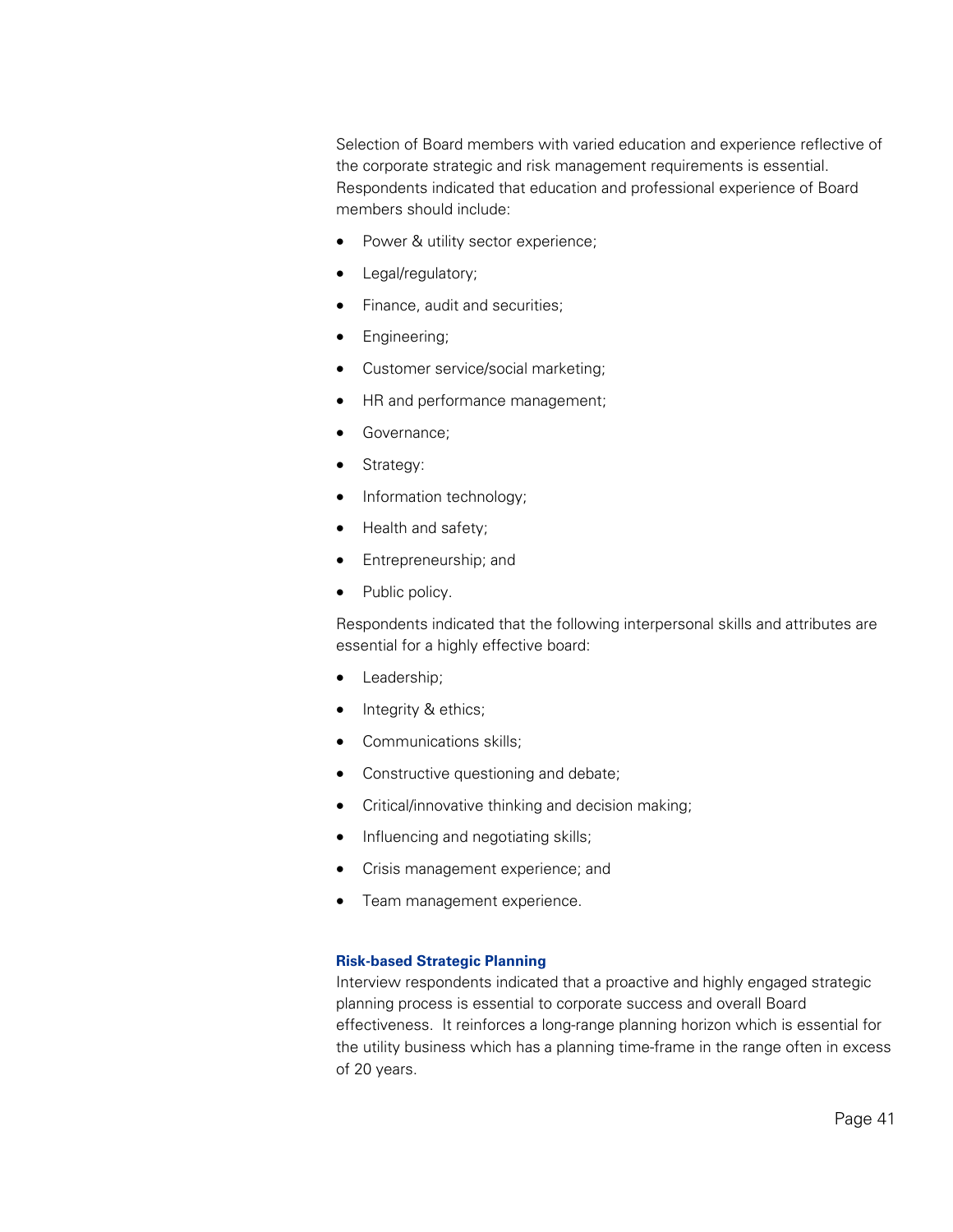KPMG observed that enterprise risk management with regular Board reporting (usually through the Governance and Risk Committee or the Audit & Finance Committee) ensures that the Board is informed and actively engaged in the discussion about mitigation strategies and contingency plans. Progressive utilities are aligning their corporate risk profile annual refresh exercises to the strategic planning cycle of the LDC. Major strategic objectives and action plans are profiled to ensure that mitigation strategies and contingency plans are adequately reflected in operating plans and budgets and management performance plans. Active escalation and discussion of the emerging risk profile through both formal and informal engagement of Board members is crucial.

Generally, many LDCs are in the early stages of risk-based strategic planning supported by enterprise risk management. Board decision-making processes and risk-based decision criteria require further maturity to improve overall corporate governance effectiveness and to ensure that the areas of highest risk (both as threat and opportunity) are receiving quality deliberation and decision-making time from the Board and adequate provisioning of resources for mitigation strategies and contingency plans. The risk agenda for LDC Boards continues to heighten given the challenges and costs of extreme weather, public safety and asset condition risks.

#### **Conclusions**

The following conclusions have been drawn from the LDC research and interview process. They are categorized according to the following themes:

- The LDC Corporate Governance Landscape;
- Corporate Governance Regulatory Guidelines & Filing Requirements; and
- Municipal Shareholder LDC Board Representation.

#### The LDC Corporate Governance Landscape

- 1. LDC corporate governance, from a Board composition perspective, is highly variable across the Province. It ranges from highly independent Boards supported by a professional skills and experience base representative of the major business requirements including strategy, knowledge of the utility industry, finance, legal/regulatory, customer service, health, safety and environment, etc. to those whose Board members are primarily representatives of the municipal shareholder (councilors and/or town/city administrators); and
- 2. Conclusions about the overall effectiveness of an LDC's performance cannot be necessarily derived from its corporate governance makeup or the degree of director independence. Performance is a by-product of Board decision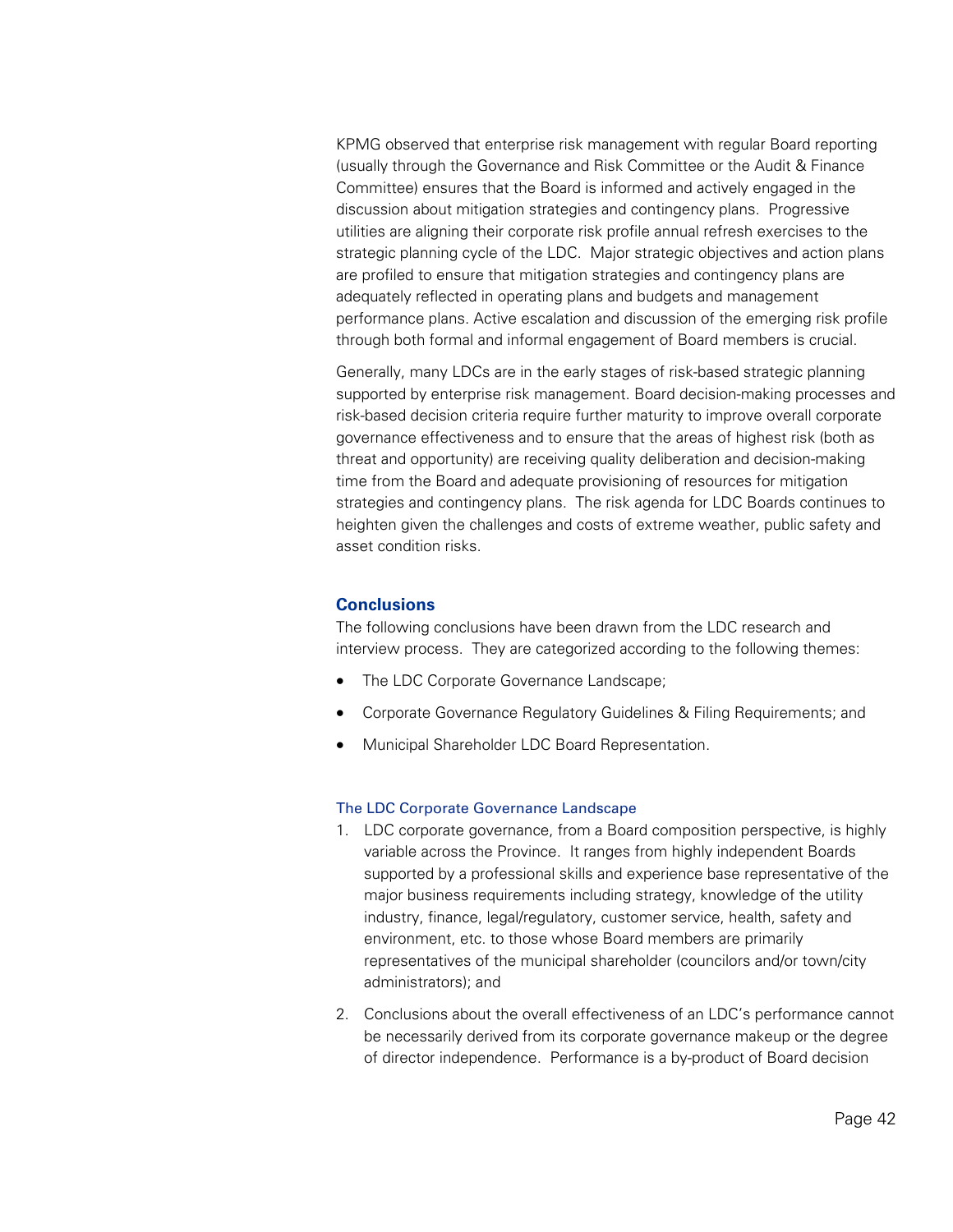making effectiveness, strategy, risk-taking behavior, operational, financial and regulatory management practices and unforeseen significant events;

#### Corporate Governance Regulatory Guidelines & Filing Requirements

- 3. It was generally recognized by the interviewees that adherence to the OECD principles of accountability, transparency and independence is foundational to effective corporate governance of the LDCs. The OEB, not unlike other energy regulators, does not publish a code or guideline specifying requirements for corporate governance for LDCs. It does have specific filing requirements which cover the following governance elements: Size and independence of Board, Board mandate, Board meeting, orientation and continuing education, ethical business code of conduct, nomination process for Directors, and Board committees. The Affiliate Relationships Code specifies independence requirements for Board members of the regulated entity and the competitive affiliates; and
- 4. LDCs have different corporate governance practices. This can be the result of their size, ownership structure, degree of municipal shareholder influence, complexity of the structure and operations, corporate strategy, and risk profile. A focus purely on the structure or artifacts of corporate governance may not help the OEB further mature its regulatory oversight of the LDCs.

#### Municipal Shareholder Board Representation

- 5. Many LDCs have a hybrid governance structure in place with Boards comprised of both independent Directors and those who are Councilors or city/town administrators. However, this can be challenging to Board independence and decision-making depending on the degree of municipal shareholder influence and control that is exercised locally. In keeping with OECD principles, it is incumbent upon a municipal shareholder to act *as an informed and active owner and establish a clear and consistent ownership policy, ensuring that the governance…is carried out in a transparent and accountable manner, with the necessary degree of professionalism and effectiveness; and*
- 6. Corporate governance maturity can face significant challenges including access to local Board nominees who possess the requisite skills and experience to govern an LDC, compensation and the degree of municipal shareholder influence on the Board. These challenges are further compounded if access to ongoing training and education of the Board is limited.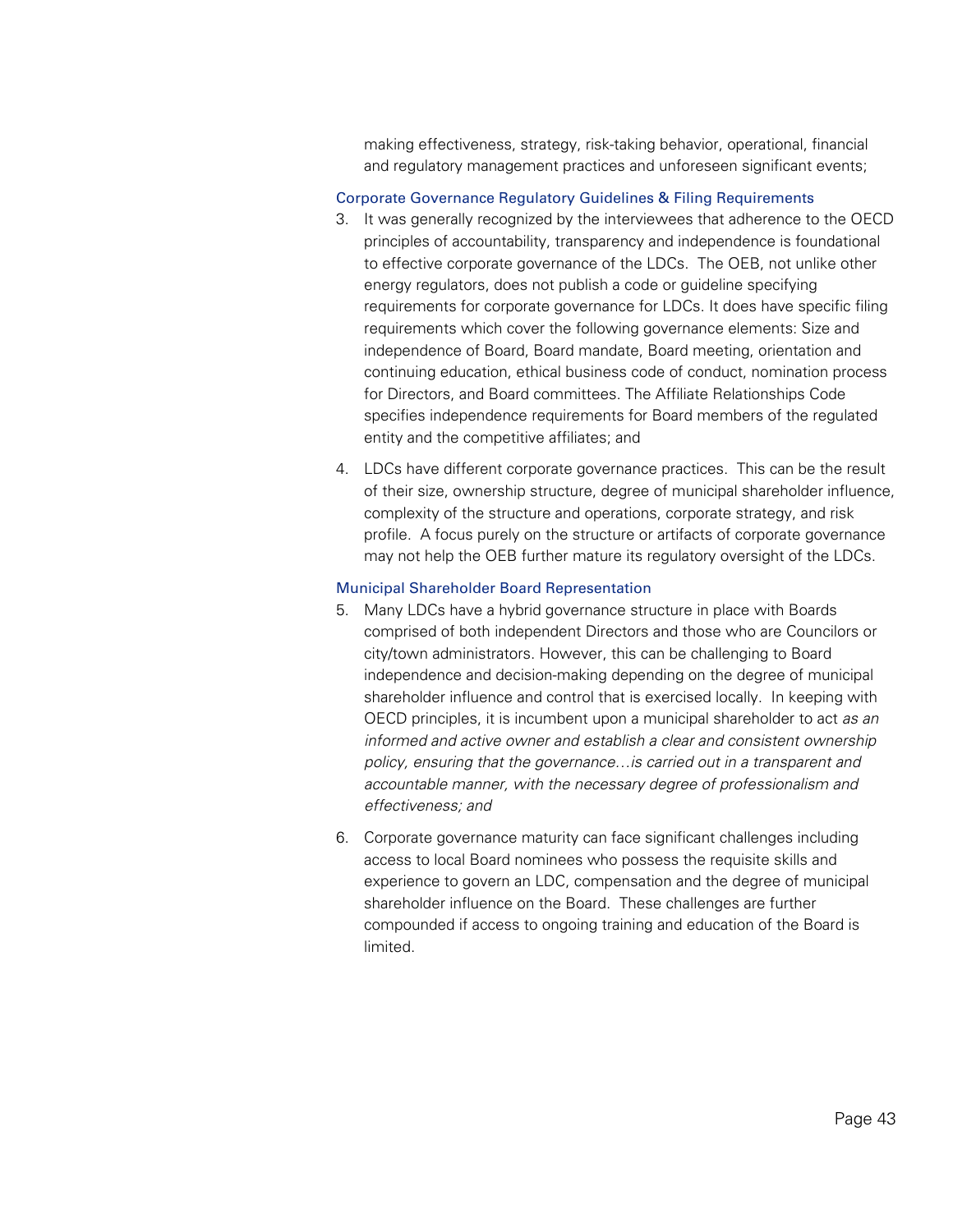# Recommendations

The following are recommendations for consideration by the Ontario Energy Board to assist the LDCs with maturing their corporate governance in lockstep with leading practices. There are many variables and influencing factors which can impact the overall performance of an LDC. However, an overall advance of governance practices within the LDC environment, over time, will provide the OEB with a stronger risk and evidenced-based approach to assessing the impact of improved governance on its regulatory oversight requirements for the sector. They are categorized according to the following themes:

- Corporate Governance Regulatory Guidelines & Filing Requirements; and
- Municipal Shareholder Board Representation.

#### **Corporate Governance Guidelines & Filing Requirements**

- 1. The OEB should establish guidelines for effective corporate governance for the LDCs. This is in keeping with practices established within the financial services sector. The OEB would be a leader amongst energy regulators in doing so. The guidelines should address:
	- The role of the Board of Directors including oversight and stewardship of the strategic direction of the corporation, acting in the best interest of the corporation, legislative compliance and distinguishing between the role of management and that of the Board;
	- The composition of the Board of Directors including the qualifications, skills and experience of the members to support the strategic, operational, financial, legal, regulatory, human resources, information technology, customer service, etc. oversight responsibilities of the Board;
	- The unique challenges of corporate governance in a municipal shareholder environment  $-$  including conflicts of interest, and the skills and professional experience of Board members to oversee and govern an LDC;
	- Board effectiveness criteria this would include criteria for the overall effectiveness of the Board as a whole and for individual Board members;
	- The Committee structure and roles and responsibilities (e.g. Audit & Finance, Governance & Risk, HR) – The Audit & Finance Committee focuses on matters of the integrity of financial and regulatory reporting and the effectiveness of the internal control framework. The Governance & Risk Committee typically focus on corporate governance matters including nominations, new member orientation, training and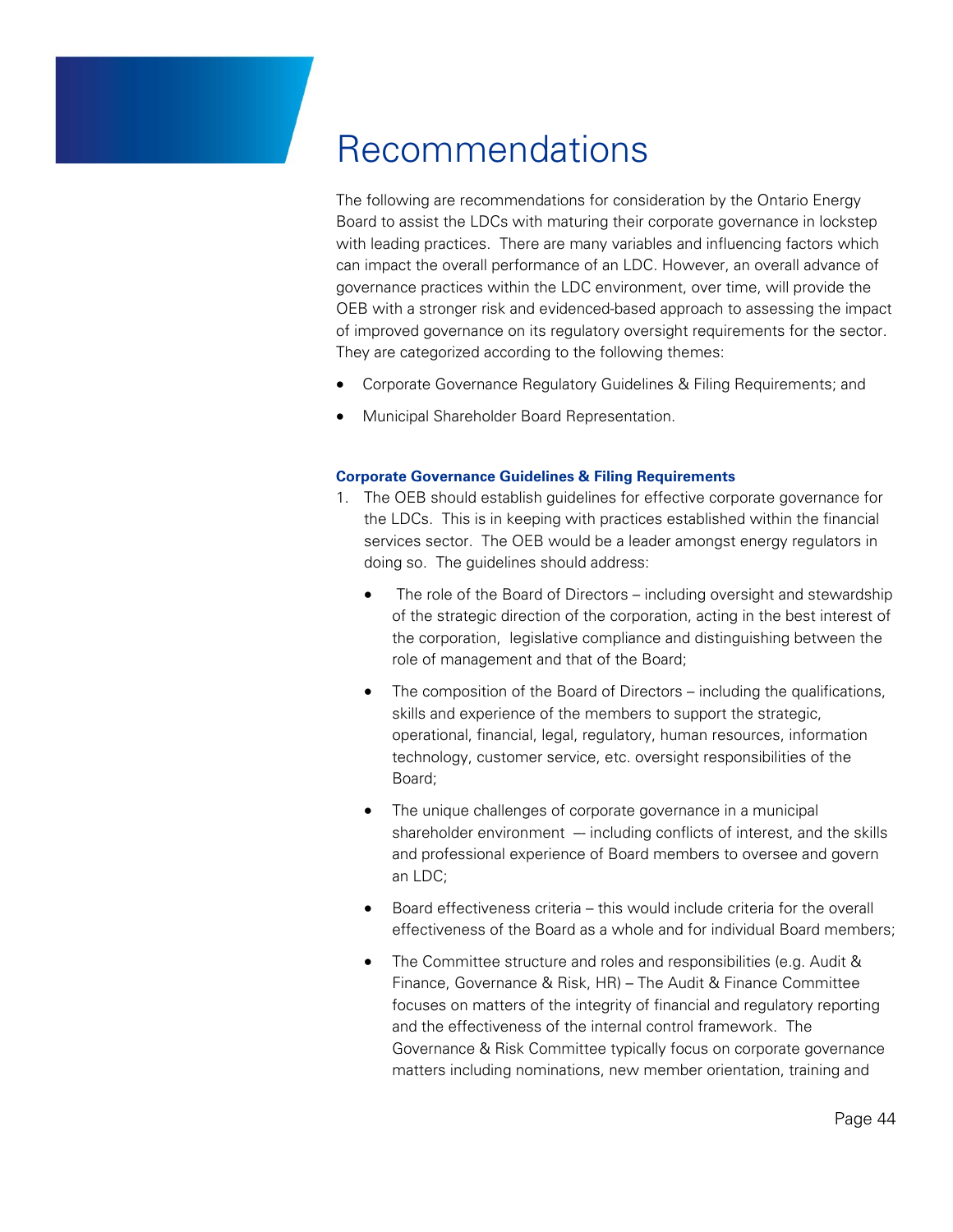development, Board effectiveness and enterprise risk. Succession should take into consideration the unique challenges of the Board nomination and selection process in a municipal shareholder environment. The HR Committee focuses on compensation and performance issues;

- Strategic planning requirements including requirements for Board engagement, involvement in the development and performance reporting of the strategic plan;
- Risk governance and enterprise risk management including Board oversight responsibilities of the enterprise risk management framework and supporting assessment, mitigation, monitoring and reporting requirements of management to the Board;
- Management reporting to the Board this would include financial and regulatory reporting, progress against the strategic plan, operational key performance indicators including customer satisfaction, health, safety and environment, infrastructure performance and replacement, emergency response and crisis management, etc.;
- The Role of Corporate Governance in the OEB's regulatory process including how the guidelines can be supported through a self or third party assessment process with periodic examination of the governance practices by the OEB.
- 2. The OEB should strive to ensure that its regulatory oversight for corporate governance provides substantive evidence that the LDCs are maturing in this regard and are in lockstep with leading practices. The OEB can consider the following alternatives:
	- Periodic independent assessment (e.g. 2-3 year cycle) of the LDCs corporate governance practices against leading practices and/or guidelines established by the OEB. The assessment should be riskbased incorporating criteria that can assess the governance, operational, financial, regulatory and reputation risk that an LDC poses; and
	- An accreditation system by an independent accreditor organization that would assess the overall effectiveness of LDC corporate governance on a periodic basis. The accreditation model is common in the health care sector and can be used to measure an organization's capability in terms of operational effectiveness, health & safety and risk management as well.
- 3. The OEB should monitor leading behavioural indicators which may also be reflective of the effectiveness of overall corporate governance and decisionmaking effectiveness of an LDC. These indicators may include: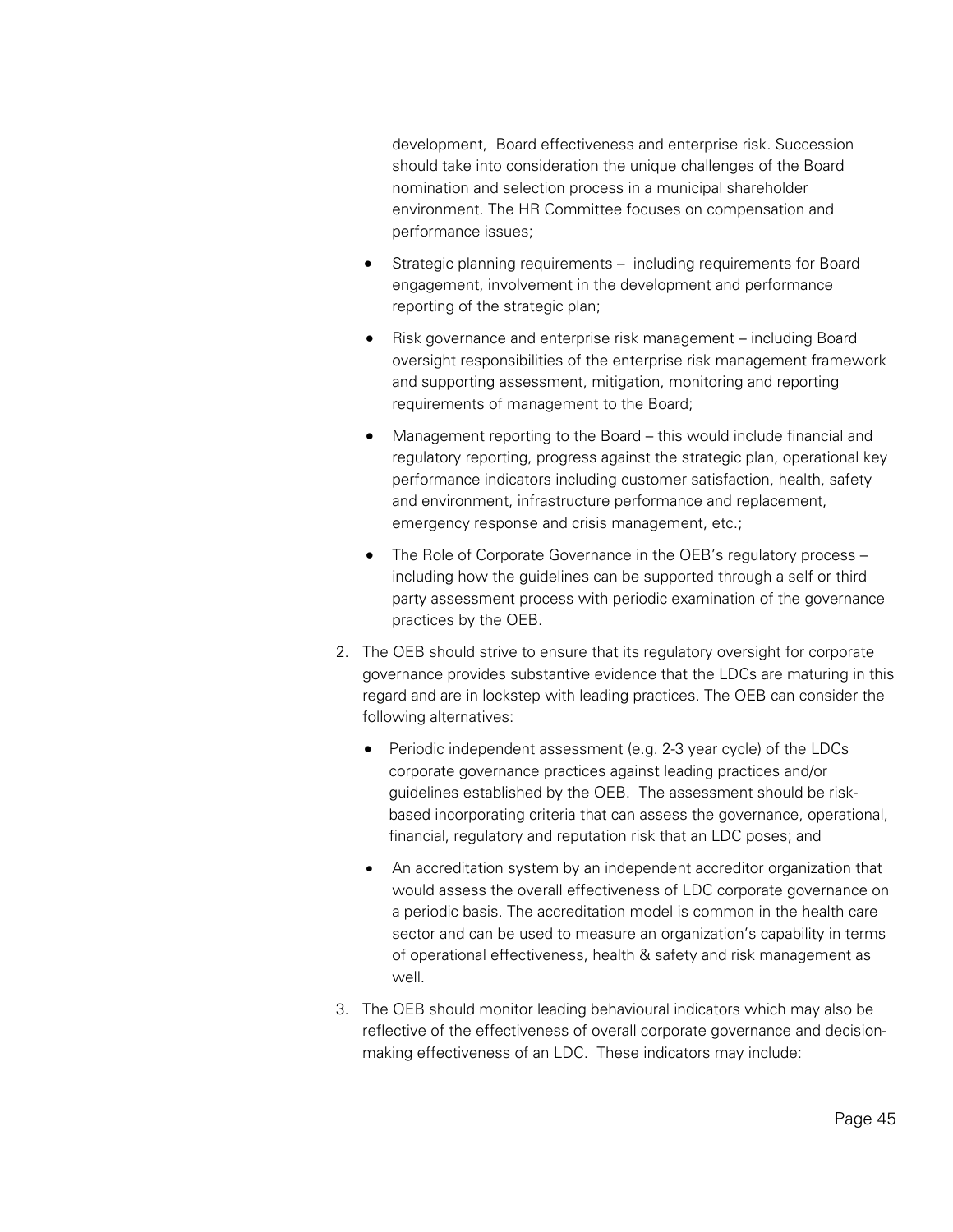- significant changes in business strategy;
- acquisitions or major investments;
- increased risk-taking behaviour;
- increased operational, health, safety or environmental incidents or;
- major changes to the Board composition.

#### **Municipal Shareholder Board Representation**

- 4. The OEB should encourage alternatives to reducing potential conflicts of interests of Board members who are municipal councillors or administrators. Alternatives can include:
	- Restricting municipal representation to the holding company level where the focus is primarily on the overall strategy of the LDC and the affiliates and the anticipated the return to the municipal shareholder; and
	- Providing required alternative forums for municipal councils to discuss, debate and question the Board and management team of the LDC on its overall strategic direction, operational effectiveness and return to the shareholder. This could occur through regularly scheduled appearance before Council or a Committee of Council.
- 5. The OEB should explore opportunities to ensure that the nominating process for Board members is conducted in an open, transparent and effective manner. This should be consistent across all LDCs. It should be based on explicit professional/experience/education and personal attributes criteria. The process should be inclusive of existing Board members and representatives of the municipal shareholder to achieve both independence and competency requirements of new Board members.
- 6. The OEB should actively encourage ongoing training and development of Board members through organizations such as the Institute of Corporate Directors, the Directors College, academic institutions, utility industry specific events and conferences and specialized regulatory awareness sessions that the OEB could offer to Board members.
- 7. The OEB should further examine the impact of the Board independence requirements under the Affiliate Relationships Code.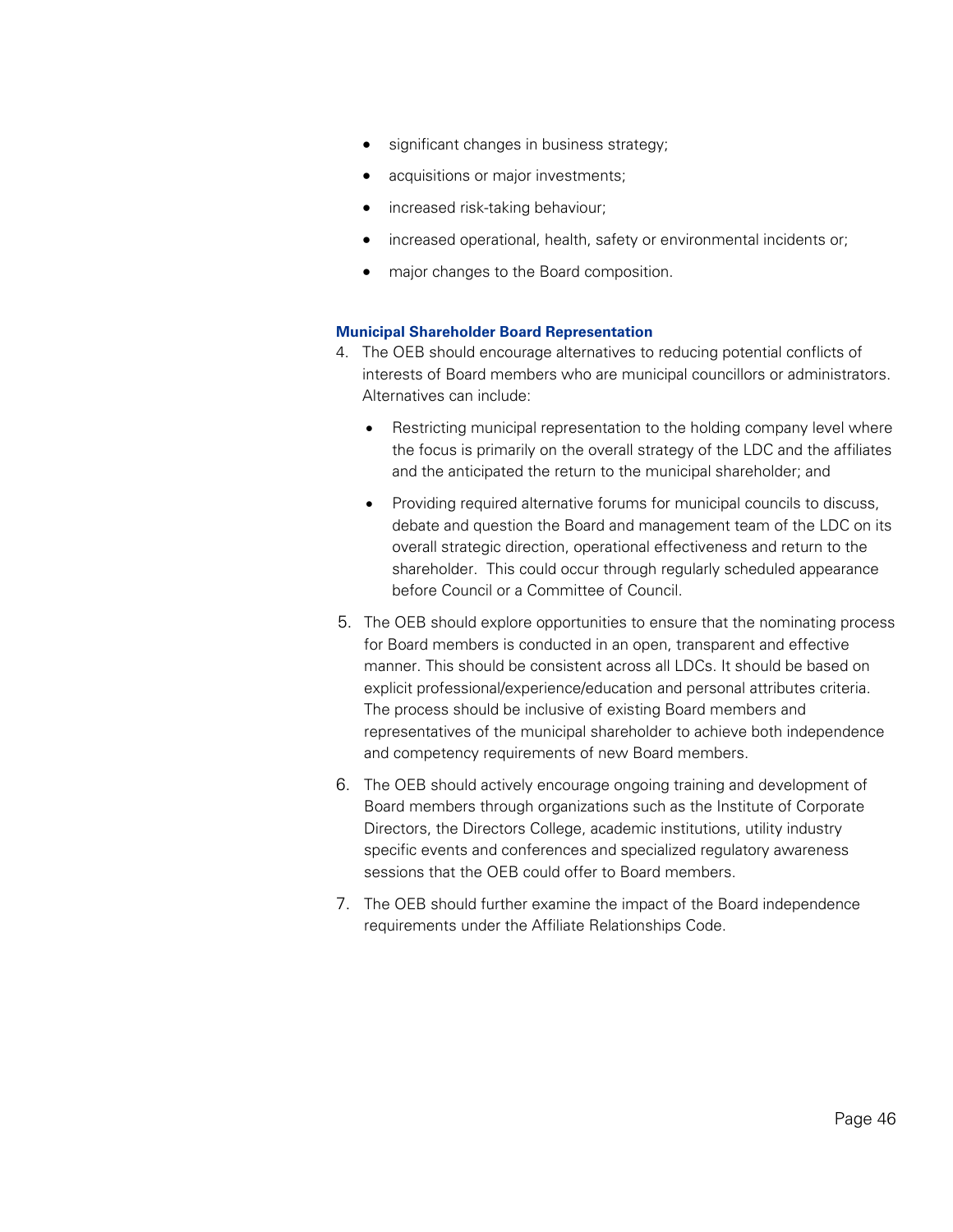# Appendix

#### **Appendix 1.1: Terms and Definitions**

Terms and definitions used throughout the body of this work can be defined as follows:

"board of directors" (also referred to as the "board") means the body of elected or appointed members who jointly oversee the activities of a company or organization, and whose specific activities and methods of interaction with shareholders and management may differ based on mandate;

"corporate governance," as defined by the OECD and referenced by the Canadian government, means a set of relationships between a company's management, its board, its shareholders, and other stakeholders. Corporate governance also provides the structure through which the objectives of the company are set, and the means of attaining those objectives and monitoring performance are determined. Good corporate governance should provide proper incentives for the board and management to pursue objectives that are in the interests of the company and its shareholders and should facilitate effective monitoring;

"corporation" means a body corporate with share capital, specifically one to which the regulations being discussed will apply;

"director" means a person occupying the position of director of a corporation, regardless of differing naming conventions;

"management" means the team of managers in charge of directing a company or organization through day to day activities and decision-making;

"mandate" means the authority to carry out a policy or a course of action, along with the expectation of fulfillment of this authority;

"shareholder" means a person who owns shares in a corporation, where, unless the articles provide otherwise, each share in the corporation entitles the holder to one vote and the larger the number of shares a shareholder holds, the larger the number of votes the shareholder can exercise;

"stakeholder" means a person or a group with an interest or concern, financial or otherwise, in the matter being discussed;

"strategy" means the overall direction and target working environment of an organization, including methods of operation for key business components and the basis on which it will interact with competition and the broader environment;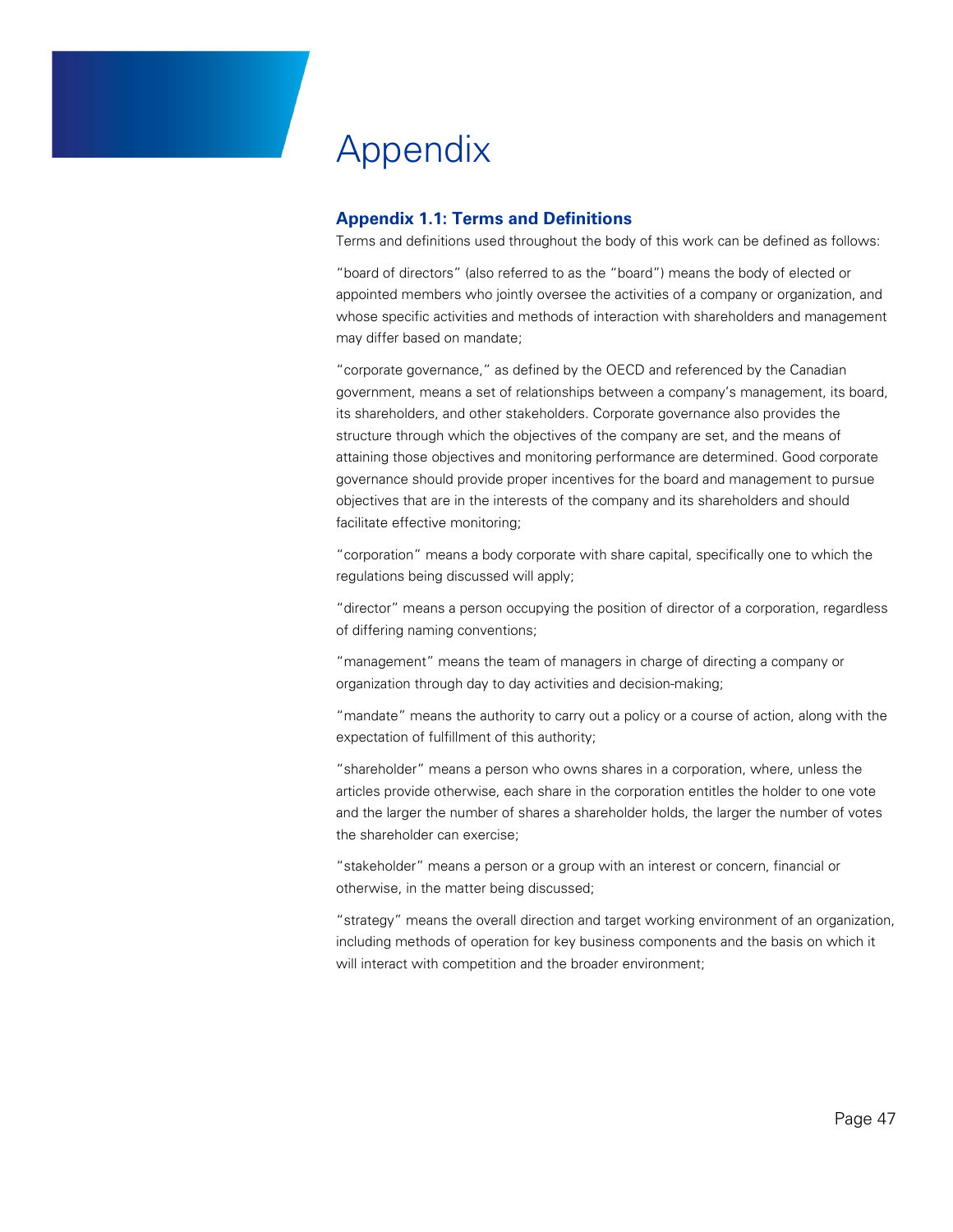# Disclaimer

*KPMG's work was limited to our observations and recommendations identified and are based on the procedures outlined in the Engagement Scope section within this presentation. The scope of KPMG's engagement was by design limited. Therefore, the observations and opportunities should be considered in the context of those procedures and the scope of our engagement. KPMG did not perform a financial statement audit of the Ontario Energy Board (OEB). Nor does KPMG provide a legal opinion on the state of the elements of OEB's regulatory framework for electricity distributors. We relied on information, data and representations of the OEB, the local electricity distribution company interview respondents and information in the public domain from the energy, financial services and security regulators for the completeness of the background information and opinions provided. KPMG's role was to research leading and comparative corporate governance practices. The OEB and its Senior Management are responsible for the decisions to develop, refine and implement strategies and regulatory requirements to further enhance corporate governance practices of the local electricity distribution companies. Implementation of changes resulting from our observations and recommendations identified in this report will require the OEB to further plan and refine the opportunities identified to ensure that they will achieve satisfactory regulatory results.*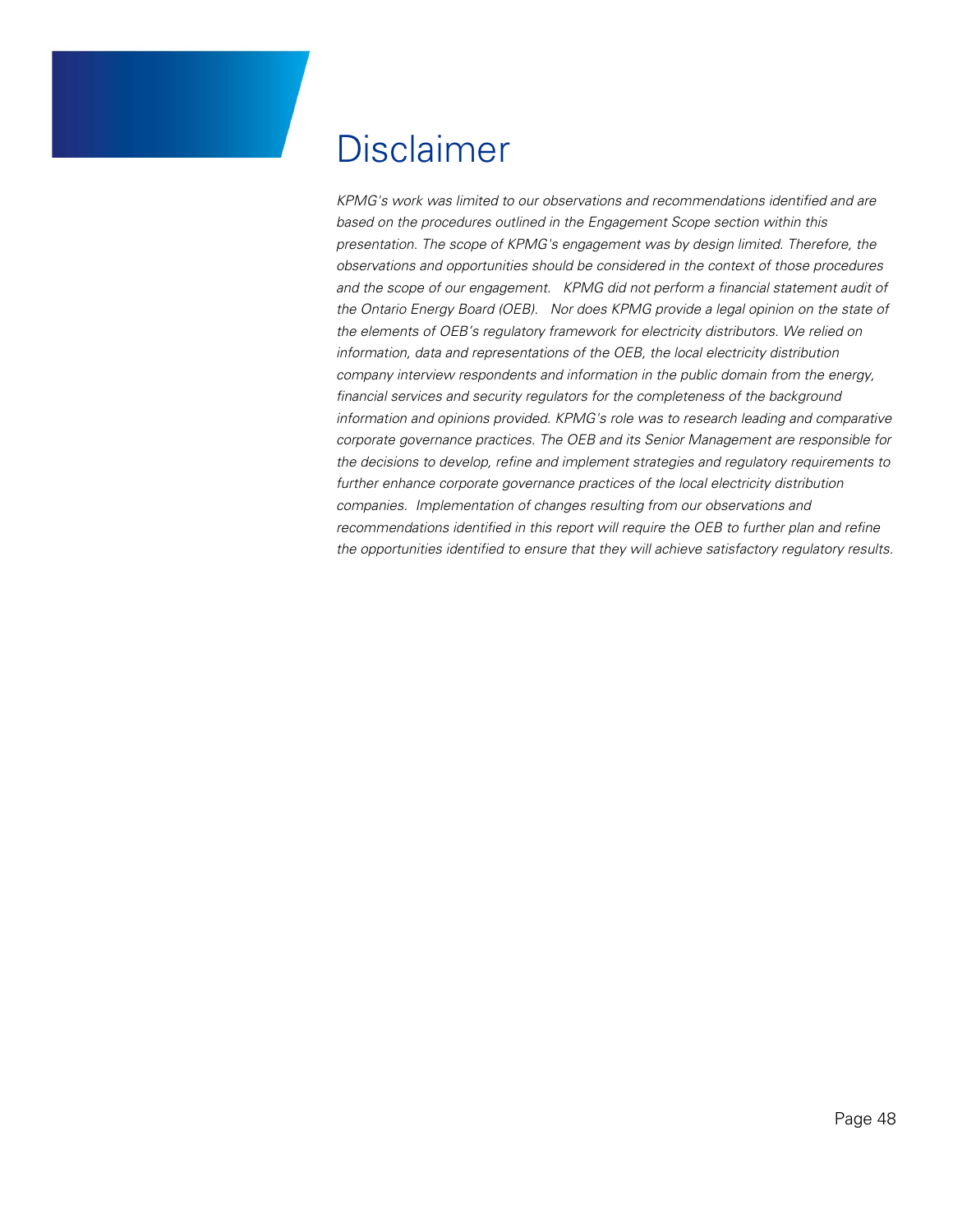### Selected Sources

*20 Questions Directors Should Ask about Risk,* The Canadian Institute of Chartered Accountants, 2003

*Affiliate Relationships Code for Electricity Distributors and Transmitters*, Ontario Energy Board,

http://www.ontarioenergyboard.ca/oeb/\_Documents/Regulatory/Affiliate\_Relatio nships\_Code\_ARC\_Electricity.pdf

*Corporate Governance Directors Toolkit,* KPMG LLP Australia, 2013

*Corporate Governance Guideline, Office of the Superintendent of Financial Institutions (OSFI),* 2013 *http://www.osfi-bsif.gc.ca/eng/fi-if/rg-ro/gdn-ort/glld/pages/cg\_let.aspx*

*Financial Reporting Council – The UK Corporate Governance Code,* 2012

*Industry Canada: Corporations Canada http://www.ic.gc.ca/eic/site/cddgc.nsf/eng/cs04849.html*

*Ontario Business Corporations Act http://www.elaws.gov.on.ca/html/statutes/english/elaws\_statutes\_90b16\_e.htm*

*OBCA http://www.lsuc.on.ca/For-Lawyers/Manage-Your-Practice/Practice-Area/Business-Law/How-to-Navigate-the-Corporate-Governance-Landscape/*

*OECD Guidelines on Corporate Governance of State-owned Enterprises*, 2005

*OECD Principles of Corporate Governance,* 2004